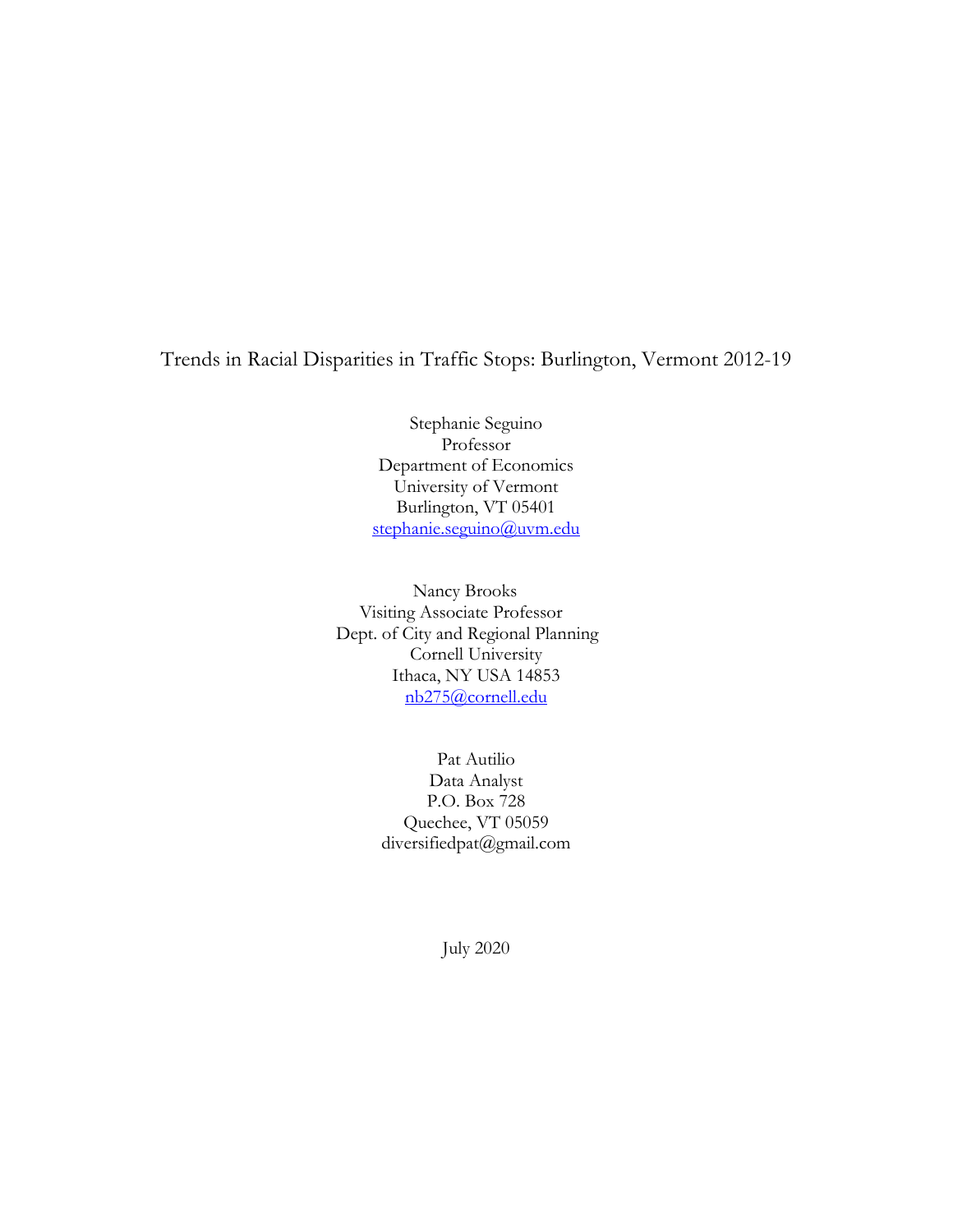### TABLE OF CONTENTS

| $\mathbf{I}$ . |  |
|----------------|--|
|                |  |
| HI.            |  |
| A.<br>C.       |  |
| IV.            |  |
| $V_{\cdot}$    |  |
| B.             |  |
|                |  |
|                |  |
|                |  |

# LIST OF TABLES AND FIGURES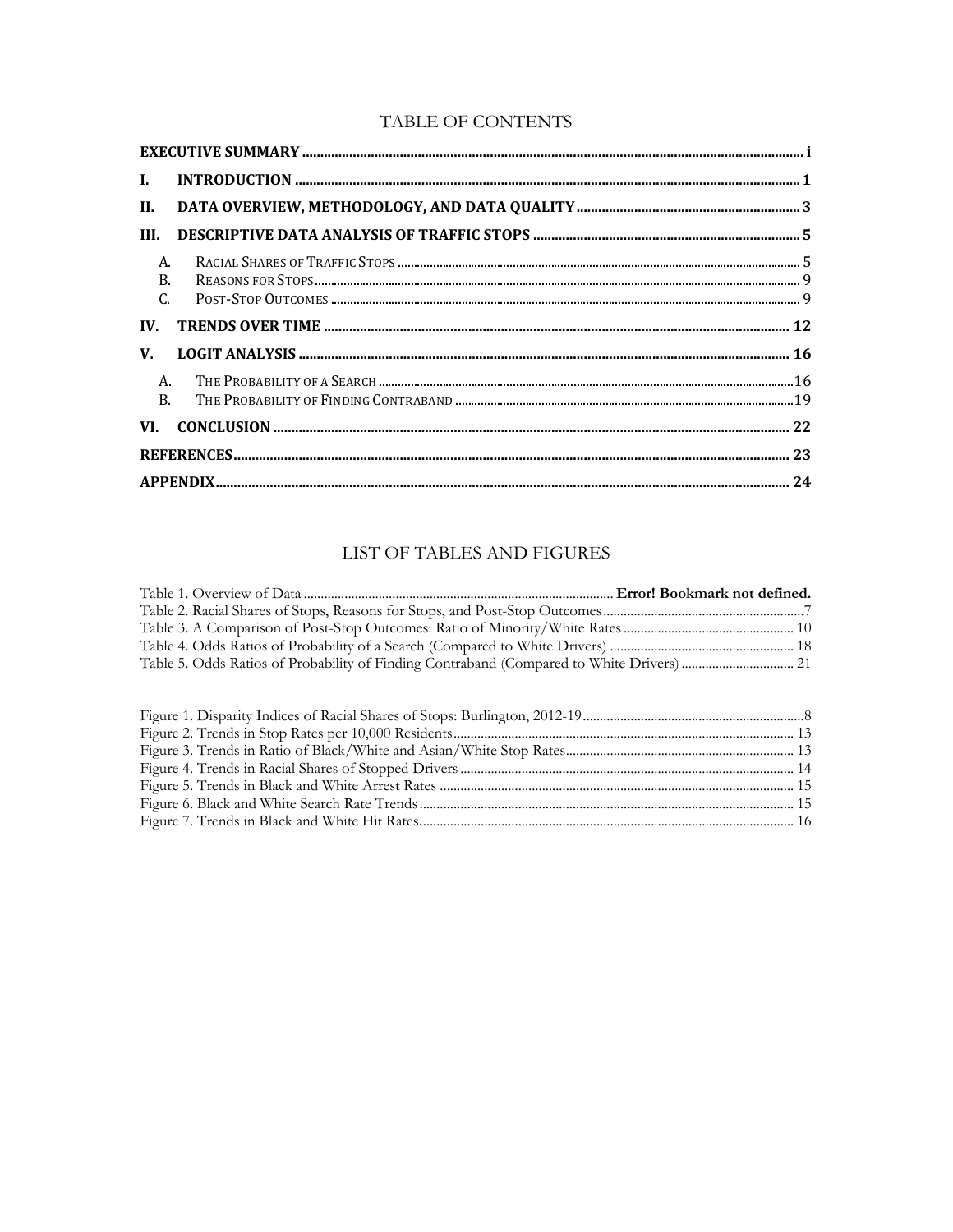# <span id="page-2-0"></span>Trends in Racial Disparities in Traffic Stops: Burlington, Vermont 2012-19

## **EXECUTIVE SUMMARY**

 This study of Burlington traffic stops forms part of a statewide report of Vermont traffic reasons for stops, arrest rates, search rates, and contraband "hit" rates. We also examine completeness and quality of the data collected by the Burlington Police Department (BDP). stop data for 2012-2019. In each study of individual law enforcement agencies, we examine the data for racial disparities in several areas: racial share of stops, tickets vs. warnings, trends to determine whether racial disparities change over time. Finally, we comment on the

Our main findings are that during this period of time in Burlington:

- population. The data indicate Black drivers were overstopped by between 28% to population. The Black share of drivers stopped exceeds their share of the estimated driving 59%, depending on the measure of the driving population used. The shares of stops of all other racial groups were at or below their share of the driving
- • Black drivers were ticketed at a higher rate than white drivers, and are also more likely to be given multiple tickets per stop. Hispanic drivers were also more likely to receive a ticket than white drivers (and thus less likely to receive a warning).
- The arrest rate of Black drivers was roughly 69% greater than that of white rate of Black drivers was 366% that of white drivers. drivers during the entire period. Over the period 2017-2019, though, the arrest
- • Black drivers were significantly more likely to experience an investigatory stop compared to white drivers.
- • Black drivers were about 3.8 times more likely to be searched subsequent to a stop than white drivers and Hispanic drivers were searched at a rate that is 2.5 times greater than that of white drivers. Asian drivers were less likely to be searched than white drivers.
- • Black, Hispanic, and Asian drivers were less likely to be found with contraband than white drivers when we consider all outcomes of a stop (warnings, tickets, are nevertheless noteworthy, especially given the higher search rates of Black and Hispanic drivers. In our more sophisticated logit analysis, however, the lower arrests). Minority-white differences in hit rates are not statistically significant, but Black odds of being found with contraband relative to whites is statistically significant.

With regard to trends over time:

- • Trend analysis shows that the share of stopped drivers who are Black has risen over time, exceeding estimates of their share of the driving population.
- differential have worsened considerably. • The Black/white arrest rate differential and the Black/white search rate
- The racial disparities in the hit rate have decreased.
- There has been a steady decline in the annual number of traffic stops over time, with the total number of stops falling 64.8% from 2012 to 2019. The decline in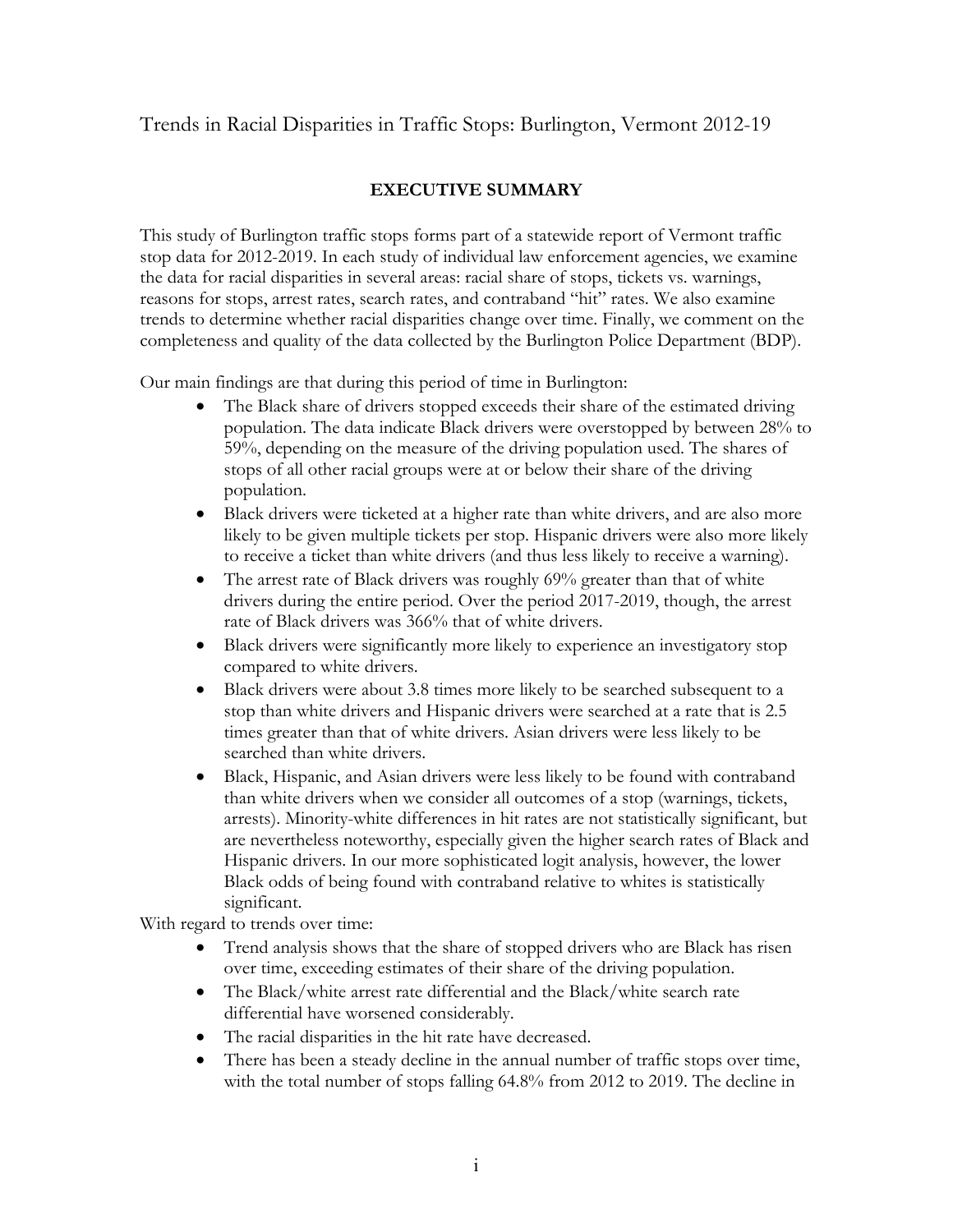drivers (54%), Asian drivers (50%), and Hispanic drivers (53%). stops of white drivers, however, was greater (67%) than the stops of Black

 white residents, compared to 959 Blacks per 10,000 Black residents. • We estimate that by 2019, white drivers were stopped at a rate of 489 per 10,000

Regarding data quality, our main findings are:

- driver, gender, stop outcome) is greater than in 2012. Looking at the entire dataset, 13.4% of stops had at least one missing value over the entire time period but that increased to 14.7% in 2019. Particularly problematic is that the race of driver was omitted in 3.8% of all traffic stop reports in 2019. And yet race is the central focus of traffic data analysis and legally required. • Data quality is poor, with a continued high rate of missing data. In fact, in 2019, the quantity of missing data for a number of critical categories (e.g., race of
- race data to 0%. BPD is encouraged to follow the practice of agencies such as traffic stop data collection, virtually eliminating missing data. • Burlington Police Department's data quality is notably worse than a number of other Vermont law enforcement agencies, some of which have reduced missing Vermont State Police, which has conducted in-depth training of its troopers on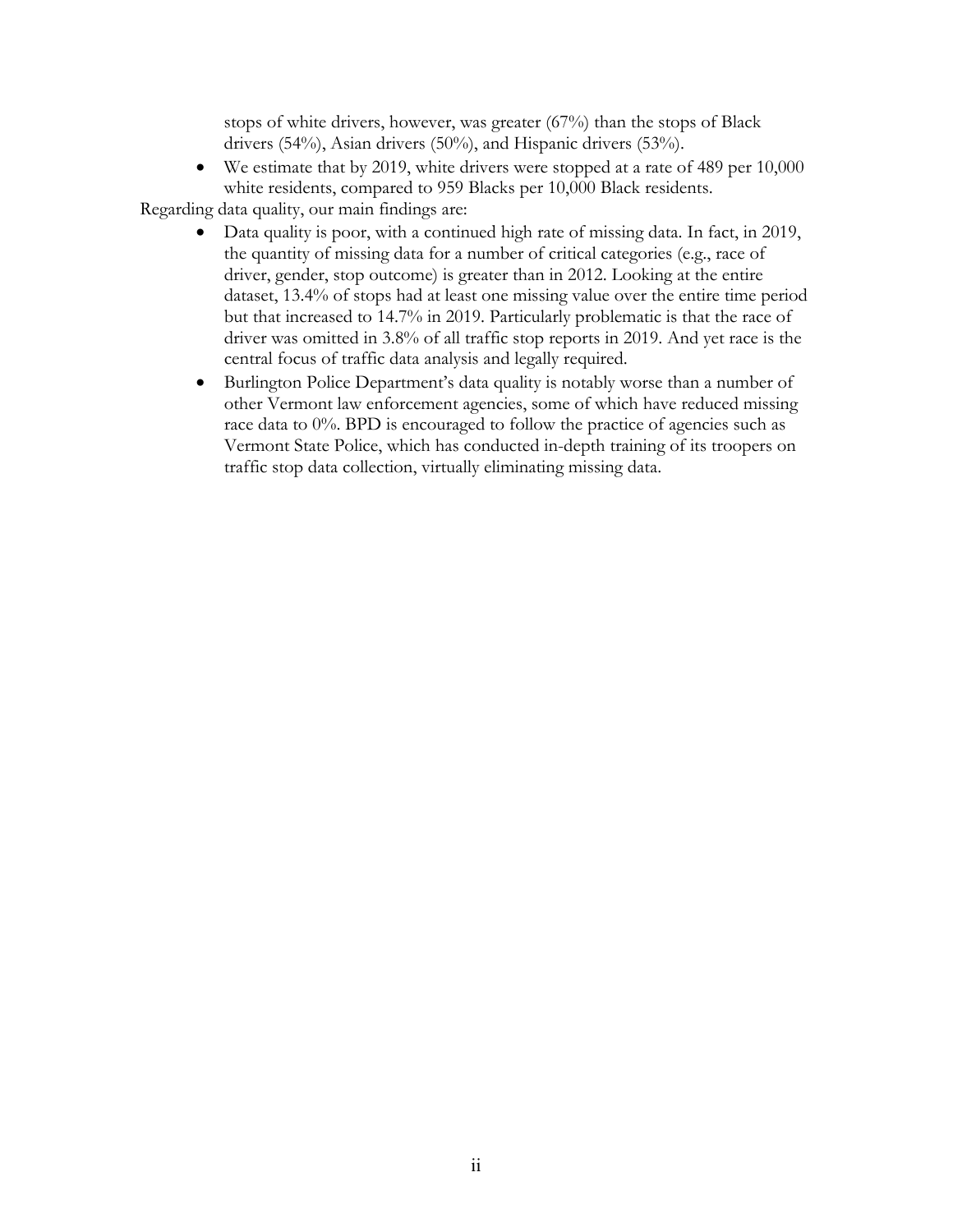# <span id="page-4-0"></span>Trends in Racial Disparities in Traffic Stops: Burlington, Vermont 2012-19

### I. Introduction

 data (Seguino and Brooks 2017). That report covered 29 law enforcement agencies with data for 2015 for most agencies for which data was available. In 2013, the Vermont legislature enacted a bill requiring all law enforcement agencies to: 1) adopt a fair and impartial policing policy, and 2) collect race data on traffic stops beginning in September 2014 and to make those data publicly available.<sup>1</sup> Two of the authors of this study conducted the first statewide analysis of racial disparities in traffic policing using that

 racial disparities for the state as a whole and for the larger cities and towns. In the 2017 study, we reported data for all agencies for which we had data, but due to small sample sizes for a number of agencies, we were only able to make statistical inferences on

 35,979 traffic stops during this period of time. With several additional years of data and thus larger sample sizes, it is possible to provide statistical analysis for a larger number of agencies. It is also possible for us to evaluate trends over time. This report, which will form a component of a statewide report, analyzes data for Burlington, Vermont for 2012-2019. Burlington Police Department (BPD) collected data on

 require officer discretion on whom to stop, arrest, and search. For this reason, we exclude analysis of arrests based on a warrant, and externally generated stops. That said, officer trainings related to race, as well as policies that shape officer decisions.<sup>2</sup> Our study aims to identify whether there are racial disparities in traffic stops and outcomes of the stop in Vermont law enforcement agencies. Our focus is primarily on actions that behavior is influenced by agency leadership and culture, the extent of implicit bias and other

 include race/ethnicity of the driver. The race of driver indicated in traffic stop reports is stops as compared to racial shares of the driving population, and racial disparities, if any, in reasons for a stop, arrest rates, search rates, and contraband "hit" rates.<sup>3</sup> The law requires that the following traffic stop data be collected and made available to the public: race, age, and gender of driver; reason for stop; type of search, if any; evidence found during the search, if any; and the outcome of stop. In Vermont, driver's licenses do not based on officer perception. In analyzing each agency's data, we identify racial shares of

 relevance to our analysis, and assess the quality of BPD data. We report descriptive data on In the next section, we provide an overview of the data, identify methodological issues of key indicators in Section III of this report, and we discuss results of the hit rate test as well.

<sup>&</sup>lt;sup>1</sup> The bill is 20 V.S.A.  $\S$  2366.

 <sup>2</sup> For example, some agencies have a policy that a stopped driver found to be driving with a suspended license results reflect the role of leadership, training, agency culture, and policies. is automatically given a citation. Thus, not all officer decisions are the result of discretion. To some extent, the

 results reflect the role of leadership, training, agency culture, and policies. 3 Additional data would have been helpful to include in our analysis, but this would require a change to the legislation that has not yet been forthcoming. For example, the type of contraband found, the state the vehicle is registered in, the duration of the stop, officer-level data, and stop numbers would improve the ability to assess the degree, if any, of racial disparities in traffic policing.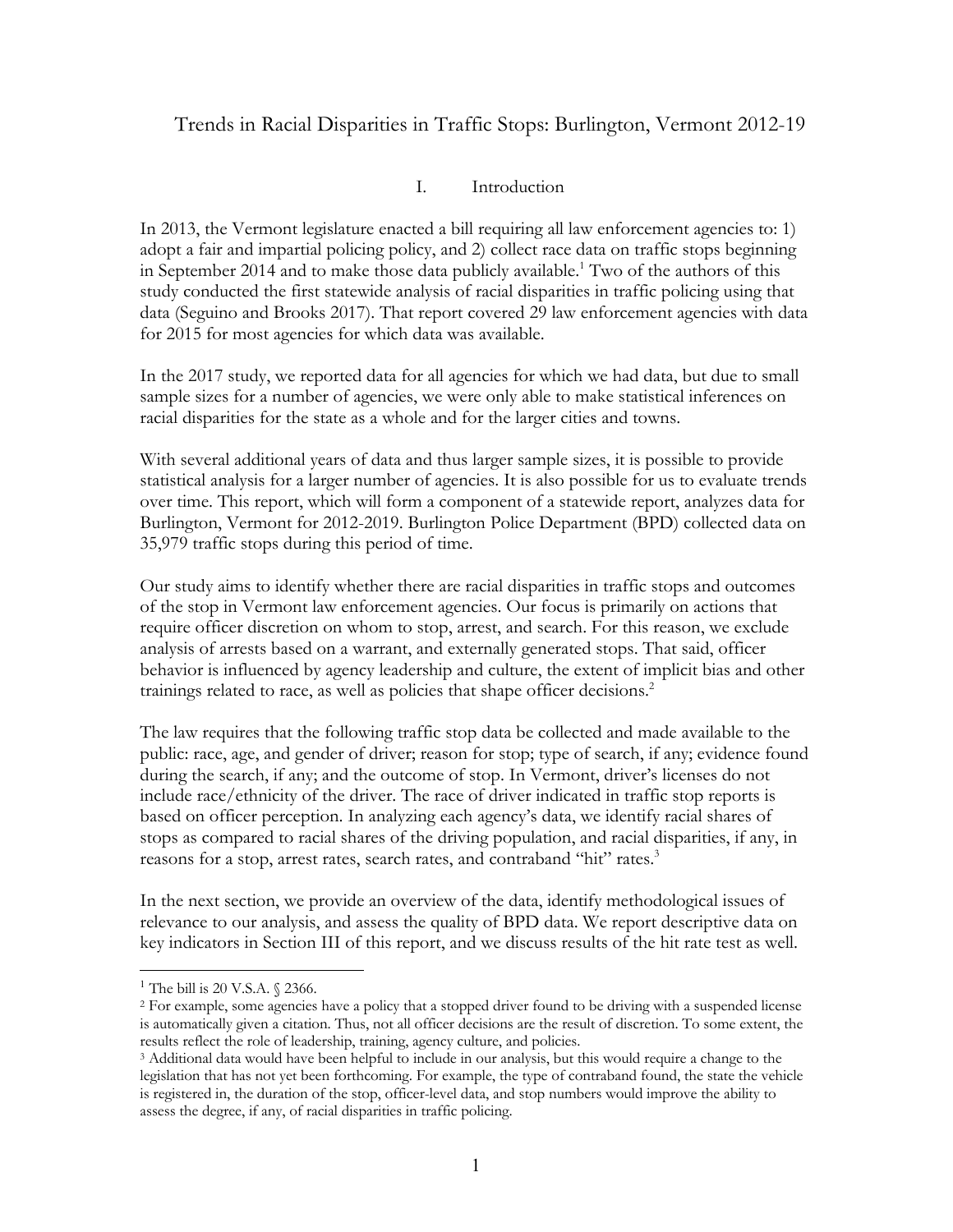quality of the agency's data.<sup>4</sup> In Section IV, we assess trends over time in racial disparities, using 3-year trends (2012-2014, 2013-15, etc.), instead of year by year in order to expand the sample size. In Section V, we conduct a logit analysis to determine the probability of a search and of finding contraband, based on a variety of factors (such as age, gender, and reason for the stop) in addition to the race of the driver. This analysis helps us to control for the context of the stop, thereby better isolating the role of race of driver in a search or finding of contraband. Section VI concludes and in the appendix we provide supplemental data and data that underlie our analysis of the

 officers may rely on race and ethnicity if a specific suspect description exists" (U.S. It should be noted that not all racial disparities are due to racially biased policing (or racial profiling). Racial profiling is defined as the use by law enforcement officials of race or ethnicity as a basis of criminal suspicion. The U.S. Department of Justice, in a 2003 memorandum that specifically banned racial profiling in federal law enforcement, stated, "In making routine or spontaneous law enforcement decisions, such as ordinary traffic stops, federal law enforcement officers may not use race or ethnicity to any degree, except that Department of Justice 2003).

 other groups. Age of driver is inversely related to risky driving behavior (Ivers, *et al* 2009). If outcomes than those who identify as white. There may, however, be legitimate reasons for racial disparities in traffic policing. For example, motorists of some racial/ethnic groups may have worse driving behavior than the driving population of some racial groups is comprised of a larger share of younger drivers, racial disparities may be expected. Race may also correlate with traffic stop disparities for reasons outside the control of law enforcement. For example, U.S. minorities have higher poverty rates than white Americans. This may result in a larger share of minorities driving with a suspended license due to the accumulation of unpaid parking or traffic citations. Racial disparities in this case are not necessarily due to bias of police officers but rather are a function of systemic racism in which people of color face worse economic

 policing may stem from implicit bias – the reliance on unconsciously held racial stereotypes bias in traffic policing. First, we use the hit rate test, examining racial differences in the In the absence of explicit evidence of criminal behavior, racial profiling or racial bias in such as the association of skin tone with criminality, especially as regards young males of color. Good people hold such biases. Indeed, no one who has grown up in U.S. culture is immune from the widespread portrayal of these negative stereotypes. For the purposes of our study, we conduct two analyses to help distinguish between racial disparities and racial percentage of searches that yield contraband (Section III). Second, we conduct a multivariate (logit) analysis to control for other factors that contribute to the decision to a search of a vehicle allowing us to estimate the net effect of race itself controlling for these other factors. If race continues to be statistically significant after controlling for these other factors, there is

<sup>4</sup> Full details on the methodology used in this study are available at: https://www.uvm.edu/sites/default/files/Department-of-Economics/faculty/Data\_Quality\_and\_Methodology\_for\_Traffic\_Stop\_Data\_Analysis.pdf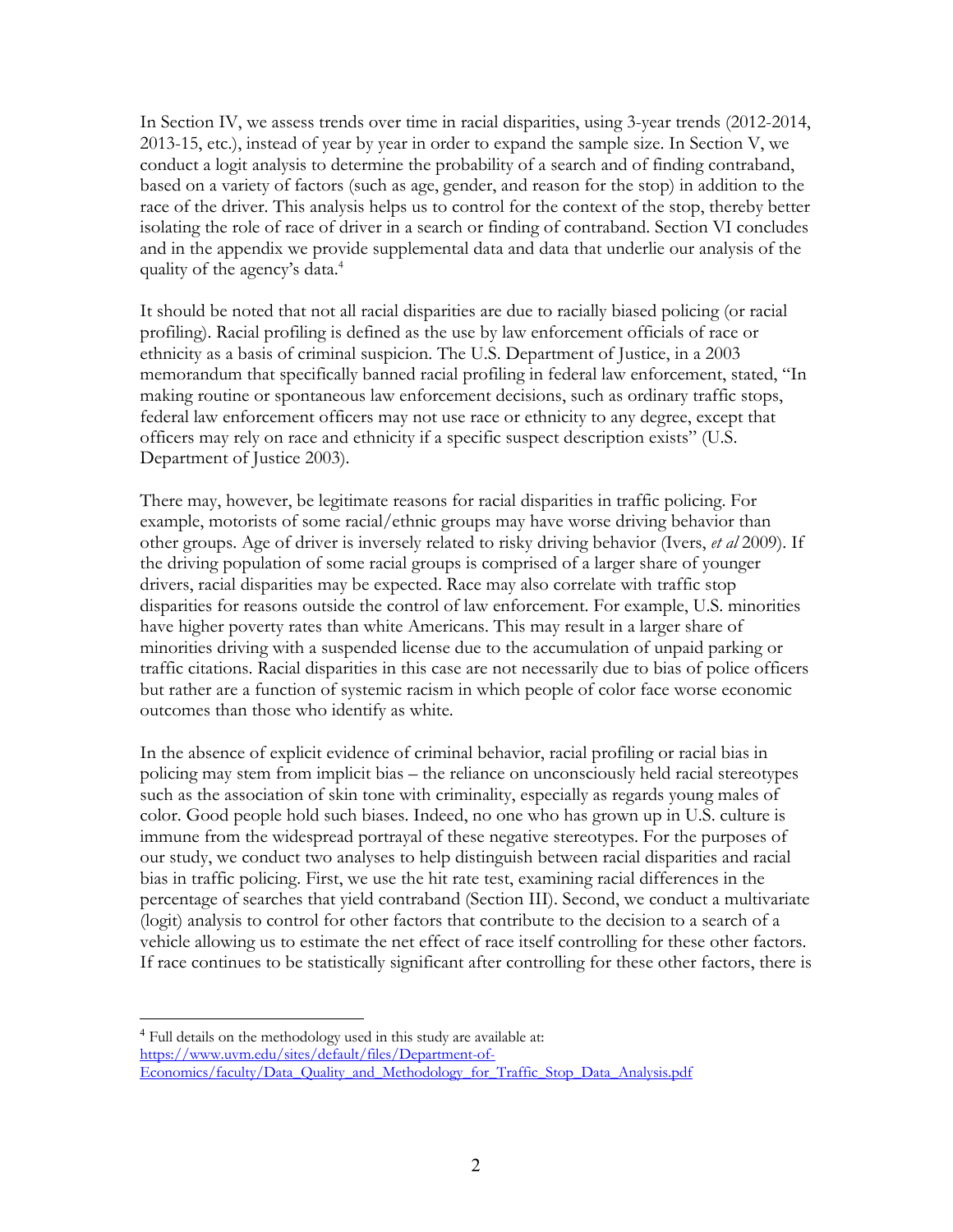<span id="page-6-0"></span>being found in a search (Section V). more reason for concern. We conduct a similar analysis of the probability of contraband

A note on language used in this report is warranted. Race is not a biological category but rather, is a socially constructed concept. Moreover, language about race is fluid, and reflects political changes over time. For example, Hispanic has become less politically acceptable and is now widely replaced by Latinx (a gender neutral form of Latina/o). We retain the use of Hispanic in this report only because this is terminology used in police traffic stop data reports. Second, in just the last year, the term BIPOC (Black, Indigenous, and other People of Color) has come to replace people of color or minorities. We determined the term is still too new to be widely familiar and thus retain older terminology for these conceptual categories. And finally, the capitalization of black and white groups is contested, with some arguing for black to be capitalized but not white and more recently, some argue the names of all racial groups should be capitalized. We capitalize black but not white, as proposed by the *Columbia Journal Review*. <sup>5</sup> We made these decisions, not because we believe our approach is "right" but rather to note how fluid and rapidly changing race language can be, and to underscore that we are aware of the complexities of race language in the U.S.

### II. Data Overview, Methodology, and Data Quality

 The data in Table 1 provide an overview of the traffic stop data generated by the Burlington A little less than a quarter of these stops resulted in the issuance of a citation. Police Department (BDP) from 2012-19.<sup>6</sup> As can be seen, a total of 35,979 stops were made.

 the stop is not initiated by the officer. In the case of Burlington, 3.1% or 1,125 of all stops were externally generated. These exclusions reduce our sample size to 34,854 traffic stops. of stopped vehicles were searched. Contraband was found in 1.0% of all stops, and in 69.6% of all searches. Our focus is primarily on policing decisions based on officer discretion although it is impossible to entirely disentangle the role of agency culture and leadership from individual officer decisions. In order to restrict our attention to discretionary decisions and actions, in the following analysis we exclude stops that are externally generated. Externally generated stops are those that rely on external information to initiate a stop. An officer may be directed to stop a vehicle, for instance, in response to a be-on-the-lookout (BOLO) alert. In this case, The percentage of these stops that resulted in an arrest for violation<sup>7</sup> was  $0.9\%$ , while 1.4%

<sup>&</sup>lt;sup>5</sup> To see the reasoning for this rule, see https://www.cjr.org/analysis/capital-b-black-styleguide.php.

 $^6$  It should be noted that 2012-15 data for Burlington is the data used in Seguino and Brooks (2017), obtained from Burlington Police Department in 2016. Data for 2016-18 was obtained from the Crime Research Group website, which hosts traffic stop data for the state. And 2019 data was obtained directly from BPD.

 $7$  We exclude arrests for warrant since we are focusing on officer discretion. There were a total of 4 arrests on warrant.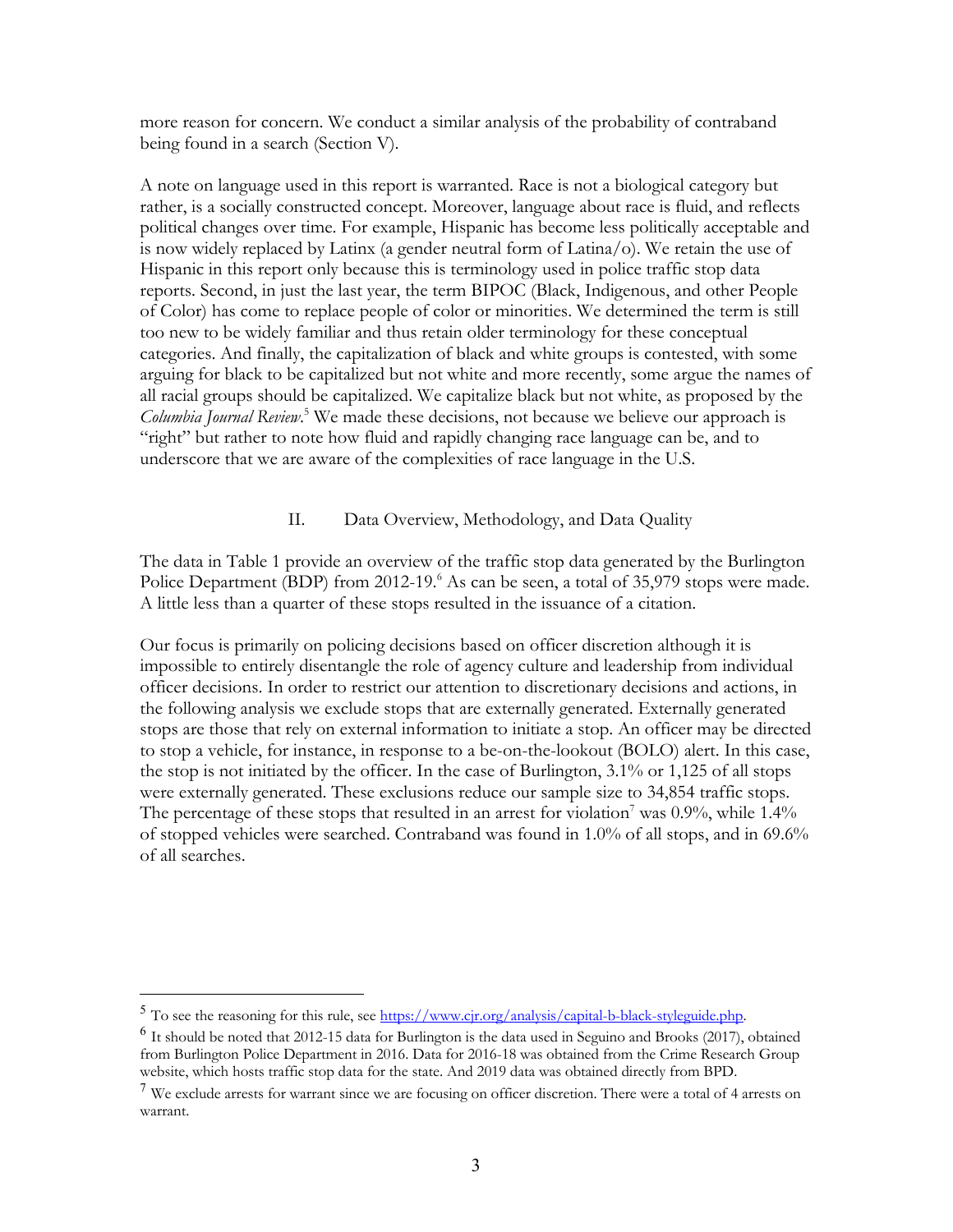|                             | <b>Observations</b> | Rates    |
|-----------------------------|---------------------|----------|
| Total Stops                 |                     |          |
| incl. EGS                   | 35,979              |          |
| excl. EGS                   | 34,854              |          |
| 2012                        | 5,557               |          |
| 2013                        | 4,753               |          |
| 2014                        | 5,633               |          |
| 2015                        | 5,181               |          |
| 2016                        | 5,551               |          |
| 2017                        | 3,475               |          |
| 2018                        | 2,698               |          |
| 2019                        | 2,006               |          |
| <i>Citations</i>            | 8,277               | 23.7%    |
| Arrests                     | 311                 | $0.9\%$  |
| Searches                    | 503                 | $1.4\%$  |
| Contraband                  | 350                 | $1.0\%$  |
| Contraband as % of Searches | 350                 | $69.6\%$ |

*Table 1. Overview of Data* 

 data exclude EGS. Rates are outcomes as a percentage of all stops, except Note: EGS is externally generated stops. All rates, annual totals, and outcome where noted.

 A challenging problem in the data, not only for Burlington but other agencies as well, is that This typically occurs if there is more than one outcome to a stop. For example, the officer may issue the driver a citation as well as a warning. This scenario would result in 2 lines of identify stops with multiple outcomes. We therefore developed a method for detecting and reconciling multiple row stops by matching age, race, gender, and date of stop. We retained all information in the multiple rows with regards to tabulating the outcomes of stops while more than one row in the raw data appeared to refer to the same stop in a number of cases. data—one for each outcome—and would lead to over-counting of stops, absent efforts to counting each stop only once.

 A summary of the raw data for all racial/ethnic groups is provided in Appendix Table A.1. In the analysis that follows, however, we report data on white, Black, Hispanic, and Asian time period of this study 2012-2019, only 19 drivers were identified by officers as Native American. drivers, omitting Native Americans due to the small sample size that limits our ability to make sound inferences about the results for that group. In the case of Burlington, over the

American.<br>Appendix Tables A.1 and A.3a-A.3c detail information on missing data. The race of the driver was omitted in 5.1% of all traffic stop reports from 2012 to 2019.<sup>8</sup> This is a serious (We must drop the stops for which race of driver is missing from our analysis, thus reducing problem given that race of driver is the key factor motivating traffic stop data collection.

<sup>&</sup>lt;sup>8</sup> This excludes externally generated stops.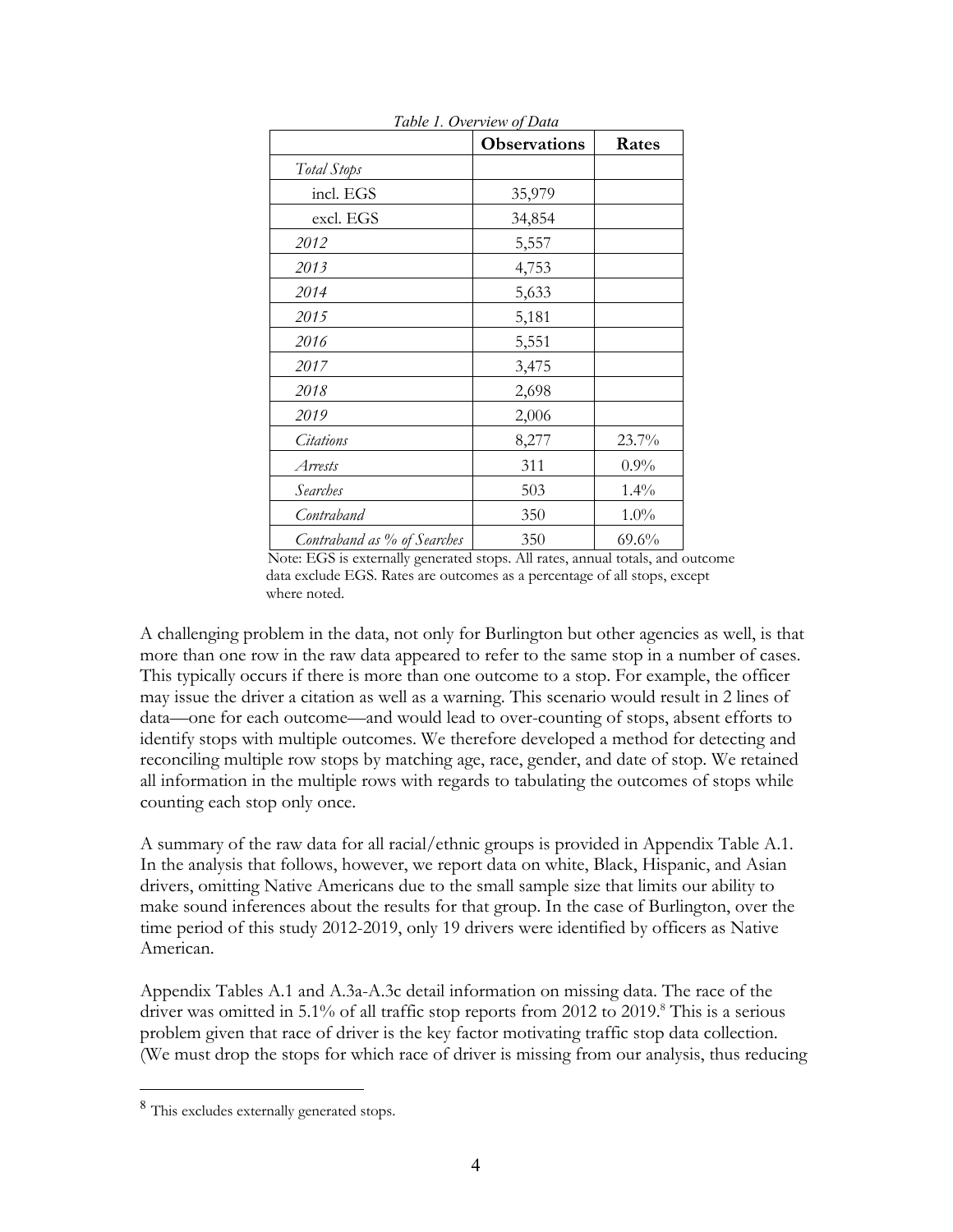<span id="page-8-0"></span>the sample size and reliability of our analysis if officers are more likely to code nonwhite drivers as unknown race or leave the race field empty). Race was also missing in almost 10% of BPD accident reports. Of much concern is that data quality has worsened over time. For example, while the reason for a stop was missing in 2.8% of all rows of data in 2012, by 2019, that was up to 12.3% (in 2016, reason for a stop was missing in 20.2% of rows of data). Appendix A.4 provides a list of all variables in this report with information on how they are measured.

### III. Descriptive Data Analysis of Traffic Stops

A. Racial Shares of Traffic Stops

A straightforward method for identifying racial disparities in traffic stops is to compare the racial shares of traffic stops with estimates of the racial share of the driving population. We use that method here. In theory, we would expect that each racial group's share of stops is roughly equal to their share of the driving population, absent any known systematic differences in driving behavior by race/ethnicity. One of the challenges is how to measure racial shares of the driving population, known as the "benchmarking problem." In other words, against what benchmark do we measure the racial shares of the drivers stopped to determine whether racial groups are overstopped or understopped?

conditions. Actual measurements of racial shares of Vermont's driving population would be costly to obtain, requiring observers to record the race of drivers at various times of day and locations. This labor-intensive method would likely yield inaccurate results because not all locations, times of day, or times of year could be captured without enormous expense. Further, the racial accuracy of traffic observations is likely to be limited in poor lighting

 population 15 years and older, using the American Community Survey (ACS) for 2013-17. Two alternative benchmarks, therefore, are typically used to estimate racial disparities in traffic stops. One relies on the U.S. Census Bureau's estimate of racial shares of the This benchmark is not without its faults. Not everyone over 15 drives a vehicle and not everyone drives with the same degree of frequency. For example, on average, whites drive more than Blacks and Hispanics, a phenomenon related to income and wealth inequality by race (Tal and Handy 2005).<sup>9</sup> Thus, there may be reason to question whether the racial composition of the population in an area is the same as the racial composition of drivers on the road. That said, this benchmark could be enlightening, especially when coupled with alternative benchmarks.

The second benchmark we use is the racial composition of drivers involved in accidents in Vermont. Officers collect data on the race of drivers in accidents, and these data are

 <sup>9</sup> Baumgartner, *et al* (2018) report, for example, that 83% of whites own a car, compared to 53% of Blacks, and 49% of Hispanics. Whites also drive approximately 20% more miles per year than Blacks and Hispanics. In Vermont, we find similar racial differences with 19.3% of Blacks using public transportation or walking to work, compared to 6.9% of whites, according to ACS 2013-17 estimates.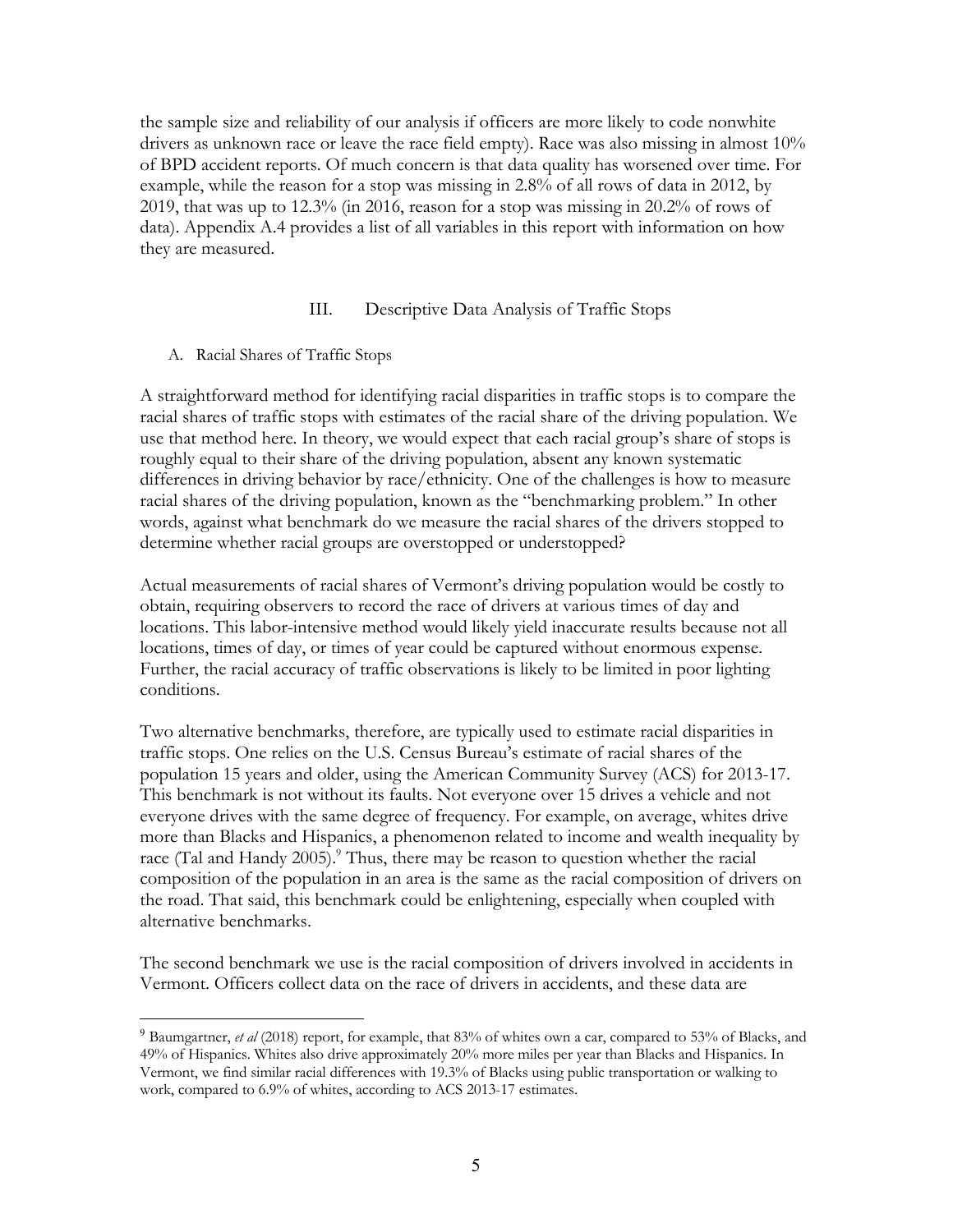alternative method to determine an appropriate benchmark against which to compare racial shares of stops. Alpert, *et al* (2004) recommend using only racial shares of not-at-fault drivers example, younger drivers are typically found to be lower quality drivers. Thus, age may be the unreliability of estimates that result from the low number of observations for minority accidents also impacts the reliability of this benchmark. reported to the Department of Motor Vehicles (DMV). This approach has emerged as an under the theoretical assumption that not-at-fault drivers represent a random sample of the driving population. In contrast, at-fault drivers may not comprise a random sample. For correlated with at-fault accidents, and the age composition of drivers may differ by race. While the ideal would be to use only not-at-fault drivers from the DMV data to calculate estimates of racial shares of the driving population, we seek to maximize sample sizes, given racial groups in Vermont.<sup>10</sup> The failure of BPD officers to report race in about 10% of

 only for Blacks, Asians, and whites. This is because the U.S. Census Bureau categorizes use the same racial/ethnic categories as Vermont law enforcement agencies rely on for traffic stops and so we can calculate the Hispanic share of drivers using that metric. Data on racial shares of stopped drivers and the driving population are shown in Table 2. The share of stops relative to share of population based on U.S. Census data is calculated Hispanic as an ethnicity rather than race—and, thus, Hispanics may be white or non-white. In contrast, in numerous law enforcement agencies, police officers collecting data on traffic stops in Vermont do not distinguish between white and non-white Hispanics, and simply categorize Hispanics as a separate group. (Other agencies collect data on both race and ethnicity of the driver, but with ethnicity often left blank). The DMV accident data, however,

 traffic stops and so we can calculate the Hispanic share of drivers using that metric. White drivers in Burlington comprised 86.7% of all stopped drivers from 2012 through externally generated stops does not markedly change these percentages. Black and Hispanic population range from 5.3% to 6.5%, lower than their share of stopped drivers. 2019, with Blacks 8.4%, Asians 4.3% and Hispanics 0.7% of all drivers stopped. Inclusion of shares of the driving population are lower than their share of stops, whether using the ACS or DMV accident data. For example, the estimates of Black drivers' share of the driving population range from 5.3% to 6.5%, lower than their share of stopped drivers.<br>
<sup>10</sup> The original study that uses accident data to measure racial shares of the driving population (Albert, *et al* 

<sup>&</sup>lt;sup>10</sup> The original study that uses accident data to measure racial shares of the driving population (Albert, *et al*  2004) was based on accidents in a location with a much larger population. We use it as a plausible second benchmark, albeit one that is potentially noisy. Apart from the issue of sample size, another possible flaw of this measure is that it may overestimate Black and Hispanic shares of drivers due to racial dynamics in the U.S. Take, for example, the case of two white drivers involved in a minor traffic accident. These drivers may be drivers is white and the other is a person of color. In the latter case, white drivers may be more likely to involve the police due to potential implicit bias. more likely to exchange insurance information and go on their way without calling the police than if one of the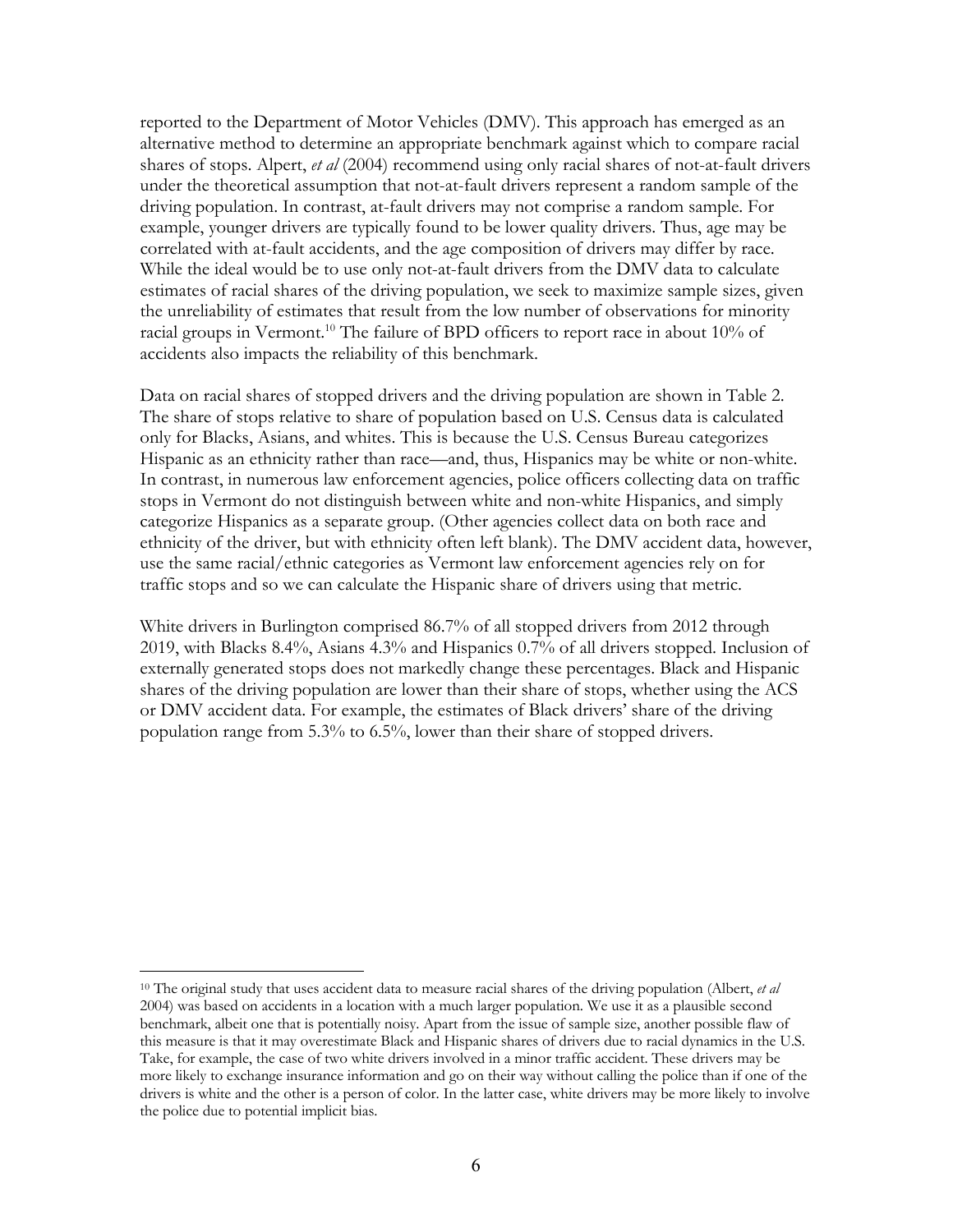| <b>All Years</b>                                | White    | Black   | Asian   | Hispanic |
|-------------------------------------------------|----------|---------|---------|----------|
| <b>Racial Shares of Stops</b>                   |          |         |         |          |
| Including externally generated stops            | 86.7%    | 8.4%    | 4.3%    | 0.7%     |
| Excluding externally generated stops            | 86.6%    | $8.3\%$ | 4.3%    | 0.7%     |
| Driver Percentage (ACS)                         | 87.9%    | 5.3%    | $6.8\%$ |          |
| Driver Percentage (DMV Accident data)           | 87.1%    | 6.5%    | 5.3%    | 0.8%     |
| Disparity Index (using ACS)                     | 0.99     | 1.59    | 0.63    |          |
| Disparity Index (using DMV Accident data)       | 1.00     | 1.28    | 0.81    | 0.87     |
| Stop Reason as % of All Stops                   |          |         |         |          |
| Safety Stops                                    | 52.2%    | 51.5%   | 57.9%   | 56.8%    |
| Moving Violation                                | 51.8%    | 51.0%   | 57.3%   | 56.4%    |
| Suspicion of DWI                                | 0.4%     | $0.5\%$ | 0.6%    | $0.4\%$  |
| Investigatory/Pretextual Stops                  | 37.0%    | 36.7%   | 32.4%   | 40.7%    |
| <b>Investigatory Stops</b>                      | 0.7%     | $1.6\%$ | 0.6%    | 0.9%     |
| Vehicle Equipment                               | 36.3%    | 35.1%   | 31.8%   | 39.8%    |
| <b>Externally Generated Stops</b>               | 3.2%     | $3.2\%$ | 2.8%    | 2.1%     |
| Multiple Reasons                                | $0.5\%$  | $0.8\%$ | 0.6%    |          |
| Unknown Reason                                  | 7.2%     | 7.9%    | 6.3%    | 0.4%     |
| Outcome Rates as a % of All Stops               |          |         |         |          |
| <i>Warning</i> Rate                             | 74.9%    | 69.2%   | 75.3%   | $70.6\%$ |
| Ticket Rate                                     | 23.6%    | 29.8%   | 22.8%   | 33.3%    |
| Arrest for Violation Rate                       | 0.9%     | $1.5\%$ | 0.9%    | $0.9\%$  |
| Arrest for Warrant Rate                         | $0.1\%$  | $0.1\%$ | $0.0\%$ | $0.0\%$  |
| No Action Rate                                  | $0.1\%$  | $0.1\%$ | $0.0\%$ | $0.0\%$  |
| Search Rates                                    |          |         |         |          |
| Search rate (excl. searches on warrant)         | $1.1\%$  | 4.2%    | 0.4%    | 2.6%     |
| Search rate (incl. searches on warrant)         | $1.2\%$  | 4.3%    | 0.5%    | 2.6%     |
| Hit rates (as a % of PC, RS & Warrant Searches) |          |         |         |          |
| Hit rates (incl. all outcomes)                  | 72.2%    | 65.3%   | 57.1%   | $50.0\%$ |
| Hit rates (excl. warnings as outcomes)          | 41.5%    | 45.8%   | 57.1%   | 50.0%    |
| Hit rates (outcome $=$ arrest)                  | $10.1\%$ | 10.2%   | 28.6%   | 16.7%    |

*Table 2. Racial Shares of Stops, Reasons for Stops, and Post-Stop Outcomes* 

 Note: ACS refers to the American Community Survey. NA is "not applicable." U.S. Census Bureau data record Hispanics as an ethnicity, not race. Hispanics may be white or non-white. In contrast, Vermont law enforcement agencies treat the category of Hispanics as a mutually exclusive racial category. We therefore use only on DMV accident data for estimates of Hispanic share of the driving population. Outcome rates may not sum to 100% because more than one outcome per stop is possible.

 The Disparity Index (DI) is used as a way to compare racial shares of stops and driving population across groups (Table 2 and Figure 1). The DI is simply the ratio of the racial share of stopped drivers divided by the racial share of the driving population. A DI that is For Blacks in Burlington during this time period, that ratio ranges from 1.28 to (8.4%/6.5%) greater than 1 indicates a group is overstopped relative to what would be expected, given its share of the driving population, and a ratio of less than 1 indicates a group is understopped.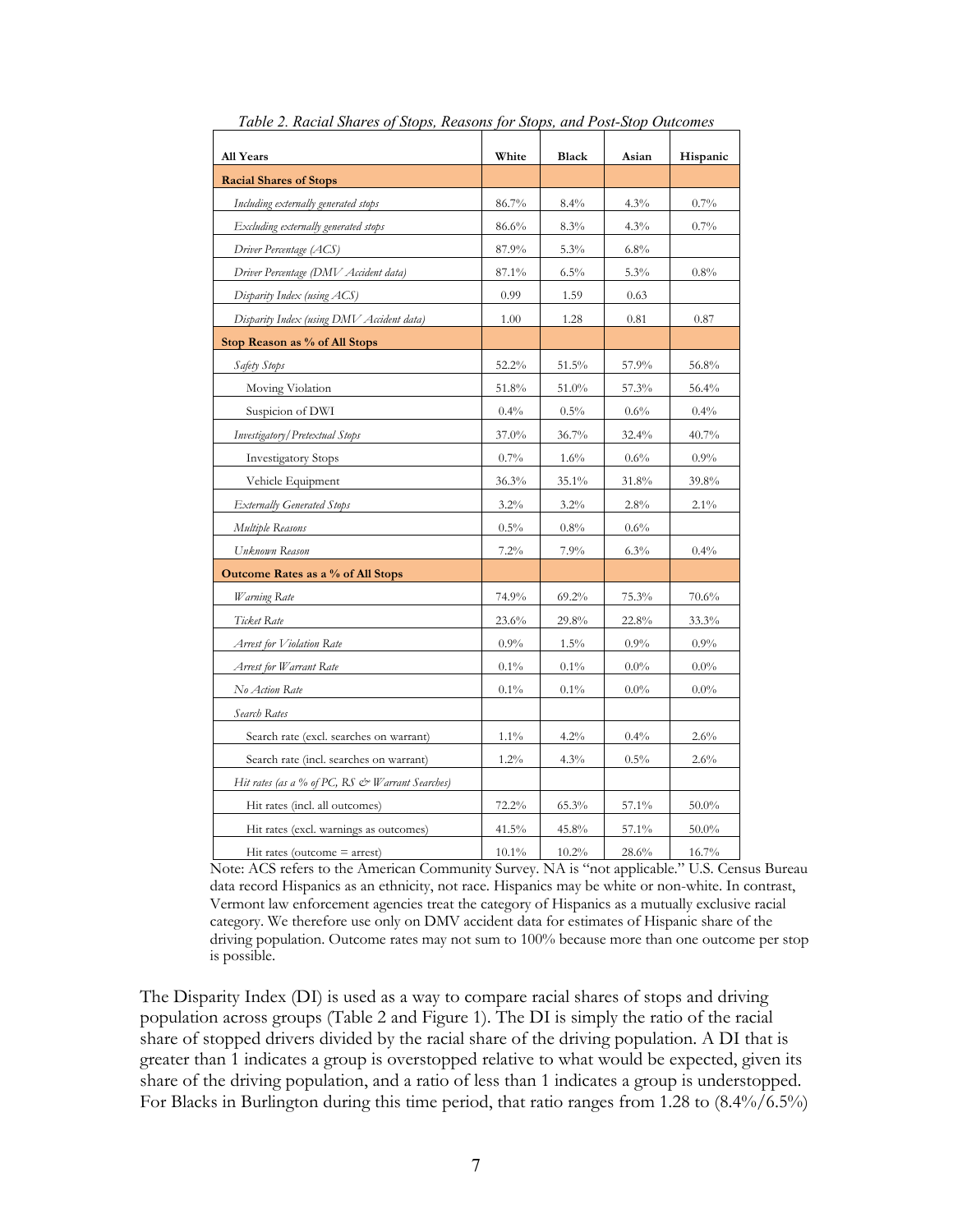<span id="page-11-0"></span> using the DMV accident data to 1.59 (8.4%/5.3%) using ACS data. This implies the share of stopped at a rate equal to or less than their estimated share of the driving population. drivers stopped who are perceived to be Black exceeds their share of the driving population by between 28% and 59%. All other groups have a DI that is at or below 1, meaning they are

 For comparison, at the national level, Pierson, *et al* (2020), using data on almost 100 million estimates. As can be seen, racial disparities in Burlington traffic stops using ACS data are traffic stops, find that Black drivers were roughly 50% more likely to be stopped than white drivers in stops conducted by municipal police departments. They also found that Hispanics are less likely to be stopped than their population share. The authors use the local population as a benchmark, and thus their results are most comparable to our ACS stop disparity about the same as the estimated differential at the national level.



*Figure 1. Disparity Indices of Racial Shares of Stops: Burlington, 2012-19* 

 most contested metrics of racial disparities in traffic policing because of the limitations of While the U.S. Census data may underestimate the minority shares of the driving population, A final note on racial disparities in stops is necessary. The racial share of stops is one of the the two available measure of the driving population (U.S. Census data and accident data). given that it measures residents and not drivers, and the accident data may overestimate minority shares of the population, given the possibility that not all accidents involve police reports. Most critical to our analysis is post-stop outcomes. Once drivers have been stopped, we know the precise number of drivers of each racial group on which to base calculations of the frequency of post-stop outcomes. Therefore, it is advisable to rely more heavily on poststop outcomes to assess racial disparities in policing. We turn to that topic in the next section.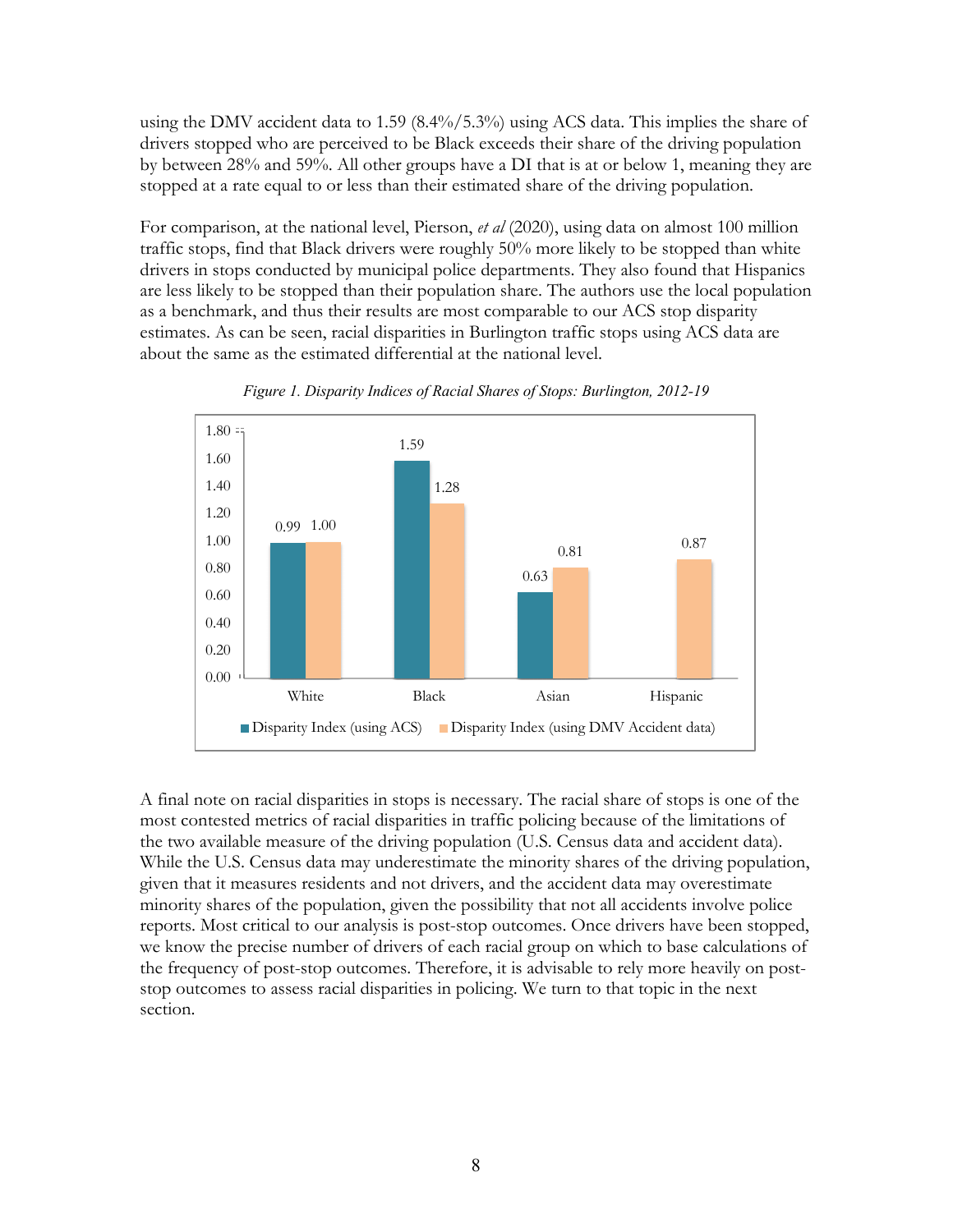### <span id="page-12-0"></span>B. Reasons for Stops

 Officers record one of five possible reasons for a traffic stop: moving violation (such as information from a person other than the officer making the stop). Table 2 shows the distribution of reasons for stops by race. The most common reason motorists in Burlington The second most common reason is vehicle equipment (such as a faulty taillight). Other exceeding the speed limit), suspicion of driving while under the influence (DWI), investigatory stop, vehicle equipment (such as obscured license plate), and externally generated stops. Investigatory stops are those in which officers stop a vehicle to investigate further whether a crime has been committed or not. The law requires that the officer have reasonable suspicion to conduct such as stop, based on specific and articulable facts. (As noted above, externally generated stops are not officer-initiated, but instead result from are pulled over is for moving violations (such as speeding), regardless of race of the driver.

 reasons for stops are far less common. Following Baumgartner, *et al* (2018), we categorize stops into two groups: *safety stops* and officer stopping a driver for a traffic violation, minor or otherwise, to allow the officer to detect anti-Black bias, which is frequently unconscious or implicit. *investigatory/pretextual stops*. Safety stops have a clear purpose of promoting public safety. These include stops due to moving violation or suspicion of DWI. Pretextual stops (whose reasons are investigatory or vehicle equipment), legal under U.S. law, involve an then investigate a separate and unrelated, suspected criminal offense. Pretextual stops are also more likely to be cases where racial disparities emerge. This is because investigatory/pretextual stops, often based on hunches or suspicion, may be influenced by racial stereotypes or generalizations about people's behavior, based on their group identity. Negative stereotypes about Blacks and Hispanics in the U.S. are extensive, as evidenced by the results of the Implicit Association Test (Banaji and Greenwald 2013). That negative racial stereotypes in U.S. culture are widespread is documented by social psychologist Jennifer Eberhardt (2019). Her research using social psychology experiments is designed to

 investigatory/pretextual stops as compared to white and Asian drivers. The percentage of these stops is slightly lower for Black drivers (36.7% compared to 37.0% for white drivers). stops that are "investigatory" is more than double that of the white share of stops (1.6%) however, is not statistically significant. The Asian share of stops that are "investigatory" is If negative stereotypes were operative in Vermont (and there is no reason to think they would not be), we would expect Black and Hispanic drivers to have higher shares of This difference is very small and not statistically significant. However, the Black share of compared to  $0.7\%$  and that difference is statistically significant ( $z=5.13$ ). Such stops are due to suspicion, making them more susceptible to racial bias. The Hispanic share of stops that are investigatory/pretextual is higher than the white share, and this is due to the relatively higher share of Hispanic stops for which the reason is vehicle equipment. The difference, lower than of whites, but that difference is not statistically significant.

C. Post-Stop Outcomes

Post-stop outcomes are of particular interest in analyses of racial disparities in traffic stops. That is because, regardless of a law enforcement agent's ability to discern the race of the driver before a stop, she or he has had an opportunity to form a perception of the driver's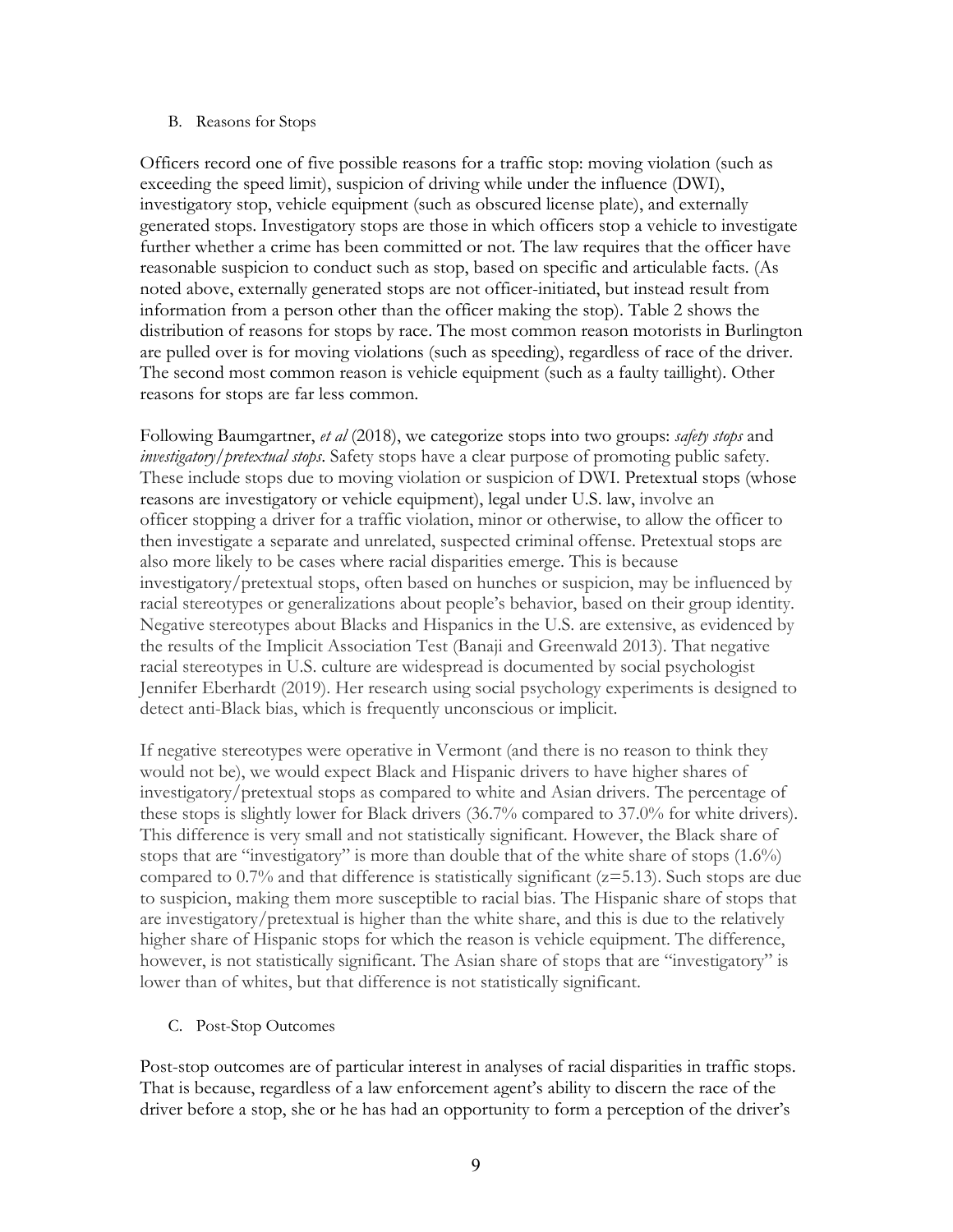race once the vehicle has been stopped. This section explores what happens after a stop. Specifically, we ask whether drivers of different racial groups experience systematically different outcomes.

Possible outcomes of a stop are: no action taken, warning, citation, arrest, and search. in analyzing racial disparities in post-stop outcomes, we know with certainty the number of with greater precision than stops. Unlike in the case of stops where we have only estimates of the baseline driving population, drivers stopped by race, and therefore can assess racial differences in post-stop outcomes

with greater precision than stops.<br>Table 2 reports Burlington Police Department's post-stop outcomes by race. In order to make comparisons across racial groups, it is useful to consider outcomes experienced by minority drivers as compared to those of white drivers. Table 3 reports those ratios, whereby rate). A ratio that is greater than 1 indicates the minority group is more likely to experience a particular outcome than white drivers, and a ratio of less than 1 indicates the minority group is less likely to experience a particular outcome. the percentage of stopped Black, Asian, and Hispanic drivers experiencing each outcome is divided by the white percentage (for example, the Black search rate divided by white search

|              | Black/white | Asian/white | Hispanic/white |
|--------------|-------------|-------------|----------------|
| Warning rate | 0.92        | 1.01        | 0.94           |
| Ticket rate  | 1.26        | 0.97        | 1.41           |
| Arrest rate  | 1.69        | 0.99        | 1.01           |
| Search Rate  | 3.93        | 0.41        | 2.45           |

 *Table 3. A Comparison of Post-Stop Outcomes: Ratio of Minority/White Rates* 

 Note: Arrests rates are for violations, and thus exclude arrests on warrant. Search types reported are probable cause or reasonable suspicion; searches on warrant are excluded. Externally generated stops are also excluded.

 Black drivers are 8% less likely to be given a warning than white drivers. This also holds for Hispanic drivers who are 6% less likely than whites to receive a warning. Asian drivers are slightly more likely than white drivers to receive a warning, although the disparity is much smaller (1%). In contrast, Black and Hispanic drivers are 26% and 41%, respectively, more likely to receive a citation than white drivers, and Asian drivers are slightly less likely to study, 3.6% of white drivers were given more than one citation compared to 5.4% of Black drivers. This difference is statistically significant (z=4.87). receive a citation. As noted above, there may be more than one outcome to a stop, and that means that drivers may be given more than one citation per stop. We find that in addition to Black drivers being more likely to be issued a citation in Burlington, they are also more likely to be issued more than one citation per stop. Specifically, during the time period of this

 Black drivers are 69% more likely to be arrested in Burlington than white drivers. Asian and Hispanic arrest rates are equal to white arrest rates.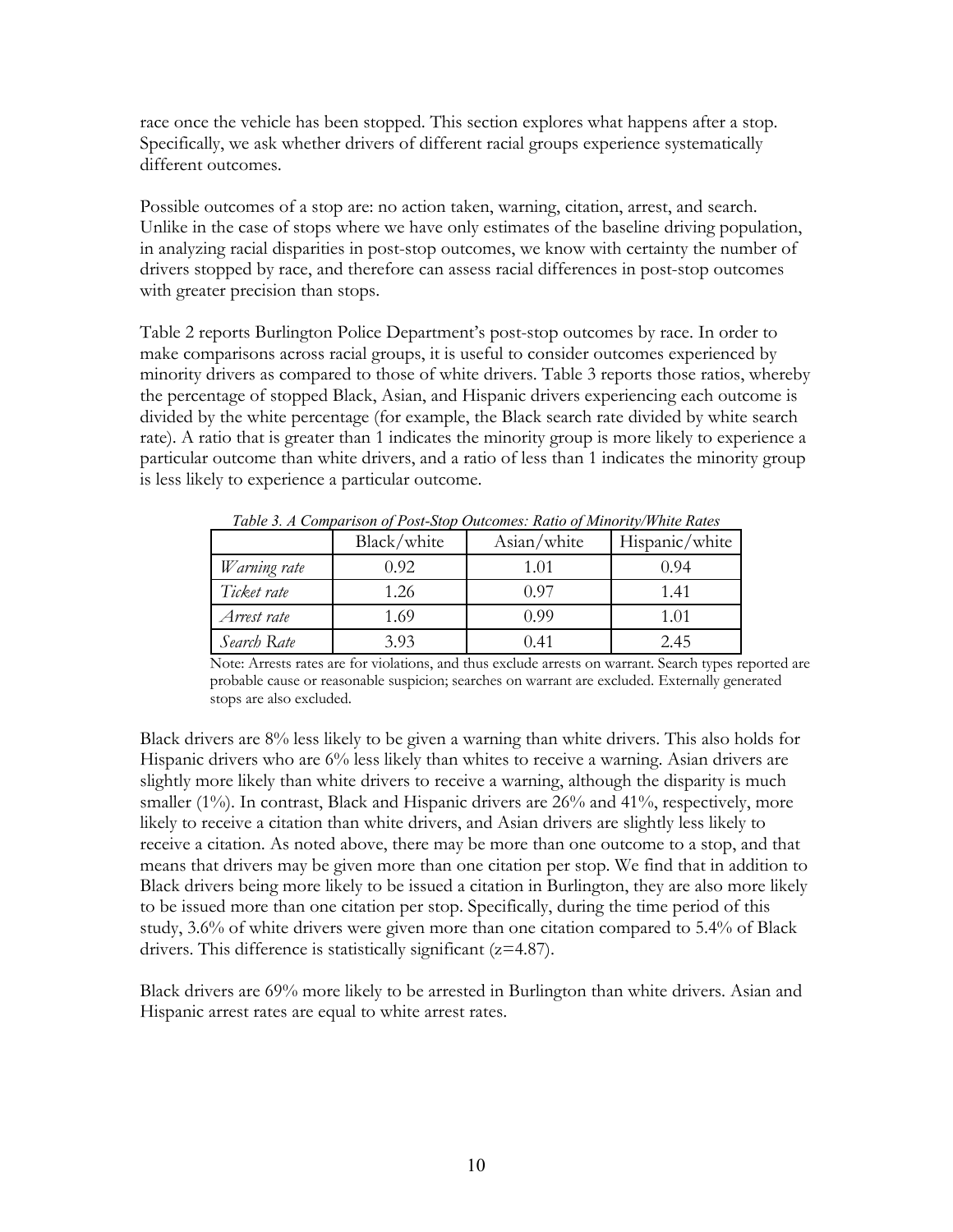searched at a rate that is almost 4 times greater than that of white drivers, and the difference in Black and white search rates is very statistically significant (z=13.75). In contrast, Asians are about 40% less likely to be searched than a white driver, with only 7 Asian drivers searched from 2012 to 2019. The Hispanic/white search rate ratio is 2.45, signifying us to view the search rates with some caution. Search rate data used for Table 3 exclude searches based on a warrant.<sup>11</sup> Black drivers are Hispanic drivers are searched at a rate that is more than twice the rate of white drivers in Burlington. Again, we caution that the small number of Asian and Hispanic searches requires

 compared to white drivers are consistent with those found in a number of national, state, and local studies. For example, Pierson, *et al* (2020) report national-level data on nearly 100 million US traffic stops, finding that Black drivers are searched at more than twice the rate of white drivers.<sup>12</sup> In a study of 20 million car stops in North Carolina from 2002-2016, Baumgartner, *et al* (2018) also find evidence of higher arrest and search rates of Black drivers. Black/white search rate disparity in Burlington almost twice as large as the national-level and The results presented here with regard to higher arrest and search rates of Black drivers as The ratio of Black to white search rates in North Carolina was roughly 2 to 1. The North Carolina disparities, however.

 Why might we observe racial differences in search rates? Search rate disparities may be justified if some groups (in this case, Blacks) are more likely to be carrying contraband than white drivers. Police may search vehicles, for example, in an attempt to interdict drugs (a reason that numerous police officers have given, in conversation with the authors of this study) and as a result, they may target Blacks and Hispanics on the basis of racial stereotypes role. For example, evidence shows that Black and white Americans sell and use drugs at similar rates (U.S. Department of Health and Human Services 2012, 2013). about drug users and couriers are. Implicit bias based on faulty stereotypes may also play a

 similar rates (U.S. Department of Health and Human Services 2012, 2013). Whether or not there is racial bias (implicit or explicit) in search racial disparities is a question that can be assessed by examining the productivity of searches, that is, the should find contraband on searched minorities at the same rate as on searched white drivers. drivers on less evidence than they require as a basis for initiating searches of white drivers. percentage of searches that result in contraband being found, often called the "hit" rate. Contraband in Vermont ranges from underage cigarette possession to stolen goods, to illegal drugs.13 Absent racial bias (as compared to racial disparities), we would expect that officers If searches of minorities turn up contraband at lower rates than searches of white drivers, the hit rate test is consistent with the argument that officers base their searches of minority Put another way, minority hit rates that are lower than white hit rates are an indication that police may be oversearching minorities (or under-searching white drivers) and that racial bias has influenced the officer's decision on whom to search.

<sup>&</sup>lt;sup>11</sup> Searches resulting from a warrant could reasonably be described as discretionary because they are the result of a driver refusing to consent to a search. In those cases, the officer impounds the vehicle and seeks a warrant from a judge. However, in order to be conservative in our approach to defining officer discretion, we exclude searches on warrant because a judge also participates in the decision to conduct a search.

 <sup>12</sup> Pierson, *et al* (2020) do not report racial differences in arrest rates.

<sup>&</sup>lt;sup>13</sup> Note that firearms for those 21 and over are not necessarily contraband in Vermont, but for those under 21, firearms would be considered contraband.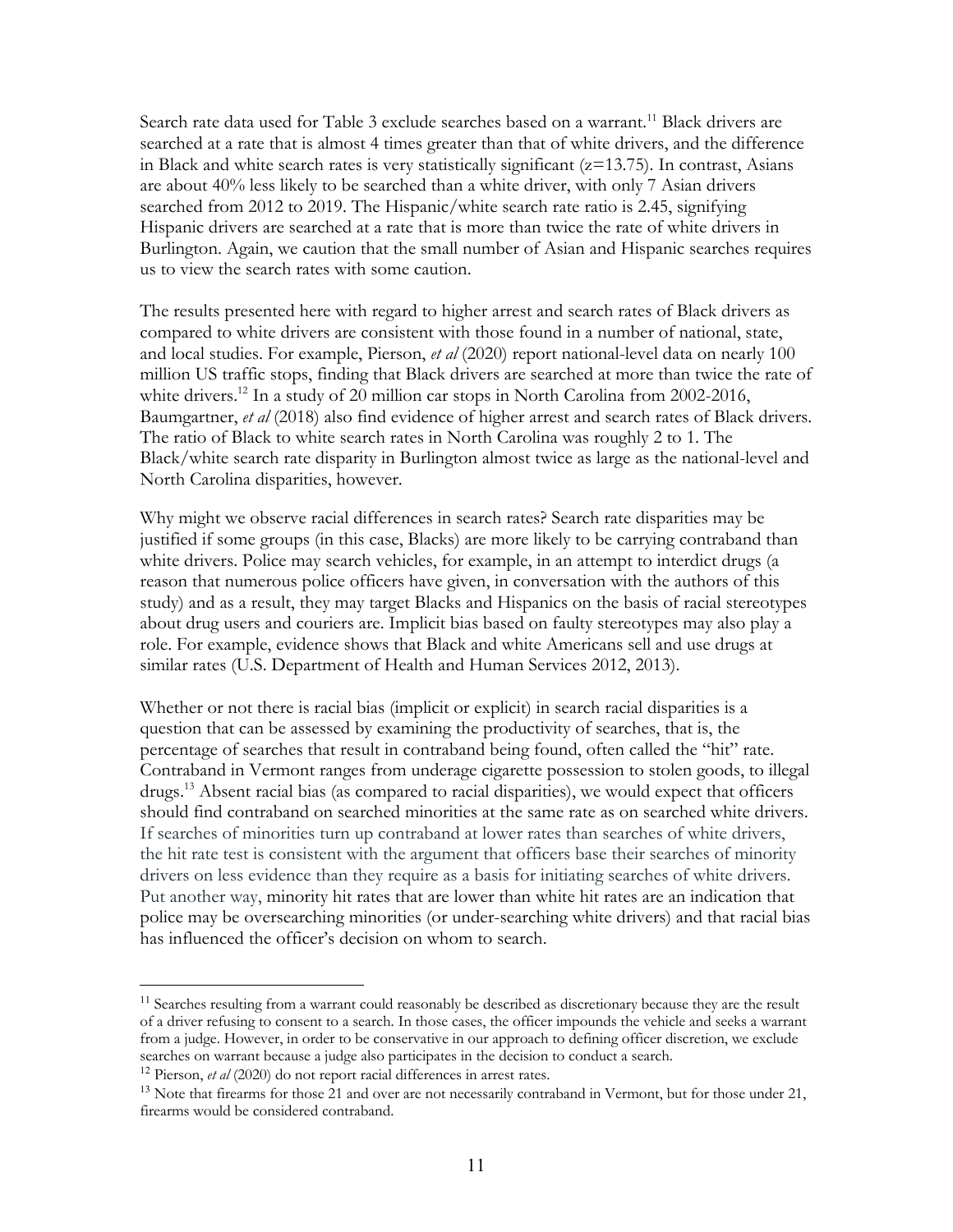<span id="page-15-0"></span> Vermont law enforcement agencies are only required to report on whether or not contraband is found and are not required to report the type of contraband. As a way to get and c) the arrest-worthy contraband hit rate. at the severity of the contraband found, we differentiate contraband by type in our analysis, and we group hits by the severity of the outcome as follows: a) hit rates for all outcomes (warning, ticket, arrest), b) hit rates in which contraband leads to a ticket(s) and/or an arrest,

and c) the arrest-worthy contraband hit rate.<br>In conducting the hit rate test, we focus on white and Black drivers. The number of searches of Asian and Hispanic drivers is small, preventing a reliable hit rate comparison of these is 72.2% compared to 65.3% for Black drivers, but this difference is not statistically difference is also not statistically significant. The Black and white hit rates for arrests only are significant. groups to white drivers. In searches that result in any outcome, the hit rate for white drivers significant (Table 2). The Black hit rate for searches that result in a ticket and/or arrest only is slightly higher than the corresponding white rate (45.8% compared to 41.5%), but this roughly equal. We caution that the number of searches resulting in an arrest upon discovery of contraband is very small, making comparisons less reliable in this case. This form of the hit rate test is not conclusive, although we return to this issue in Section V where we conduct a more statistically sophisticated logit analysis. In that analysis, we find that the odds of finding contraband in a search of the vehicle of a Black driver are lower than of finding contraband in the search of the vehicle of a white driver, and that difference is statistically significant. IV. Trends Over Time

policing. The adoption of fair and impartial policing policies and the availability of traffic stop data may incentivize agencies to review their policies and to conduct trainings on race, policing, and implicit bias. It is therefore useful to explore trends in racial disparities over time to track the effect of such training and exposure to statewide discussions on racial disparities in

 see Table A.2b). From 2012 to 2019 the total number of stops decreased by about 64.8% although the decrease was larger for white drivers than all other racial/ethnic groups. Stops 53% for Hispanic drivers. First, we examine trends in the number of stops per year in total and by race (for raw data, of white drivers fell 67%, compared to 54% for Black drivers, 50% for Asian drivers, and

53% for Hispanic drivers.<br>For 2019, we estimate that white drivers were stopped at a rate of 489 per 10,000 white residents<sup>14</sup> compared to 1,443 in 2012. For Black drivers, the rate in 2012 was 2,013 per 10,000 Black residents, falling to 959 in 2019. In all years, the Asian stop rate per 10,000 residents is lower than the white rate, but the gap is narrowing. For example, in 2012, the Asian stop rate was 796, falling to 404 in 2019 (Figure 2).

 <sup>14</sup> ACS 2013-17 data is used to calculate an estimated rate per 10,000 residents. Because we do not have ACS estimates of Hispanics, this racial category is omitted from Figure 2. Stop rates are calculated, using white drivers as an example, as: [(number of stops of white drivers/number of white residents 15+)\*10,000]. Similarly, the stop rates of Black and Asian drivers are their stop numbers divided by the number of Black and Asian residents of Burlington 15 and older, all multiplied by 10,000.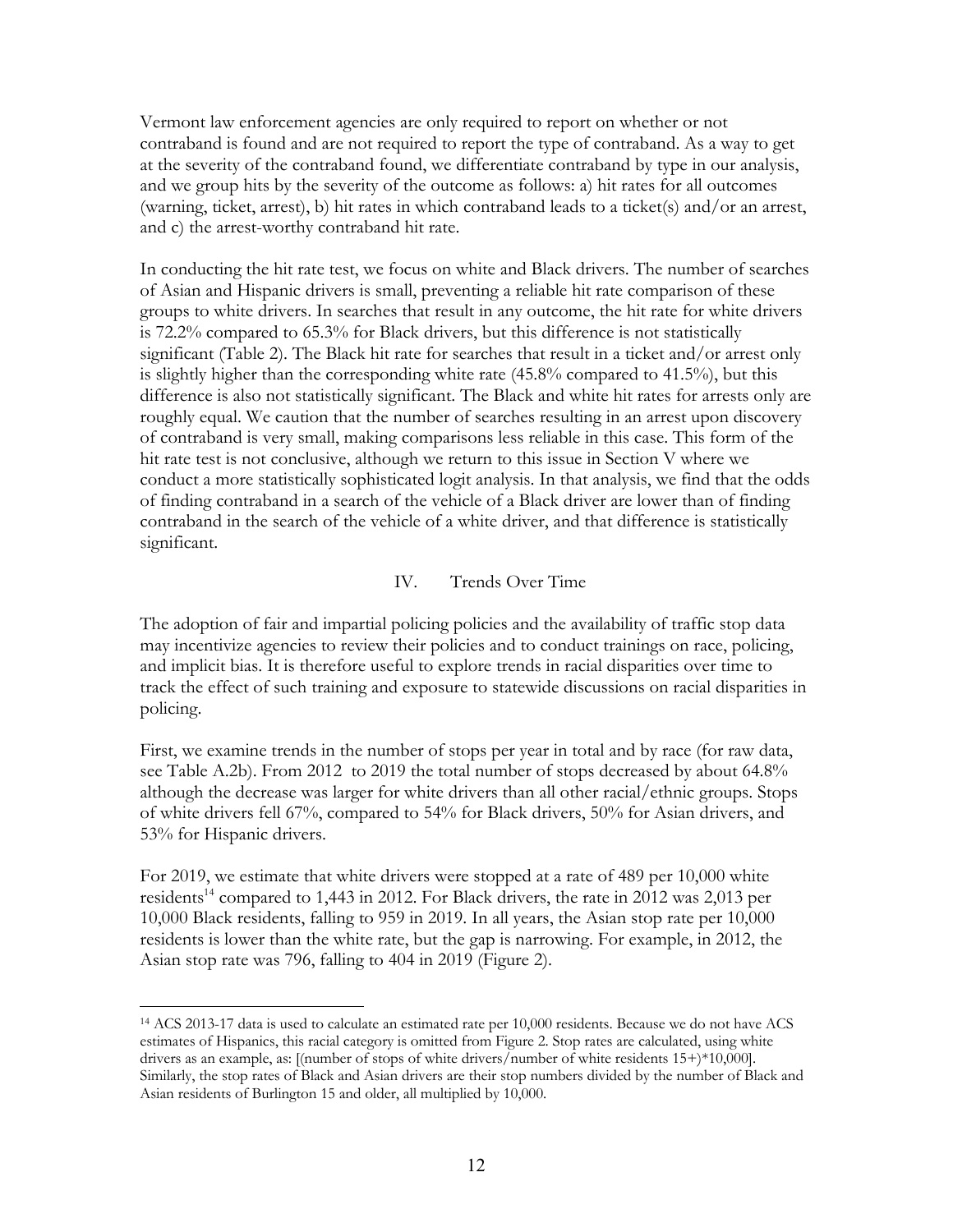<span id="page-16-0"></span>

 Figure 3 plots the ratio of Black to white stop rates and Asian to white stop rates. The Black- white ratio has risen over time from 1.4 in 2012 to 1.96 in 2019. This means that by 2019, also risen, although the Asian stop rate, which was about half that of white drivers in 2012 the Black stop rate was almost double the white stop rate. The Asian to white stop rate has and is now just 83% of the white stop rate, is in each year lower than the white rate.



Secondly, we present data on trends in stop shares, and arrest, search, and hit rates. Due to small sample sizes, we calculate three-year moving trends instead of one-year trends to increase our sample sizes. Specifically, we look at data for 2012-14, 2013-15, etc. (See Table A.2a. for the raw numbers on which the following figures are based).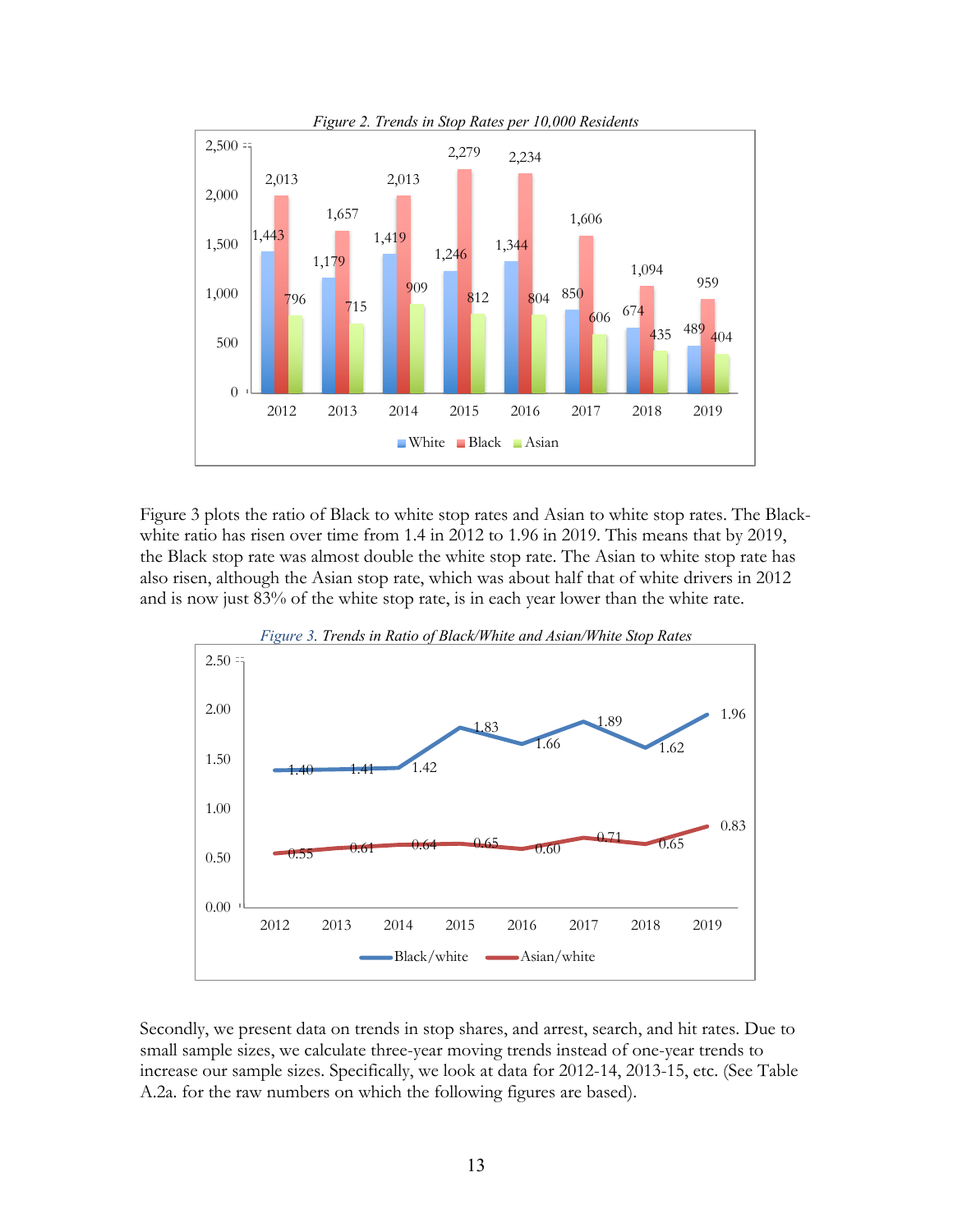<span id="page-17-0"></span> Figure 4 portrays trends in the share of stops of Black, Asian, and Hispanic drivers. It is noteworthy that the Black share of stopped drivers has risen by about 20% percent over this time period, while the Asian and Hispanic shares have remained relatively constant.



 In all years, the Black arrest rate exceeds the white rate (Figure 5). Asian and Hispanic more than double what it was in 2012-14. Using data from just 2017-2019, we find the arrest rates are omitted due to small sample sizes. The Black-white gap had narrowed by 2014-16, but since that time, has continued to widen such that by 2017-19, the gap is Black/white arrest disparity has increased to 3.7 and is statistically significant  $(z=4.47)$ .<sup>15</sup> This implies that in 2017-19 time period, Black drivers were more than 3 and a half times more likely to be arrested during a traffic stop than white drivers.

<sup>&</sup>lt;sup>15</sup> This is similar to the differential found by BPD for all arrests (Lowe and Stetson 2020).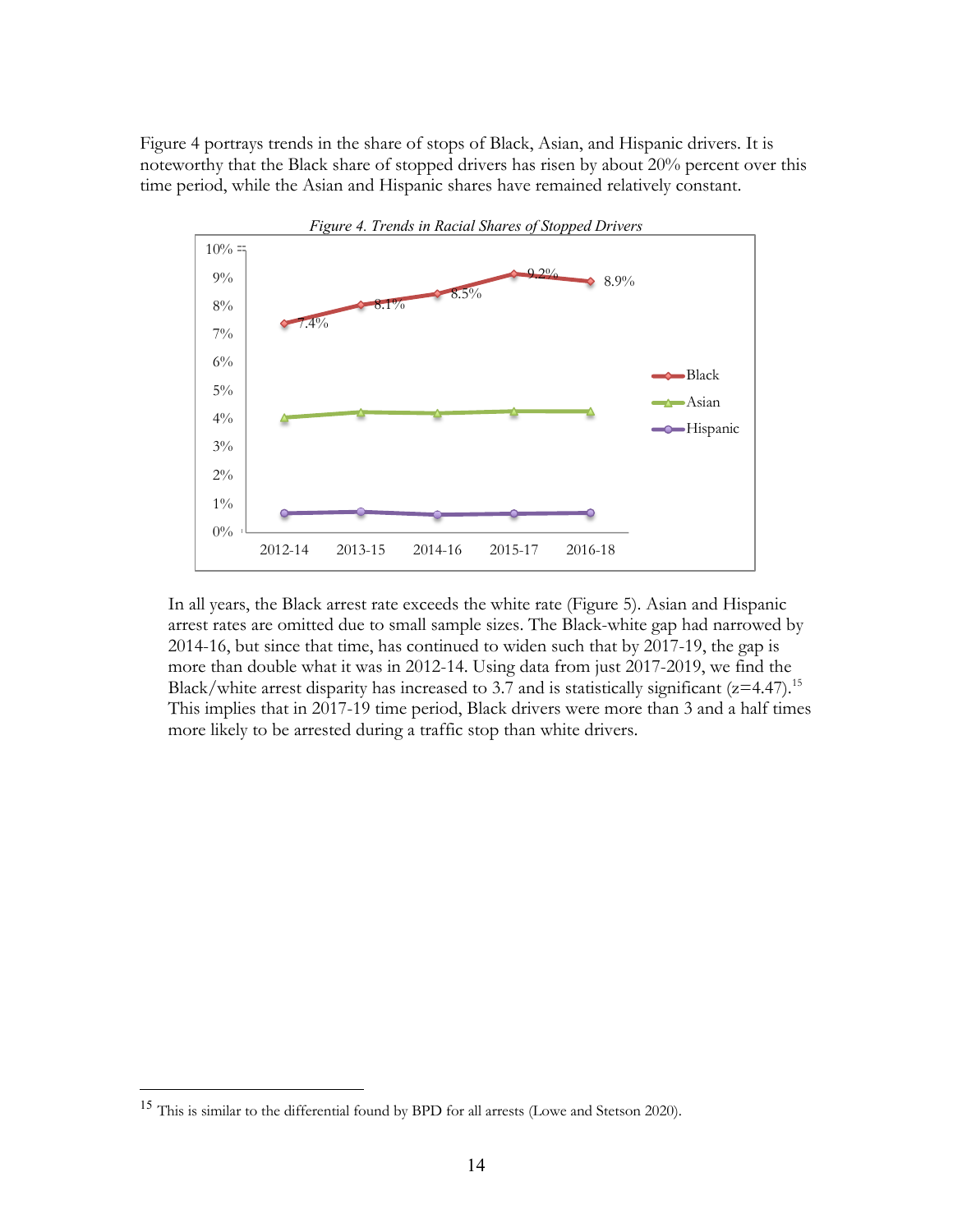

Racial trends in search rates are shown in Figure 6. Asian and Hispanic arrest rate numbers are omitted due to small sample sizes. While search rates of white drivers have remained relatively constant from 2012 to 2019, the Black search rate over that period of time increased, rising to 5.1% in 2017-19.



 Figure 7 shows trends in white and Black contraband hit rates. The white hit rate was higher than the Black rate in 5 out of 6 of the time periods for which we have data. By significant. (Asian and Hispanic hit rates are not shown due to small sample sizes). 2017-19, the gap has narrowed considerably and the 2017-19 disparity is not statistically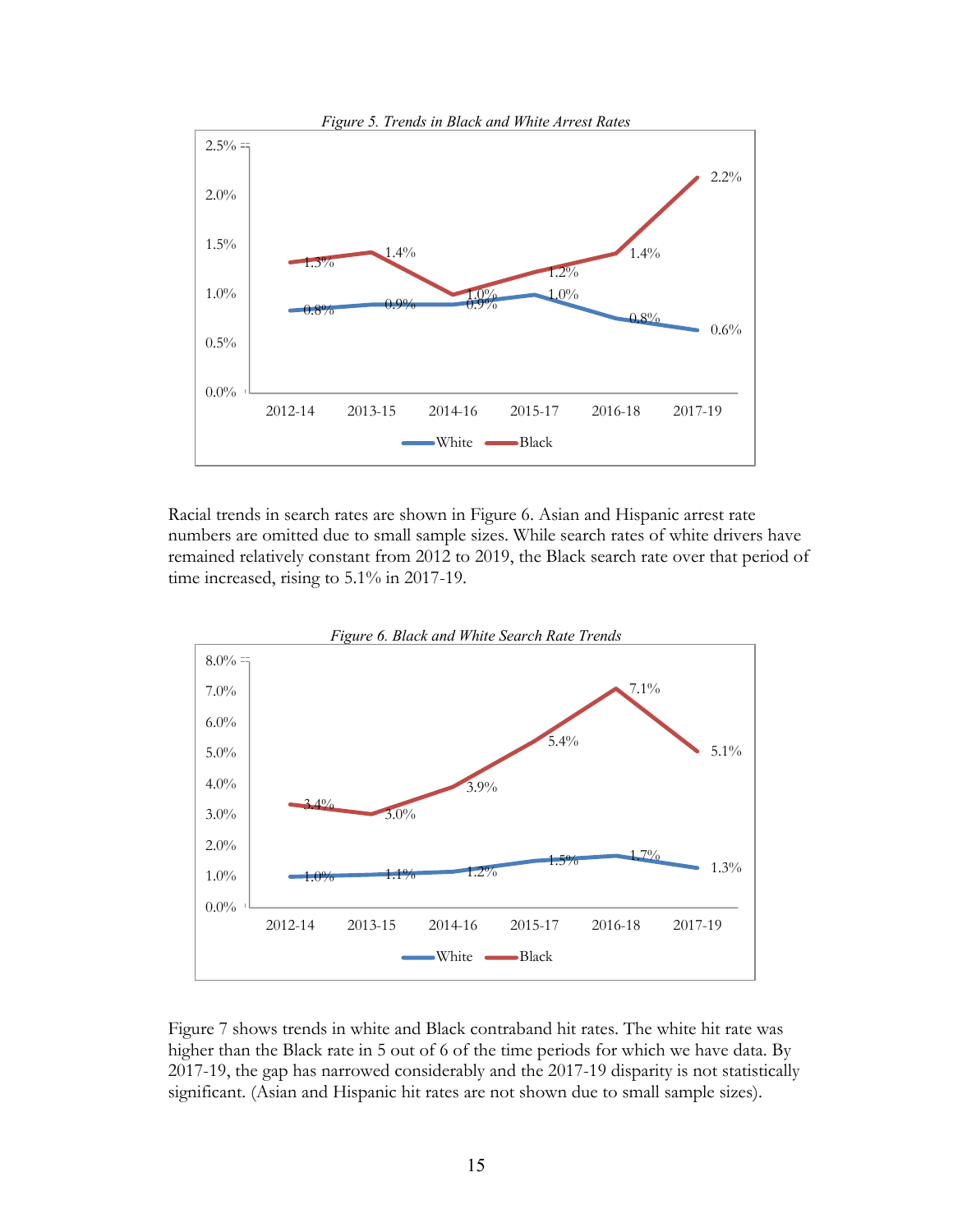<span id="page-19-0"></span>

### V. Logit Analysis

 the police, controlling for possible confounding variables. To do this, we use multivariate independent of these other factors, influences traffic policing in Burlington. In this analysis, our focus is on searches and contraband. Our goal is to examine further the evidence to determine whether minority drivers receive less favorable treatment by logistic regression analysis to calculate the probability of a search occurring and separately, contraband being found, controlling for other factors that may influence the decision to search or of contraband being found. Why is this useful? Some driving behaviors and circumstances may co-vary with race, and could be the dominant reason behind a search rather than the race of the driver. Failing to control for such factors risks misattributing search rate differences to race rather than the explicit behavior of the driver. If, even after controlling for factors like gender, age, reason for stop, and time of day, which we are able to control for, we still find that race is a statistically significant predictor of a search, then that provides additional evidence that the race of the driver,

A. The Probability of a Search

 We first report results from the probability of a driver being searched by race. The full model takes this general form:

Probability of Search = 
$$
\beta_0 + \beta_b * \text{Black} + \beta_a * A \sin + \beta_h * \text{Hispanic} + \beta_{na} * \text{Native American} + \beta_m * \text{Male} + \beta_{age} * A \text{ge} + \beta_k * \text{Time of Day}_k + \beta_i * \text{Day of Week}_i + \beta_j * \text{Reason for Stop}_j + \text{Residual}.
$$

Dummy variables for each racial group are included, with white the excluded racial category. The coefficients, reported in Table 4, for each of the driver race variables can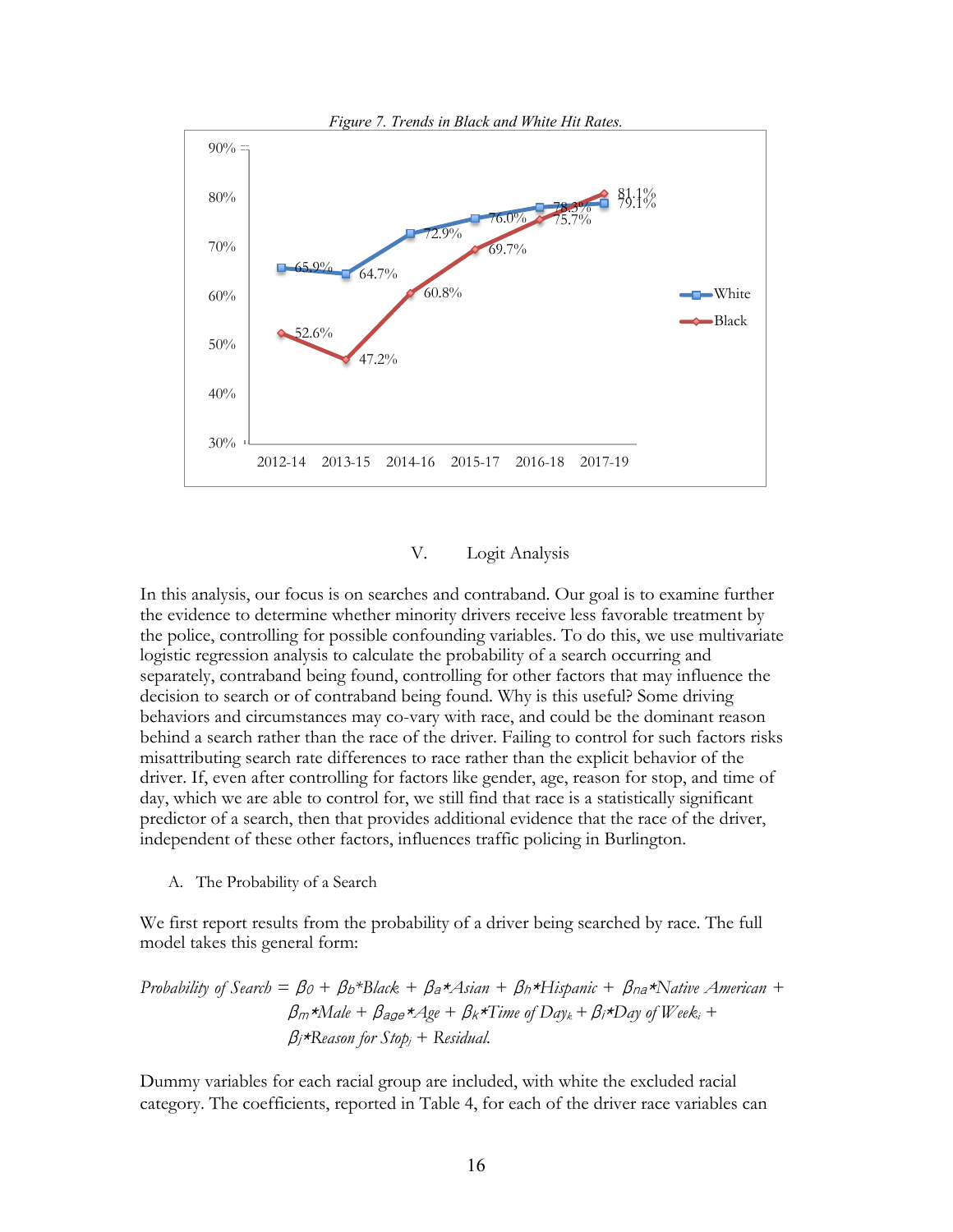the ratio of the odds of a non-white driver being searched over the odds that a white omitted (white) group. be interpreted as the odds of a search for a driver of that race as compared to the odds for white drivers with the same characteristics. This is called the *odds ratio* because it is driver is searched. An odds ratio of 1 indicates equal probabilities of being searched. A ratio that is greater than one indicates a group is more likely to be searched than the omitted or benchmark group (that is, white drivers). Finally, an odds ratio that is less than 1 is indicative of a lower probability of a group being searched relative to the

 The coefficient on *Male* indicates the odds a male driver will be searched as compared to variables. the odds a female driver will be searched. We include a control for the driver's age, measured in years, as an explanatory variable. We also control for time of day, with the excluded category the afternoon. The coefficients on days of the week indicate the odds of being searched on those days as compared to Fridays. Controlling for all of these factors allows us to interpret the race variable, net of the impact of these other control

odds of being searched when the stop reason is a moving violation. We control for the reason for the stop in two ways. First, we include all reasons for a stop as explanatory variables. The excluded category for this set of variables is moving violation. The coefficients on the *Reason for Stop* variables indicate the odds of being searched for each reason for stop divided by the odds of being searched due to moving violation, where the reason is one of the following: suspicion of driving while under the influence (DWI), investigatory stop, multiple reasons for a stop (where the officer indicated more than one reason for the stop), for reasons unknown (that is, the reason was not stipulated in the incident report), and vehicle equipment. This control can help to eliminate misattribution of race to search disparities, if for example, any racial group is more likely to be DWI. In the second method, we disaggregate the reasons for a stop into safety stops and pretextual stops. The omitted variable in this case is safety stops. In this case, the coefficient on the *Pretextual Stop* variable indicates the odds of being searched if the stop was pretextual (investigatory or vehicle equipment) divided by the

 vehicle, race influenced the officer's decision to initiate a search. Results are shown in Table 4. Of primary interest is whether the race variables are statistically significant (as designated by the asterisks). If they are, this implies that independent of any other factors that may lead to an officer's decision to search a

 being searched). Hispanic drivers are 2.172 times more likely to be searched. In contrast, odds ratios are statistically significant. The number of Native American drivers was very small and so was omitted. We report results on three variations of our basic model. We start with a basic model (Model 1 in Table 4), in which race of the driver is our only explanatory variable. The results show that, compared to Black drivers are 3.671 times more likely to be searched. (This represents the ratio of the odds of a Black driver being search compared to the odds of a white driver Asian drivers are less than half as likely to be searched as white drivers. In all cases, these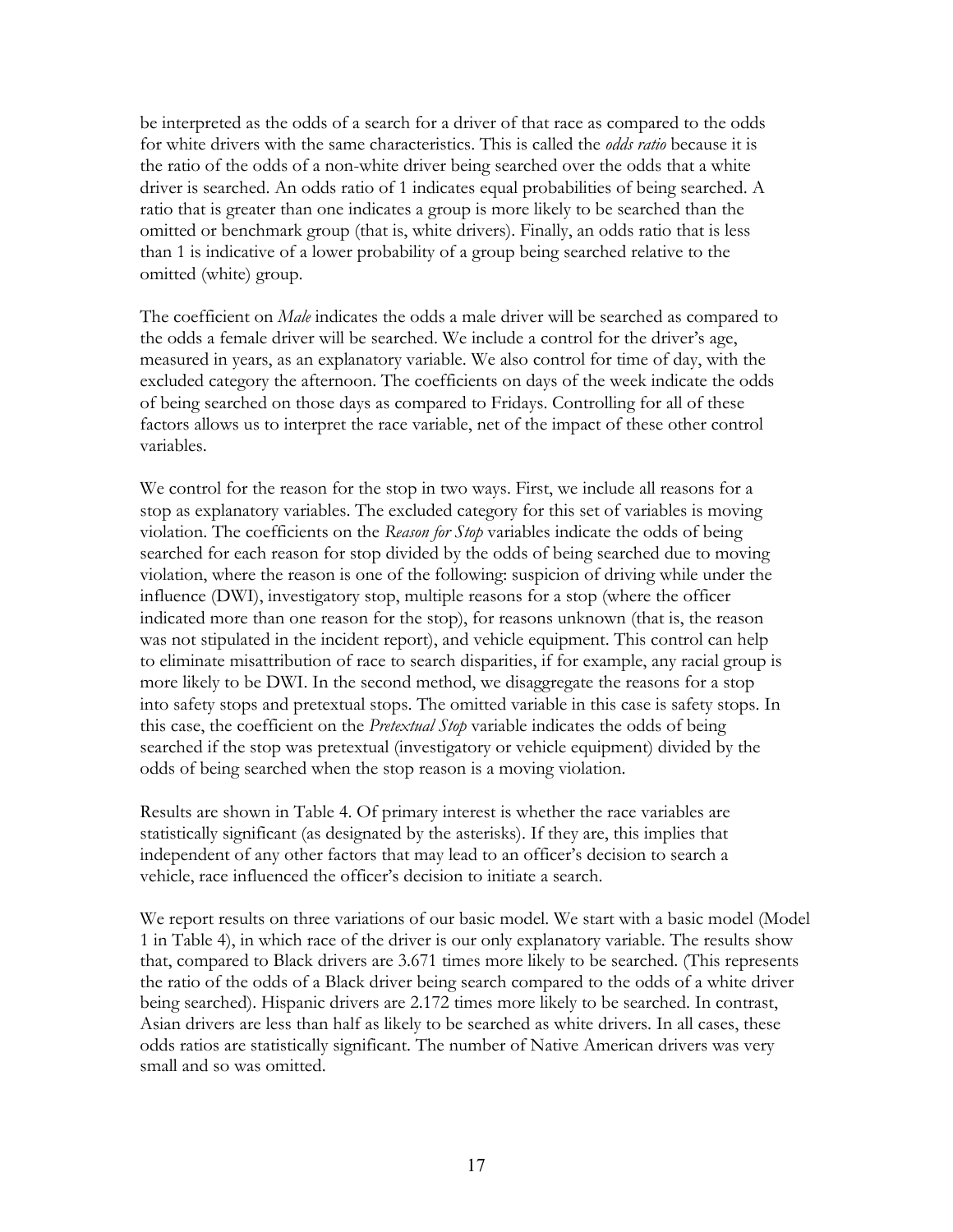of being searched, the older the driver. The probability of a search is lower in the morning None of the coefficients on days of the week are statistically significant. In Model 2, adding controls for gender, age of driver, time of day, day of week, and reason for stop, we find that the odds of a male driver being searched are 1.924 times greater than the odds a female driver will be searched. The odds ratio on age indicates a lower probability than in the afternoon. The odds of an evening search are greater than in the afternoon.

|                       | (1)<br>(2) |                   | (3)                     |  |  |
|-----------------------|------------|-------------------|-------------------------|--|--|
|                       |            | With all controls | With all controls and   |  |  |
| VARIABLES             | Race only  | and stop reason   | pretextual stop control |  |  |
| Black                 | $3.671***$ | 3.093***          | $3.227***$              |  |  |
|                       | (0.399)    | (0.359)           | (0.370)                 |  |  |
| Asian                 | $0.410**$  | $0.388**$         | $0.395**$               |  |  |
|                       | (0.157)    | (0.149)           | (0.152)                 |  |  |
| Hispanic              | $2.172*$   | $2.052*$          | $2.083*$                |  |  |
|                       | (0.906)    | (0.869)           | (0.876)                 |  |  |
| Male                  |            | 1.924 ***         | 1.959***                |  |  |
|                       |            | (0.226)           | (0.230)                 |  |  |
| Age                   |            | $0.957***$        | $0.957***$              |  |  |
|                       |            | (0.005)           | (0.005)                 |  |  |
| Morning               |            | $0.431***$        | $0.421***$              |  |  |
|                       |            | (0.0868)          | (0.0846)                |  |  |
| Night                 |            | $1.285**$         | $1.284**$               |  |  |
|                       |            | (0.141)           | (0.140)                 |  |  |
| Saturday              |            | 0.767             | 0.765                   |  |  |
|                       |            | (0.128)           | (0.127)                 |  |  |
| Sunday                |            | 0.753             | 0.744                   |  |  |
|                       |            | (0.137)           | (0.135)                 |  |  |
| Monday                |            | 0.806             | 0.804                   |  |  |
|                       |            | (0.142)           | (0.141)                 |  |  |
| Tuesday               |            | 0.891             | 0.877                   |  |  |
| Wednesday             |            | (0.157)<br>0.850  | (0.153)                 |  |  |
|                       |            | (0.149)           | 0.829<br>(0.145)        |  |  |
| Thursday              |            | 0.913             | 0.902                   |  |  |
|                       |            | (0.153)           | (0.151)                 |  |  |
| Investigatory stop    |            | 7.385***          |                         |  |  |
|                       |            | (1.656)           |                         |  |  |
| Multiple stop reasons |            | $2.506**$         |                         |  |  |
|                       |            | (1.068)           |                         |  |  |
| Suspicion of DWI      |            | 2.096             |                         |  |  |
|                       |            | (1.090)           |                         |  |  |
| Unknown stop reason   |            | 0.729             |                         |  |  |
|                       |            | (0.238)           |                         |  |  |
| Vehicle equipment     |            | 1.014             |                         |  |  |
|                       |            | (0.107)           |                         |  |  |
| Pretextual stop       |            |                   | 1.133                   |  |  |
|                       |            |                   | (0.111)                 |  |  |
| Constant              | $0.012***$ | $0.017***$        | $0.017***$              |  |  |
|                       | (0.001)    | (0.005)           | (0.005)                 |  |  |
|                       |            |                   |                         |  |  |
| No. of observations   | 32,818     | 31,220            | 31,220                  |  |  |

*Table 4. Odds Ratios of Probability of a Search (Compared to White Drivers)* 

Note: Standard errors are in parentheses. \*\*\* p<0.01, \*\* p<0.05, \* p<0.1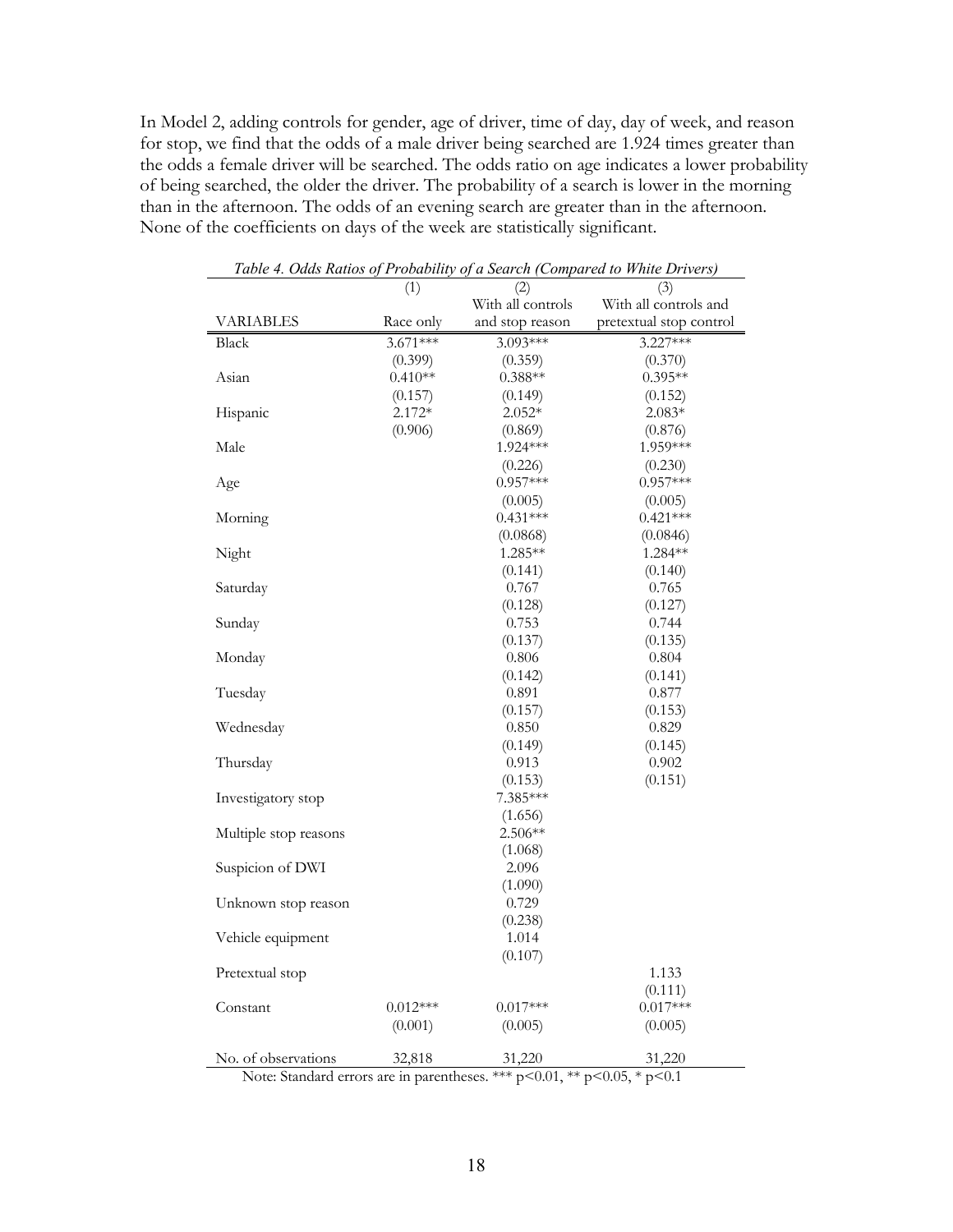<span id="page-22-0"></span> The odds of an investigatory stop leading to a search are 7.385 times the odds for a stop initiated due to a moving violation. The odds ratio of a search when multiple stop reasons are listed is more than double the odds when a stop is due to moving violation. All other reasons for a search as compared to a stop based on a moving violation are not statistically significant.

 other factors, the odds a Black driver will be searched in Burlington are 3 times the odds a search rates between Black and white drivers with a high degree of certainty. The odds a Black driver will be searched in this model, after controlling for other factors, are 3.093 relative to the odds of a white driver being searched. That is, even controlling for white driver will be searched. The coefficient continues to be statistically significant at the one percent level. That is, we can reject the null hypothesis that there is no difference in

 drivers are slightly more likely to be searched than if the reason is a safety stop, but this odds ratio is not statistically significant. The odds a Black driver will be searched in this model are 3.227 times the white odds. In Model 3, we include two categories of *Reason for Stop*—safety stops (the omitted variable) and pretextual stops. The results indicate that when the reason for the stop is pretextual,

 nature of the descriptive data findings. B. The Probability of Finding Contraband Taken together, these results suggest that Black/white disparities in search rates are extremely robust, regardless of the contextual factors controlled for. Moreover, the levels of disparity indicated by the logistic regressions are very similar to the search rate ratio in Figure 6. The use of more rigorous statistical techniques does not in any meaningful way change the

### B. The Probability of Finding Contraband

We conduct logistic regression analysis to assess the role of race in the probability of finding contraband, subsequent to a search. As in the analysis of search rates, we control for other factors that may influence the probability of contraband being found to avoid erroneously attributing to race the effect of other factors. Again, we exclude externally generated stops and searches based on a warrant. The equation we estimate is as follows:

Probability of Finding Contraband = 
$$
\beta_0 + \beta_b * Black + \beta_a * A sian + \beta_h * Hispanic + \beta_{na} * Native
$$
  
American +  $\beta_m * Male + \beta_{age} * Age + \beta_k * Time$  of Day<sub>k</sub> +  $\beta_i * Day$  of Week<sub>i</sub>  
+  $\beta_j * Reason$  for Stop<sub>j</sub> + Residual.

 Table 5 reports the results of the probability of contraband found for searches for any contraband subsequent to a search. The difference is not statistically significant, however. white odds, but neither of these odds ratios is statistically significant. outcome of the stop and search (that is, in which the result was a warning, a citation, or an arrest) for all years for which we have data. The results shown for Model 1, where the only explanatory variable is race of the driver, indicate that the odds of a search of a Black driver yielding contraband are about 25% less than the odds a white driver will be found with The odds Asian and Hispanic drivers are found with contraband are also lower than the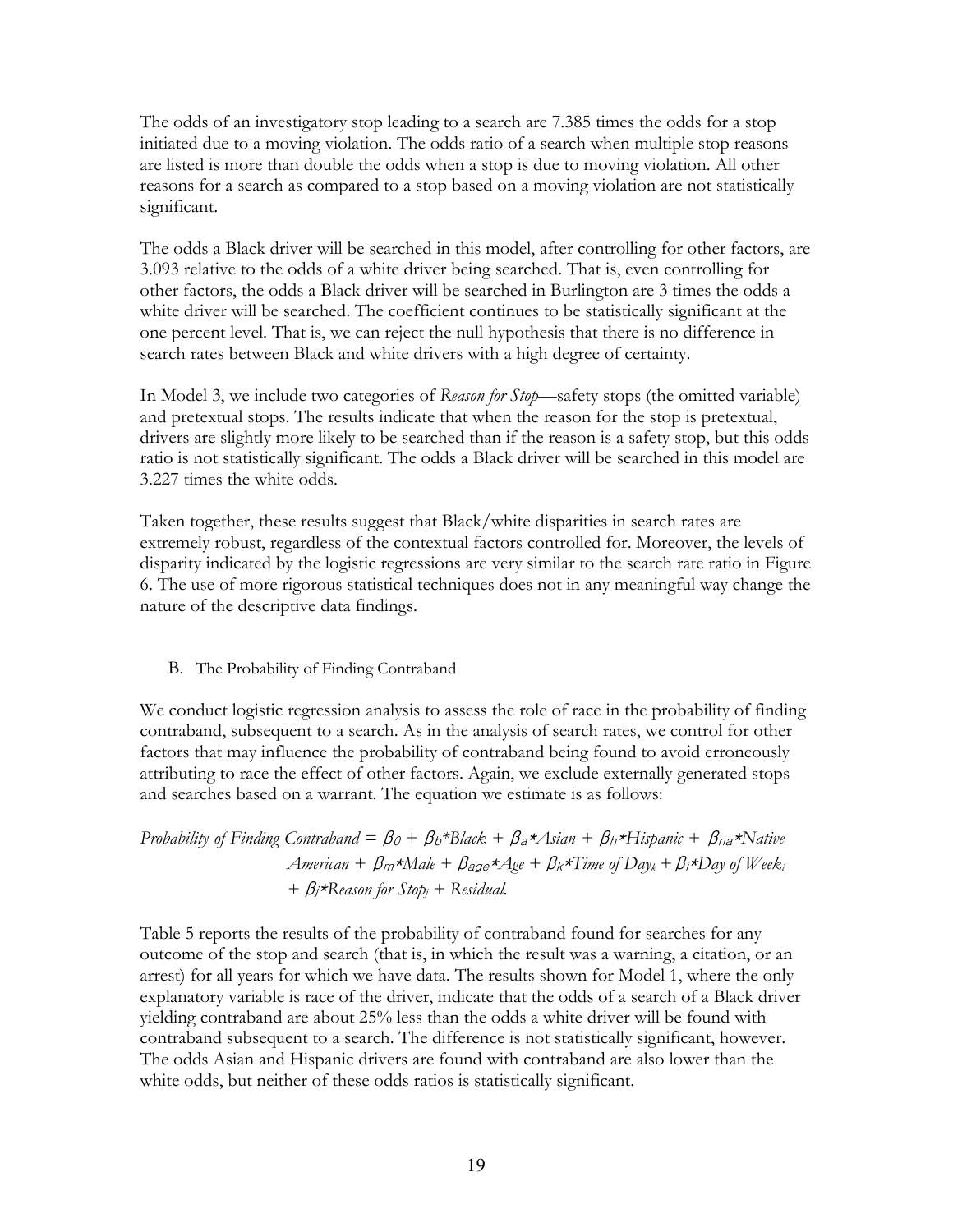we find that 72.2% of searched white drivers are found with contraband and thus, 27.8% are not found with contraband. This implies an odds ratio for white drivers of 72.2/27.8= 2.60. In other words, the odds are roughly 2.6 to 1 that a search of a white driver will yield In other words, the odds are roughly 2.6 to 1 that a search of a white driver will yield contraband. For Black drivers, we report in Table 2 that 65.3% of them are found with race when we formally run the logit regression. Because of the importance of the hit rate in our analysis, let's describe more precisely what the odds ratio coefficient means using the results from this simple regression. From Table 2, contraband so their odds ratio is 65.3/34.7=1.88. The ratio of these two odds is the coefficient in our regression  $(1.88/2.60 = 0.723)$ , very close to the coefficient estimate on

 race when we formally run the logit regression. The addition of controls in Model 2 reduces the odds ratio of finding contraband in searches of Black as compared to white drivers to 0.621 and this odds ratio is statistically significant. That is, the odds of finding contraband in a search of a Black driver is about one third less here, pretextual stops are shown to result in a lower probability of finding contraband than if significant.<sup>16</sup> than the white odds after controlling for other relevant variables. In Model 3, we obtain similar results on the Black to white odds of contraband being found as in Model 2, but the reason for the stop is for safety reasons. That odds ratio is, however, not statistically

heartened by the decline in the racial gap in the odds of contraband being found over time. To sum up the results of the logistic regressions, the race of the driver influences the odds of a search and of finding contraband. Adding controls for a variety of contextual factors has little effect on racial disparities in the probability of being searched and of contraband being found during a search. This is not to say that the controls were not meaningful or significant. Searches are more likely to happen under some conditions as compared to others (e.g., during investigatory stops as compared to motor vehicle stops). But even controlling for these factors, race continues to be a statistically significant factor in an officer's decision to search a vehicle. Moreover, and with regard to the question of racial bias as an explanation for such disparities, the analysis shows that Black drivers are less likely to be found with contraband, a finding that is consistent with oversearching of that group of drivers. As noted above in our trend analysis, despite these overall findings of significant oversearching, we are heartened by the decline in the racial gap in the odds of contraband being found over time.<br>16 In results not reported here (but available on request), we recoded warnings as no contraband in order to

 focus on more serious types of contraband, specifically those that lead to a ticket or an arrest. We obtain broadly similar odds ratios on Black as compare to white drivers.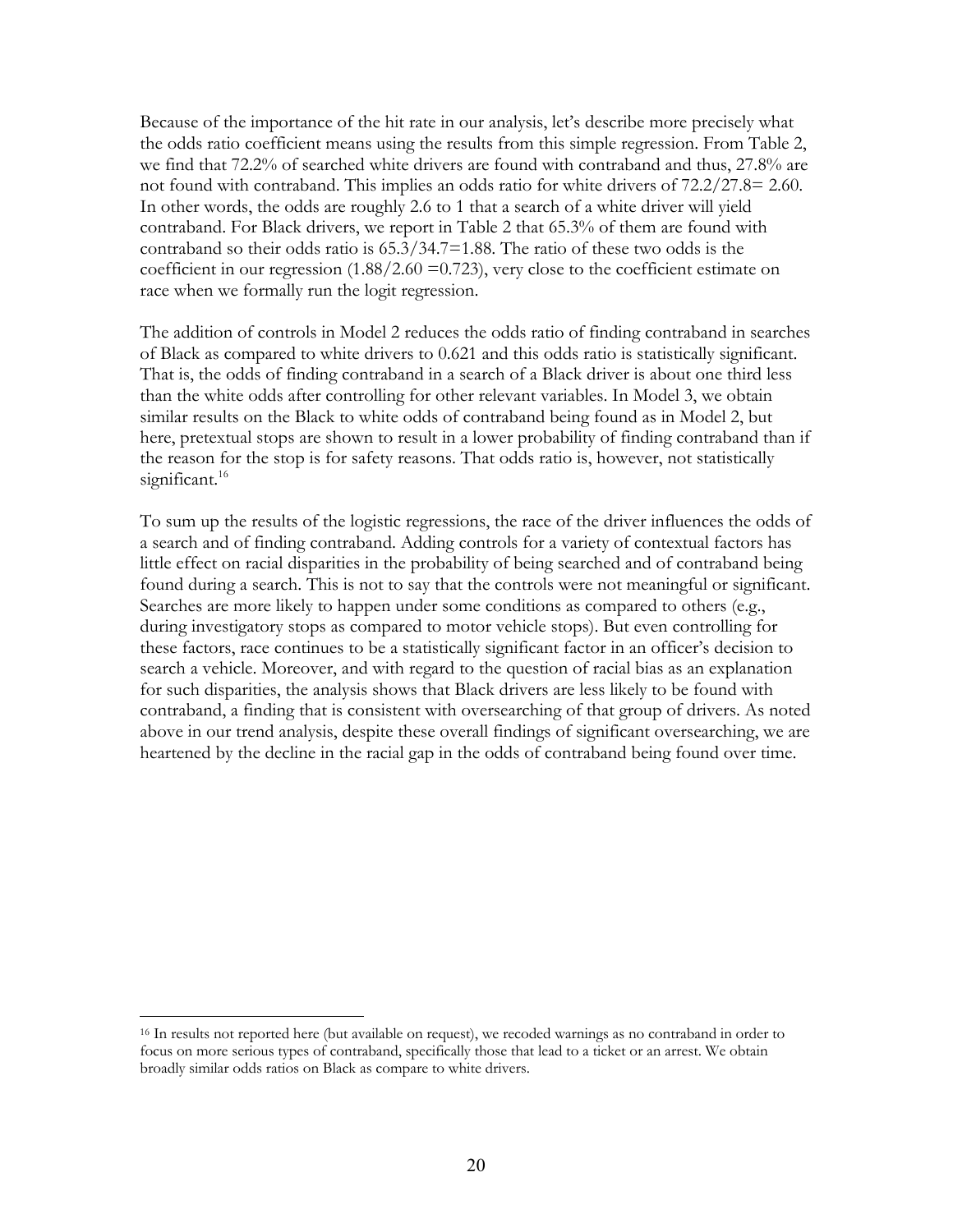|                       | (1)       | (2)                      | (3)                              |
|-----------------------|-----------|--------------------------|----------------------------------|
|                       |           | With all<br>controls and | All controls<br>using pretextual |
| <b>VARIABLES</b>      | Race only | stop reason              | stop control                     |
| Black                 | 0.724     | $0.621*$                 | $0.617*$                         |
|                       | (0.165)   | (0.157)                  | (0.155)                          |
| Asian                 | 0.514     | 0.437                    | 0.426                            |
|                       | (0.397)   | (0.349)                  | (0.339)                          |
| Hispanic              | 0.386     | 0.305                    | 0.296                            |
|                       | (0.318)   | (0.265)                  | (0.256)                          |
| Male                  |           | 1.719**                  | $1.652*$                         |
|                       |           | (0.453)                  | (0.430)                          |
| Age                   |           | 0.983                    | 0.984                            |
|                       |           | (0.0111)<br>0.873        | (0.0110)<br>0.895                |
| Morning               |           |                          |                                  |
|                       |           | (0.377)<br>1.110         | (0.385)<br>1.095                 |
| Night                 |           | (0.277)                  | (0.271)                          |
| Saturday              |           | 0.857                    | 0.878                            |
|                       |           | (0.305)                  | (0.309)                          |
| Sunday                |           | 1.608                    | 1.570                            |
|                       |           | (0.672)                  | (0.653)                          |
| Monday                |           | 1.432                    | 1.381                            |
|                       |           | (0.560)                  | (0.537)                          |
| Tuesday               |           | 1.262                    | 1.246                            |
|                       |           | (0.491)                  | (0.481)                          |
| Wednesday             |           | 1.550                    | 1.531                            |
|                       |           | (0.618)                  | (0.608)                          |
| Thursday              |           | 0.735                    | 0.748                            |
|                       |           | (0.260)                  | (0.264)                          |
| Investigatory stop    |           | 0.873                    |                                  |
|                       |           | (0.390)                  |                                  |
| Multiple stop reasons |           | 2.413                    |                                  |
|                       |           | (2.697)                  |                                  |
| Suspicion of DWI      |           | 0.350                    |                                  |
|                       |           | (0.359)                  |                                  |
| Unknown stop reason   |           | 2.053                    |                                  |
|                       |           | (1.698)                  |                                  |
| Vehicle equipment     |           | 0.840                    |                                  |
|                       |           | (0.198)                  |                                  |
| Pretextual stop       |           |                          | 0.926                            |
|                       |           |                          | (0.203)                          |
| Constant              | 2.594***  | 1.480                    | 1.554                            |
|                       | (0.312)   | (0.970)                  | (1.008)                          |
|                       |           |                          |                                  |
| No. of observations   | 476       | 431                      | 431                              |

*Table 5. Odds Ratios of Probability of Finding Contraband (Compared to White Drivers)* 

Note: Standard errors are in parentheses. \*\*\* p<0.01, \*\* p<0.05, \* p<0.1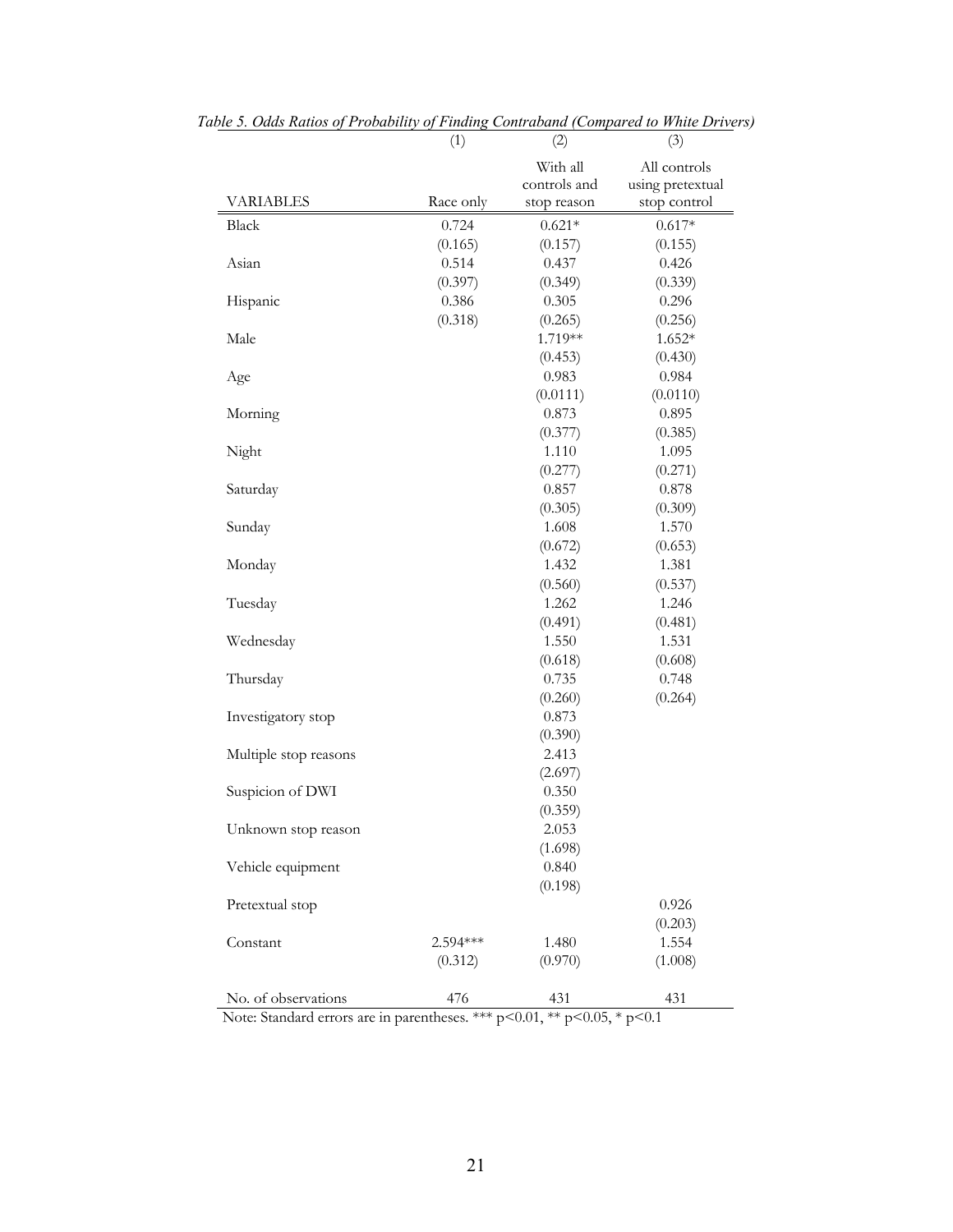### VI. Conclusion

<span id="page-25-0"></span>They are, in other words, a way of holding up a mirror to ourselves. Vermont has embarked on a long-term project of using data to expand awareness of traffic policing and race. Because traffic stops are the most frequent interaction people have with the police, combined with the large number of traffic stops in any given year, data on stops can be a useful tool for understanding the extent of racial disparities in these interactions.

 They are, in other words, a way of holding up a mirror to ourselves. In this report, we provide descriptive data on racial disparities in traffic stops in population by between 28% to 59%. In contrast, white, Asian, and Hispanic shares of white drivers. Burlington. We find that race of driver influences traffic policing for, net of other factors. Black drivers' share of stops exceeds their estimated share of the driving stopped drivers are lower than would be expected, given their estimated shares of the driving population. Black arrest rates are also disproportionately high as compared to white arrest rates, and the Black-white differences has widened, such that by 2017-19, the arrest rate of Black drivers was 366% of the white rate. Put differently, Black drivers in Burlington are more than  $3\frac{1}{2}$  times more likely to be arrested subsequent to a stop than

Black drivers continue to have higher search rates than white drivers, and that disparity has risen since 2012-15 when the Black/white ratio of search rates was 3.32, rising to 3.93 in 2017-19.

 Over time, there has been a decline in the number of traffic stops in Burlington. The Black-white hit rate disparity. decline in stops of white drivers was greater than the decline for all other racial groups. That said, the lower number of traffic stops has also coincided with a decline in the

driver plays a role in officer decision-making in traffic policing in Burlington. We also report on a statistical analysis that controls for other factors that may influence the probability of being searched or of contraband being found during a search. Those results demonstrate that while other factors also contribute to the likelihood of either of those outcomes, racial disparities continue to exist when those factors are controlled for. In particular, Black drivers are substantially more likely to be searched than white drivers, and are less likely to be found with contraband. These results suggest that the race of the

 of traffic stops are missing at least one value. The race of driver was missing in 3.8% of stops in 2019 and stop reason had an especially large amount of missing data in that safety stops. Of particular note is the poor quality of BPD's traffic stop data (as well as race in accident reports). In contrast to other agencies that have reduced the quantity of missing data, BPD even in 2019 has a large amount of missing or unknown values. Fully 12.9% year—12.3%. This is especially worrisome, since as we have noted, investigatory/pretextual stops are the type of stops that are influenced by officer suspicion rather than actual driving behavior, and as such are more prone to bias than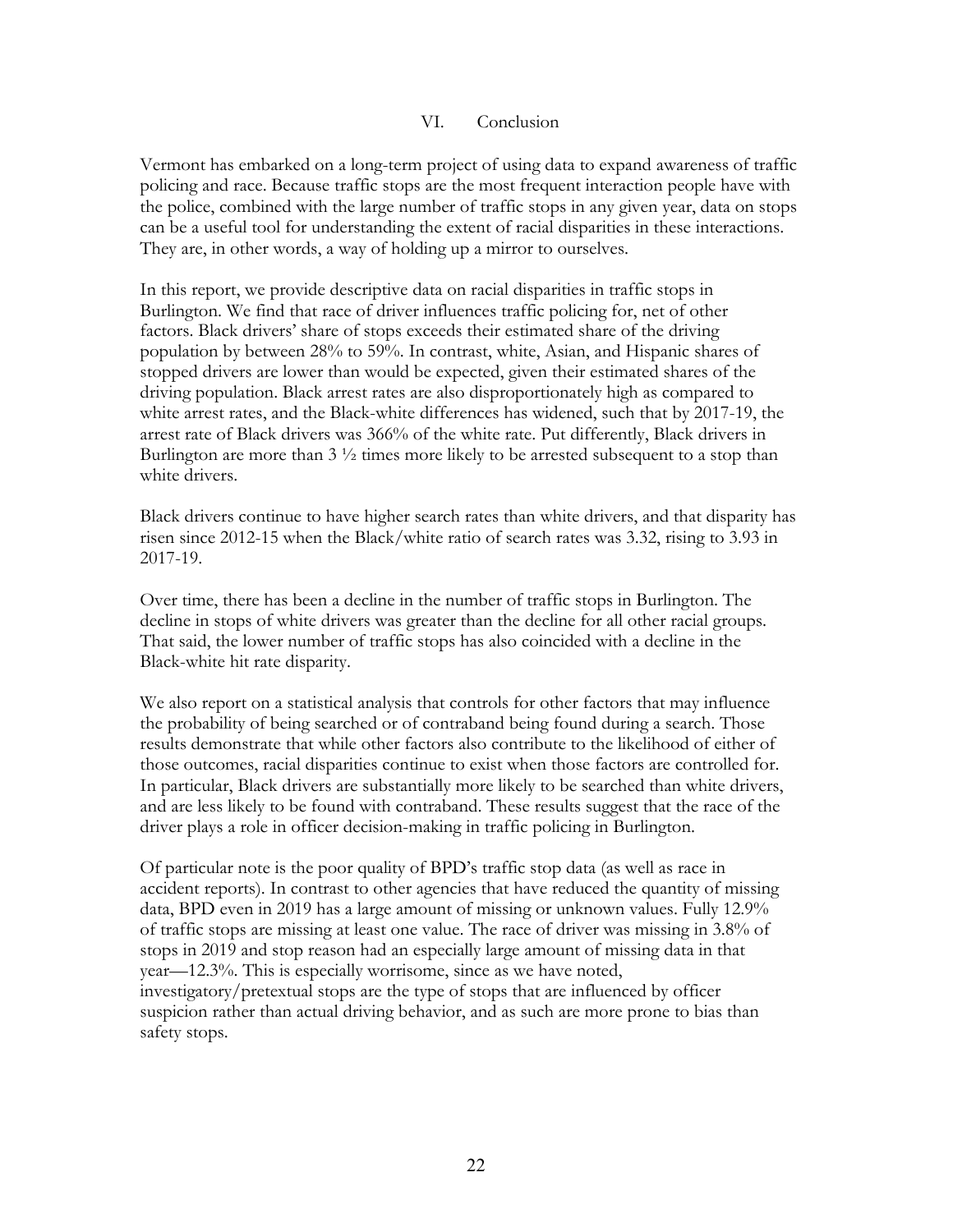### **REFERENCES**

<span id="page-26-0"></span> Alpert, G., M. Smith, and R. Dunham. 2004. "Toward a Better Benchmark: Assessing the Utility of Not-at-fault Traffic Crash Data in Racial Profiling Research." *Justice Research and Policy* 6(1): 43-69.

Banaji, M. and A. Greenwald. 2013*. Blind Spot: Hidden Biases of Good People*. Delacorte Press.

 Baumgartner, F., D. Epp, and K. Shoub. 2018. *Suspect Citizens: What 20 Million Stops Tell Us About Policing and Race.* Cambridge University Press.

Eberhardt, J. 2019. *Biased: Uncovering the Hidden Prejudice That Shapes What We See, Think, and Do. Penguin Books.*  Ivers, R., T. Senserrick, S. Boufous, M. Stevenson, H.-Y. Chen, M. Woodward, and R. Norton. 2009. "Novice Drivers' Risky Driving Behavior, Risk Perception, and Crash Risk: Findings from a DRIVE Study." *American Journal of Public Health* 99(9): 1638-1644.

 Ivers, R., T. Senserrick, S. Boufous, M. Stevenson, H.-Y. Chen, M. Woodward, and R. Norton. 2009. "Novice Drivers' Risky Driving Behavior, Risk Perception, and Crash Risk." *American Journal of Public Health* 99(9): 1638- 1644.

 Persico, N. and P. Todd. 2008. "The Hit Rates Test for Racial Bias in Motor Vehicle Searches." *Justice Quarterly*  25: 37-53.

 Pierson, E., C. Simoiu, J. Overgoor, *et al.* 2020. "A Large-scale Analysis of Racial Disparities in Police Stops Across the United States. *Nature Human Behavior*. https://doi.org/10.1038/s41562-020-0858-1

 Seguino, S. and N. Brooks 2017. *Driving While Black and Brown in Vermont.*  https://www.uvm.edu/giee/pdfs/SeguinoBrooks\_PoliceRace\_2017.pdf

 Tal, G. and S. Handy. 2005 "The Travel Behavior of Immigrants and Race/Ethnicity Groups: An Analysis of the 2001 National Household Travel Survey." Report No. UCD-ITS-RR-05-24. Institute of Transportation Studies, University of California Davis.

 U.S. Department of Health and Human Services. 2012. "Results from the 2012 National Survey on Drug Use and Health: Summary of National Findings." https://www.samhsa.gov/data/sites/default/files/NSDUHresults2012/NSDUHresults2012.pdf

 U.S. Department of Health and Human Services. 2013. "Results from the 2013 Survey on Drug Use and Health: Summary of National Findings." https://www.samhsa.gov/data/sites/default/files/NSDUHresultsPDFWHTML2013/Web/NSDUHresults20 13.pdf

 U.S. Department of Justice. 2003. "Guidance Regarding the Use of Race by Federal Law Enforcement Agencies." https://www.justice.gov/crt/guidance-regarding-use-race-federal-law-enforcement-agencies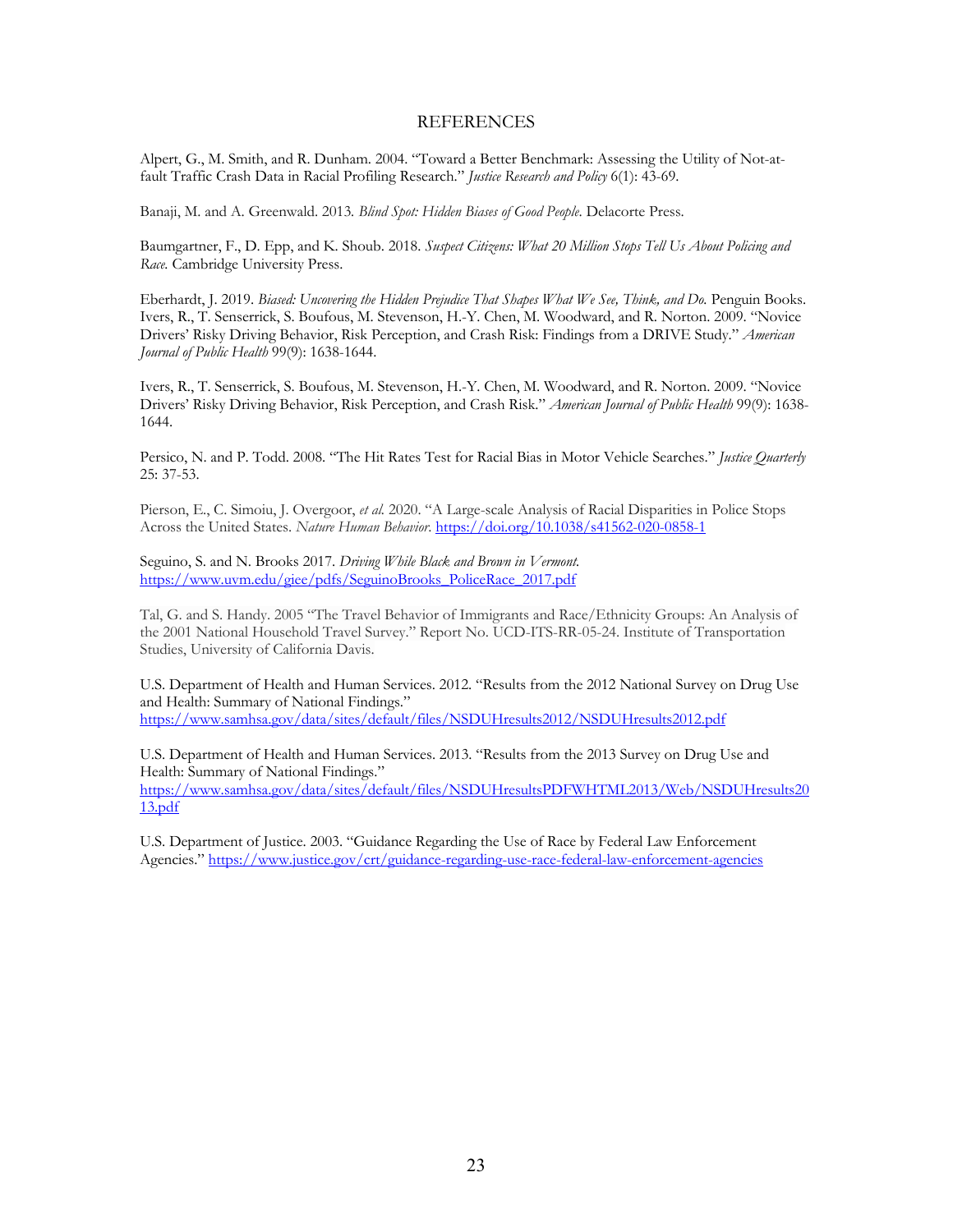| Table A.1. Burlington Raw Traffic Stop Data, 2012-19                                |          |                  |                  |                  |                    |                  |                |  |
|-------------------------------------------------------------------------------------|----------|------------------|------------------|------------------|--------------------|------------------|----------------|--|
| <b>All Years</b>                                                                    | White    | <b>Black</b>     | Asian            | Hispanic         | Native<br>American | Unknown          | Total          |  |
| <b>Total Traffic Stops</b>                                                          |          |                  |                  |                  |                    |                  |                |  |
| Including externally generated stops                                                | 29,588   | 2,851            | 1,451            | 236              | 19                 | 1,834            | 35,979         |  |
| Excluding externally generated stops                                                | 28,652   | 2,760            | 1,411            | 231              | 17                 | 1,783            | 34,854         |  |
| <b>Reasons For Stops</b>                                                            |          |                  |                  |                  |                    |                  |                |  |
| Safety Stops                                                                        | 15,449   | 1,468            | 840              | 134              | 8                  | 710              | 18,609         |  |
| Moving Violation                                                                    | 15,338   | 1,455            | 832              | 133              | 8                  | 705              | 18,471         |  |
| Suspicion of DWI                                                                    | 111      | 13               | 8                | 1                | $\theta$           | 5                | 138            |  |
| Investigatory / Pretextual Stops                                                    | 10,933   | 1,045            | 470              | 96               | 8                  | 398              | 12,950         |  |
| <b>Investigatory Stop</b>                                                           | 196      | 45               | 8                | $\overline{c}$   | $\boldsymbol{0}$   | 8                | 259            |  |
| Vehicle Equipment                                                                   | 10,737   | 1,000            | 462              | 94               | $\,$ 8 $\,$        | 390              | 12,691         |  |
| <b>Externally Generated Stop</b>                                                    | 936      | 91               | 40               | 5                | 2                  | 51               | 1,125          |  |
| Multiple Reasons - Moving Violation & Suspicion of DWI                              | 3        | $\theta$         | $\overline{c}$   | $\theta$         | $\overline{0}$     | $\theta$         | 5              |  |
| Multiple Reasons - Moving Violation & Vehicle Equipment                             | 140      | 19               | 7                | $\theta$         | $\theta$           | 7                | 173            |  |
| Multiple Reasons - Suspicion of DWI & Vehicle Equipment                             | 5        | 3                | $\overline{0}$   | $\overline{0}$   | $\overline{0}$     | $\theta$         | 8              |  |
| Unknown Stop Reason                                                                 | 2,122    | 225              | 92               | $\mathbf{1}$     | $\mathbf{1}$       | 668              | 3,109          |  |
| <b>Outcomes</b>                                                                     |          |                  |                  |                  |                    |                  |                |  |
| Ticket                                                                              | 6,756    | 823              | 322              | 77               | 3                  | 296              | 8,277          |  |
| Warning                                                                             | 21,456   | 1,911            | 1,062            | 163              | 14                 | 915              | 25,521         |  |
| No Action Taken                                                                     | 23       | 2                | $\theta$         | $\theta$         | $\theta$           | 11               | 36             |  |
| Arrest for violation                                                                | 247      | 40               | 12               | $\overline{c}$   | $\theta$           | 10               | 311            |  |
| Arrest for warrant                                                                  | 24       | $\overline{4}$   | $\theta$         | $\overline{0}$   | $\theta$           | $\mathbf{1}$     | 29             |  |
| <b>Searches</b>                                                                     |          |                  |                  |                  |                    |                  |                |  |
| Total Stops with No Search                                                          | 28,106   | 2,619            | 1,392            | 225              | 17                 | 1,697            | 34,056         |  |
| No Search & Contraband & Arrest for violation                                       | $\theta$ | $\boldsymbol{0}$ | $\boldsymbol{0}$ | $\overline{0}$   | $\theta$           | 1                | 1              |  |
| No Search & Contraband & No arrest                                                  | 41       | $\mathbf{1}$     | $\overline{4}$   | $\theta$         | $\theta$           | 6                | 52             |  |
| No Search (all others)                                                              | 28,065   | 2,618            | 1,388            | 225              | 17                 | 1,690            | 34,003         |  |
| Total Stops with Unknown Search                                                     | 201      | 23               | 12               | $\theta$         | $\overline{0}$     | 59               | 295            |  |
| Total Stops with Search                                                             | 345      | 118              | 7                | 6                | $\boldsymbol{0}$   | 27               | 503            |  |
| Search with Probable Cause (PC)                                                     | 215      | 77               | 3                | 6                | $\theta$           | 21               | 322            |  |
| Stops with PC Searches, No contraband                                               | 45       | 24               | $\mathbf{1}$     | 3                | $\theta$           | 6                | 79             |  |
| Stops with PC Searches, Unknown contraband                                          | $\theta$ | $\overline{0}$   | $\boldsymbol{0}$ | $\theta$         | $\overline{0}$     | $\overline{0}$   | $\theta$       |  |
| Stops with PC Searches, Contraband                                                  | 170      | 53               | $\overline{c}$   | 3                | $\theta$           | 15               | 243            |  |
| Outcomes of PC Search                                                               |          |                  |                  |                  |                    |                  |                |  |
| Stops with PC Searches, Contraband & Warning, No Action or                          |          |                  |                  |                  |                    |                  |                |  |
| Unknown                                                                             | 79       | 18               | $\boldsymbol{0}$ | $\boldsymbol{0}$ | $\boldsymbol{0}$   | 10               | 107            |  |
| Stops with PC Searches, Contraband and Ticket                                       | 69       | 29               | $\mathbf{1}$     | $\overline{c}$   | $\theta$           | 3                | 104            |  |
| Stops with PC Searches, Contraband and Arrest                                       | 22       | 6                | 1                | 1                | $\theta$           | 2                | 32             |  |
| Search with Reasonable Suspicion (RS)                                               | 90       | 38               | 3                | $\theta$         | $\theta$           | 3                | 134            |  |
| Stops with RS Searches, No contraband                                               | 39       | 16               | $\overline{2}$   | $\theta$         | $\theta$           | $\mathbf{1}$     | 58             |  |
| Stops with RS Searches, Unknown contraband                                          | $\theta$ | $\overline{0}$   | $\boldsymbol{0}$ | $\theta$         | $\theta$           | $\theta$         | $\theta$       |  |
| Stops with RS Searches, Contraband                                                  | 51       | 22               | $\mathbf{1}$     | $\theta$         | $\theta$           | $\overline{c}$   | 76             |  |
| Outcomes of RS Search<br>Stops with RS Searches, Contraband & Warning, No Action or |          |                  |                  |                  |                    |                  |                |  |
| Unknown                                                                             | 22       | 5                | $\boldsymbol{0}$ | $\theta$         | $\boldsymbol{0}$   | 2                | 29             |  |
| Stops with RS Searches, Contraband & Ticket                                         | 23       | 13               | $\boldsymbol{0}$ | $\theta$         | $\theta$           | $\overline{0}$   | 36             |  |
| Stops with RS Searches, Contraband & Arrest                                         | 6        | 4                | 1                | $\theta$         | $\theta$           | $\boldsymbol{0}$ | 11             |  |
| Search with Warrant                                                                 | 40       | 3                | $\mathbf{1}$     | $\overline{0}$   | $\theta$           | 3                | 47             |  |
| Stops with Warrant Searches, No contraband                                          | 12       | $\mathbf{1}$     | $\theta$         | $\theta$         | $\theta$           | 3                | 16             |  |
| Stops with Warrant Searches, Unknown contraband                                     | $\theta$ | $\boldsymbol{0}$ | $\boldsymbol{0}$ | $\boldsymbol{0}$ | $\theta$           | $\theta$         | $\overline{0}$ |  |
| Stops with Warrant Searches, Contraband                                             | 28       | $\overline{c}$   | 1                | $\theta$         | $\theta$           | $\overline{0}$   | 31             |  |
| Outcomes of Warrant Search                                                          |          |                  |                  |                  |                    |                  |                |  |
| Stops with Warrant Searches, Contraband & Warning, No                               |          |                  |                  |                  |                    |                  |                |  |
| Action or Unknown                                                                   | 5        | $\theta$         | $\theta$         | $\theta$         | $\theta$           | $\theta$         | 5              |  |
| Stops with Warrant Searches, Contraband & Ticket                                    | 16       | $\boldsymbol{0}$ | $\mathbf{1}$     | $\theta$         | $\theta$           | $\mathbf{0}$     | 17             |  |
| Stops with Warrant Searches, Contraband & Arrest                                    | 7        | $\overline{c}$   | $\theta$         | $\theta$         | $\theta$           | $\theta$         | 9              |  |

# APPENDIX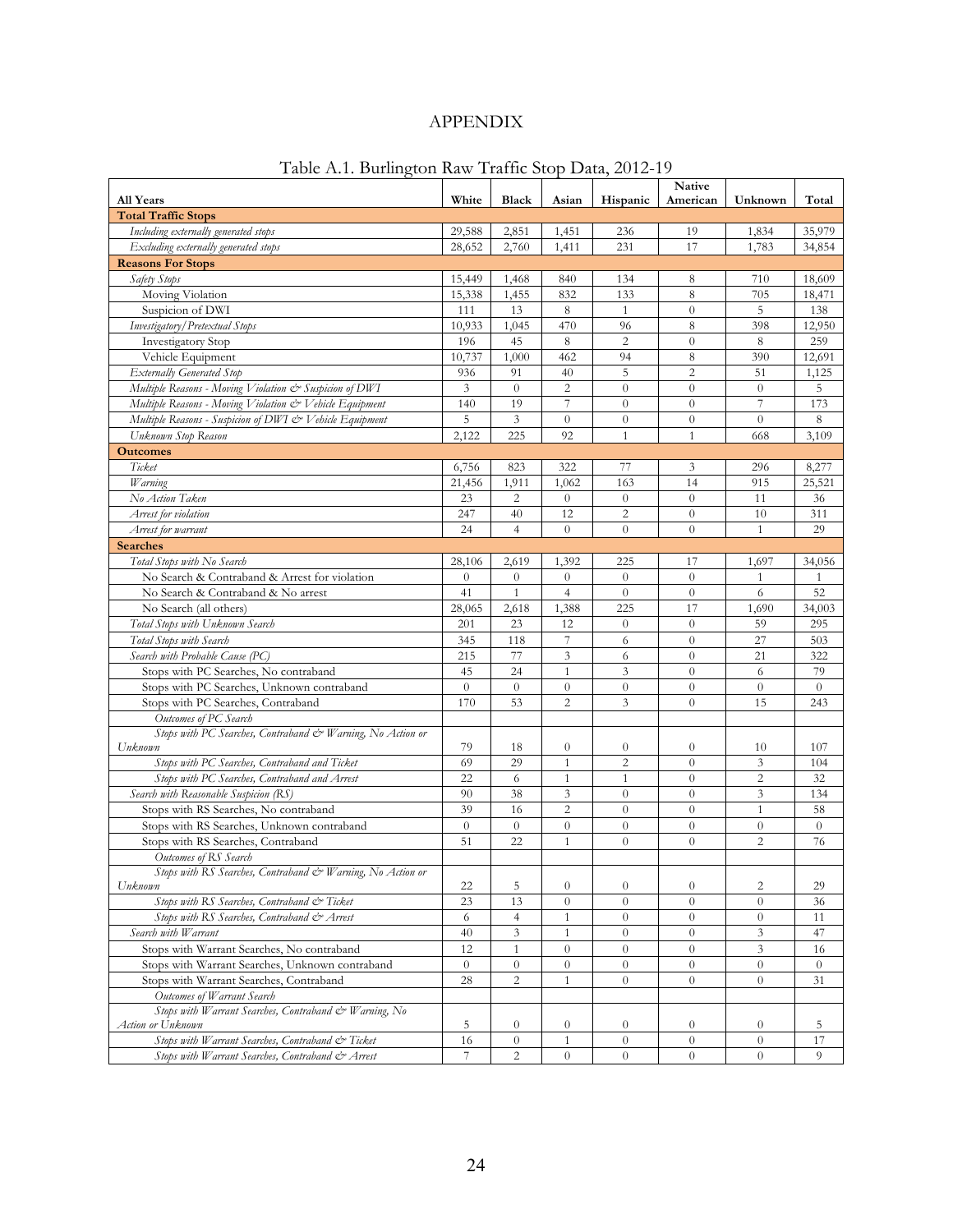| All Years                                                                | White    | Black    | Asian    | Hispanic       | <b>Native</b><br>American | Unknown  | Total    |
|--------------------------------------------------------------------------|----------|----------|----------|----------------|---------------------------|----------|----------|
| <b>Total Traffics Stops</b>                                              |          |          |          |                |                           |          |          |
| Excluding externally generated stops                                     |          |          |          |                |                           |          |          |
| 2012-14                                                                  | 13,396   | 1,132    | 623      | 106            | 10                        | 676      | 15,943   |
| 2013-15                                                                  | 12,743   | 1,185    | 627      | 109            | 15                        | 888      | 15,567   |
| 2014-16                                                                  | 13,289   | 1,300    | 650      | 98             | 14                        | 1,014    | 32,730   |
| 2015-17                                                                  | 11,403   | 1,219    | 572      | 90             | 7                         | 916      | 28,414   |
| 2016-18                                                                  | 9,505    | 983      | 475      | 78             | $\theta$                  | 683      | 23,448   |
| 2017-19                                                                  | 6,671    | 729      | 372      | 65             | $\theta$                  | 342      | 16,358   |
| Reasons For Stops (excl. externally generated stops and unknown reasons) |          |          |          |                |                           |          |          |
| Safety Stops                                                             |          |          |          |                |                           |          |          |
| 2012-14                                                                  | 7,396    | 583      | 370      | 63             | 8                         | 391      | 8,811    |
| 2013-15                                                                  | 7,088    | 640      | 388      | 63             | 6                         | 541      | 8,726    |
| 2014-16                                                                  | 7,155    | 686      | 373      | 60             | 5                         | 448      | 17,454   |
| 2015-17                                                                  | 5,992    | 660      | 330      | $50\,$         | $\theta$                  | 308      | 14,680   |
| 2016-18                                                                  | 4,915    | 512      | 271      | 49             | $\theta$                  | 110      | 11,714   |
| 2017-19                                                                  | 3,631    | 409      | 232      | 39             | $\theta$                  | 29       | 8,680    |
| 2012-14 (% of stops)                                                     | 57.0%    | 54.4%    | $61.5\%$ | 59.4%          | $80.0\%$                  | 62.4%    | 57.3%    |
| 2013-15 (% of stops)                                                     | 57.7%    | 56.2%    | 63.8%    | 58.3%          | 42.9%                     | 65.1%    | 58.2%    |
| 2014-16 (% of stops)                                                     | 58.8%    | 57.7%    | $62.0\%$ | 61.9%          | 38.5%                     | 65.8%    | 59.2%    |
| 2015-17 (% of stops)                                                     | 59.9%    | 60.9%    | $64.5\%$ | 56.2%          | $0.0\%$                   | 66.2%    | 60.3%    |
| 2016-18 (% of stops)                                                     | 61.5%    | $61.1\%$ | 66.1%    | 62.8%          | $0.0\%$                   | 69.6%    | 61.8%    |
| 2017-19 (% of stops)                                                     | 62.1%    | 64.0%    | 69.7%    | $60.0\%$       | $0.0\%$                   | 76.3%    | 62.7%    |
| Pretextual Stops                                                         |          |          |          |                |                           |          |          |
| 2012-14                                                                  | 5,572    | 488      | 232      | 43             | 2                         | 236      | 6,573    |
| 2013-15                                                                  | 5,196    | 498      | 220      | 45             | 8                         | 290      | 6,257    |
| 2014-16                                                                  | 5,013    | 504      | 229      | 37             | 8                         | 233      | 12,048   |
| 2015-17                                                                  | 4,016    | 424      | 182      | 39             | 6                         | 157      | 9,648    |
| 2016-18                                                                  | 3,083    | 326      | 139      | 29             | $\theta$                  | 48       | 7,250    |
| 2017-19                                                                  | 2,214    | 230      | 101      | 26             | $\theta$                  | 9        | 5,160    |
| 2012-14 (% of stops)                                                     | 43.0%    | 45.6%    | 38.5%    | 40.6%          | $20.0\%$                  | 37.6%    | 42.7%    |
| 2013-15 (% of stops)                                                     | 42.3%    | 43.8%    | $36.2\%$ | 41.7%          | 57.1%                     | 34.9%    | 41.8%    |
| 2014-16 (% of stops)                                                     | 41.2%    | 42.4%    | 38.0%    | 38.1%          | $61.5\%$                  | $34.2\%$ | 40.8%    |
| 2015-17 (% of stops)                                                     | 40.1%    | 39.1%    | 35.6%    | 43.8%          | 100.0%                    | 33.8%    | 39.7%    |
| 2016-18 (% of stops)                                                     | 38.6%    | 38.9%    | 33.9%    | 37.2%          | $0.0\%$                   | $30.4\%$ | 38.2%    |
| 2017-19 (% of stops)                                                     | 37.9%    | $36.0\%$ | 30.3%    | $40.0\%$       | $0.0\%$                   | 23.7%    | 37.3%    |
| Outcomes (excl. externally generated stops)                              |          |          |          |                |                           |          |          |
| Tickets (one or more)                                                    |          |          |          |                |                           |          |          |
| 2012-14                                                                  | 3,448    | 347      | 141      | 27             | $\mathfrak{Z}$            | 187      | 4,153    |
| 2013-15                                                                  | 3,377    | 384      | 149      | 28             | $\overline{c}$            | 226      | 4,166    |
| 2014-16                                                                  | 3,408    | 418      | 170      | 31             | $\overline{c}$            | 192      | 8,442    |
| 2015-17                                                                  | 2,693    | 385      | 146      | 35             | $\theta$                  | 106      | 6,730    |
| 2016-18                                                                  | 1,923    | 264      | 108      | 34             | $\theta$                  | 30       | 4,718    |
| 2017-19                                                                  | 1,119    | 168      | 64       | 29             | $\theta$                  | 8        | 2,776    |
| 2012-14 (% of stops)                                                     | 25.7%    | 30.7%    | 22.6%    | 25.5%          | $30.0\%$                  | 27.7%    | $26.1\%$ |
| 2013-15 (% of stops)                                                     | 26.5%    | 32.4%    | 23.8%    | 25.7%          | $13.3\%$                  | 25.5%    | 26.8%    |
| 2014-16 (% of stops)                                                     | 25.7%    | 32.2%    | 26.2%    | 31.6%          | 14.3%                     | 18.9%    | 25.8%    |
| 2015-17 (% of stops)                                                     | $23.6\%$ | 31.6%    | $25.5\%$ | 38.9%          | $0.0\%$                   | 11.6%    | 23.7%    |
| 2016-18 (% of stops)                                                     | 20.2%    | 26.9%    | 22.7%    | 43.6%          | $0.0\%$                   | $4.4\%$  | $20.1\%$ |
| 2017-19 (% of stops)                                                     | 16.8%    | $23.1\%$ | $17.2\%$ | 44.6%          | $0.0\%$                   | 2.3%     | $17.0\%$ |
| Arrests for Violation                                                    |          |          |          |                |                           |          |          |
| 2012-14                                                                  | 113      | 15       | 6        | $\overline{0}$ | $\overline{0}$            | 5        | 139      |

| Table A.2a. Burlington Raw Traffic Stop Trend Data (3-year rolling trends) |  |  |
|----------------------------------------------------------------------------|--|--|
|                                                                            |  |  |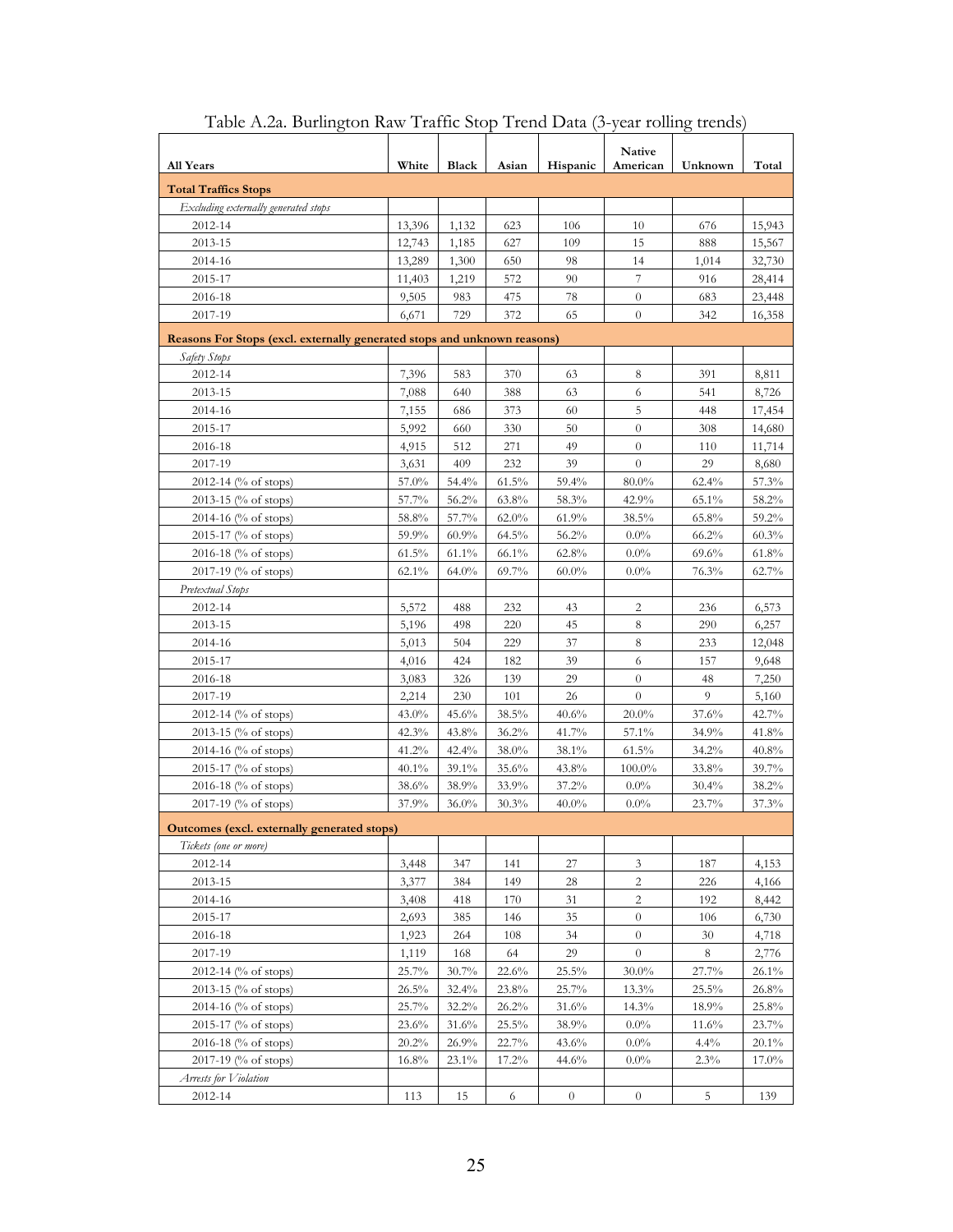| 2013-15                                     | 115            | 17             | 6              | $\overline{0}$   | $\theta$         | $\overline{4}$   | 142            |
|---------------------------------------------|----------------|----------------|----------------|------------------|------------------|------------------|----------------|
| 2014-16                                     | 119            | 13             | 7              | $\mathbf{1}$     | $\theta$         | $\overline{4}$   | 288            |
| 2015-17                                     | 114            | 15             | 5              | $\mathbf{1}$     | $\overline{0}$   | 5                | 280            |
| 2016-18                                     | 72             | 14             | $\overline{4}$ | $\mathbf{1}$     | $\overline{0}$   | $\mathfrak{Z}$   | 188            |
| 2017-19                                     | 43             | 16             | 3              | $\mathbf{1}$     | $\theta$         | $\mathbf{1}$     | 128            |
| 2012-14 (% of stops)                        | 0.8%           | 1.3%           | $1.0\%$        | $0.0\%$          | $0.0\%$          | 0.7%             | 0.9%           |
| 2013-15 (% of stops)                        | 0.9%           | 1.4%           | $1.0\%$        | $0.0\%$          | $0.0\%$          | $0.5\%$          | 0.9%           |
| 2014-16 (% of stops)                        | 0.9%           | 1.0%           | $1.1\%$        | $1.0\%$          | $0.0\%$          | 0.4%             | 0.9%           |
| 2015-17 (% of stops)                        | $1.0\%$        | 1.2%           | $0.9\%$        | $1.1\%$          | $0.0\%$          | $0.6\%$          | $1.0\%$        |
| 2016-18 (% of stops)                        | 0.8%           | $1.4\%$        | $0.8\%$        | $1.3\%$          | $0.0\%$          | 0.4%             | 0.8%           |
| 2017-19 (% of stops)                        | 0.6%           | $2.2\%$        | $0.8\%$        | 1.5%             | $0.0\%$          | 0.3%             | 0.8%           |
| Searches (excl. externally generated stops) |                |                |                |                  |                  |                  |                |
| Searches (PC, RS or Warrant)                |                |                |                |                  |                  |                  |                |
| 2012-14                                     | 135            | 38             | 2              | $\mathbf{1}$     | $\boldsymbol{0}$ | 9                | 185            |
| 2013-15                                     | 136            | 36             | 2              | 2                | $\theta$         | 9                | 185            |
| 2014-16                                     | 155            | 51             | $\overline{4}$ | 5                | $\boldsymbol{0}$ | 12               | 454            |
| 2015-17                                     | 175            | 66             | 5              | 5                | $\theta$         | 16               | 534            |
| 2016-18                                     | 161            | 70             | 5              | 3                | $\theta$         | 16               | 510            |
| 2017-19                                     | 86             | 37             | $\mathbf{1}$   | $\theta$         | $\theta$         | 6                | 260            |
| 2012-14 (% of Stops)                        | $1.0\%$        | 3.4%           | 0.3%           | 0.9%             | $0.0\%$          | 1.3%             | 1.2%           |
| 2013-15 (% of Stops)                        | $1.1\%$        | $3.0\%$        | 0.3%           | 1.8%             | $0.0\%$          | $1.0\%$          | $1.2\%$        |
| 2014-16 (% of Stops)                        | 1.2%           | 3.9%           | $0.6\%$        | 5.1%             | $0.0\%$          | $1.2\%$          | $1.4\%$        |
| 2015-17 (% of Stops)                        | 1.5%           | 5.4%           | $0.9\%$        | 5.6%             | $0.0\%$          | 1.8%             | 1.9%           |
| 2016-18 (% of Stops)                        | 1.7%           | 7.1%           | $1.1\%$        | 3.9%             | $0.0\%$          | 2.3%             | $2.2\%$        |
| 2017-19 (% of Stops)                        | 1.3%           | 5.1%           | 0.3%           | $0.0\%$          | $0.0\%$          | 1.8%             | 1.6%           |
| Contraband (All Outcomes)                   |                |                |                |                  |                  |                  |                |
| 2012-14                                     | 89             | 20             | $\mathbf{1}$   | 1                | $\theta$         | 6                | 117            |
| 2013-15                                     | 88             | 17             | $\mathbf{1}$   | $\boldsymbol{0}$ | $\boldsymbol{0}$ | 5                | 111            |
| 2014-16                                     | 113            | 31             | 2              | 2                | $\theta$         | 8                | 312            |
| 2015-17                                     | 133            | 46             | 3              | 2                | $\theta$         | 10               | 388            |
| 2016-18                                     | 126            | 53             | 3              | 2                | $\boldsymbol{0}$ | 10               | 388            |
| 2017-19                                     | 68             | 30             | $\mathbf{1}$   | $\theta$         | $\theta$         | 3                | 204            |
| 2012-14 (% of Searches)                     | 65.9%          | 52.6%          | $50.0\%$       | 100.0%           | $0.0\%$          | 66.7%            | $63.2\%$       |
| 2013-15 (% of Searches)                     |                |                | $50.0\%$       | $0.0\%$          | $0.0\%$          | 55.6%            |                |
|                                             | 64.7%<br>72.9% | 47.2%          |                | $40.0\%$         | $0.0\%$          |                  | $60.0\%$       |
| 2014-16 (% of Searches)                     |                | 60.8%          | $50.0\%$       |                  |                  | 66.7%            | $68.7\%$       |
| 2015-17 (% of Searches)                     | 76.0%          | 69.7%          | $60.0\%$       | $40.0\%$         | $0.0\%$          | 62.5%            | 72.7%          |
| 2016-18 (% of Searches)                     | 78.3%          | 75.7%          | $60.0\%$       | 66.7%            | $0.0\%$          | 62.5%            | 76.1%          |
| 2017-19 (% of Searches)                     | 79.1%          | 81.1%          | $100.0\%$      | $0.0\%$          | $0.0\%$          | 50.0%            | 78.5%          |
| Contraband (Tickets + Arrests)              |                |                |                |                  |                  |                  |                |
| 2012-14                                     | 52             | 14             | $\mathbf{1}$   | $\mathbf{1}$     | $\theta$         | 3                | 3              |
| 2013-15                                     | 59             | 12             | $\mathbf{1}$   | $\overline{0}$   | $\theta$         | 2                | $\mathbf{1}$   |
| 2014-16                                     | 64             | 18             | 2              | 2                | $\theta$         | $\mathbf{1}$     | 3              |
| 2015-17                                     | 81             | 30             | 3              | 2                | $\boldsymbol{0}$ | 2                | $\overline{4}$ |
| 2016-18                                     | 66             | 37             | 3              | $\overline{2}$   | $\theta$         | 2                | 5              |
| 2017-19                                     | 36             | 24             | $\mathbf{1}$   | $\theta$         | $\theta$         | $\mathbf{1}$     | $\overline{4}$ |
| 2012-14 (% of Searches)                     | 38.5%          | 36.8%          | $50.0\%$       | 100.0%           | $0.0\%$          | 33.3%            | 1.4%           |
| 2013-15 (% of Searches)                     | 43.4%          | 33.3%          | $50.0\%$       | $0.0\%$          | $0.0\%$          | 22.2%            | 0.8%           |
| 2014-16 (% of Searches)                     | 41.3%          | 35.3%          | $50.0\%$       | 40.0%            | $0.0\%$          | 8.3%             | $0.8\%$        |
| 2015-17 (% of Searches)                     | 46.3%          | 45.5%          | $60.0\%$       | $40.0\%$         | $0.0\%$          | 12.5%            | 0.8%           |
| 2016-18 (% of Searches)                     | 41.0%          | 52.9%          | $60.0\%$       | 66.7%            | $0.0\%$          | 12.5%            | 0.9%           |
| 2017-19 (% of Searches)                     | 41.9%          | 64.9%          | 100.0%         | $0.0\%$          | $0.0\%$          | $16.7\%$         | 1.7%           |
| Contraband (Arrests only)                   |                |                |                |                  |                  |                  |                |
| 2012-14                                     | 18             | $\overline{4}$ | $\overline{0}$ | $\overline{0}$   | $\boldsymbol{0}$ | $\mathbf{1}$     | 23             |
| 2013-15                                     | 17             | 3              | $\overline{0}$ | $\overline{0}$   | $\theta$         | $\mathbf{1}$     | 21             |
| 2014-16                                     | 12             | 2              | $\mathbf{1}$   | $\mathbf{1}$     | $\theta$         | $\boldsymbol{0}$ | 32             |
| 2015-17                                     | 16             | $\overline{4}$ | 2              | $\mathbf{1}$     | $\theta$         | $\mathbf{1}$     | 48             |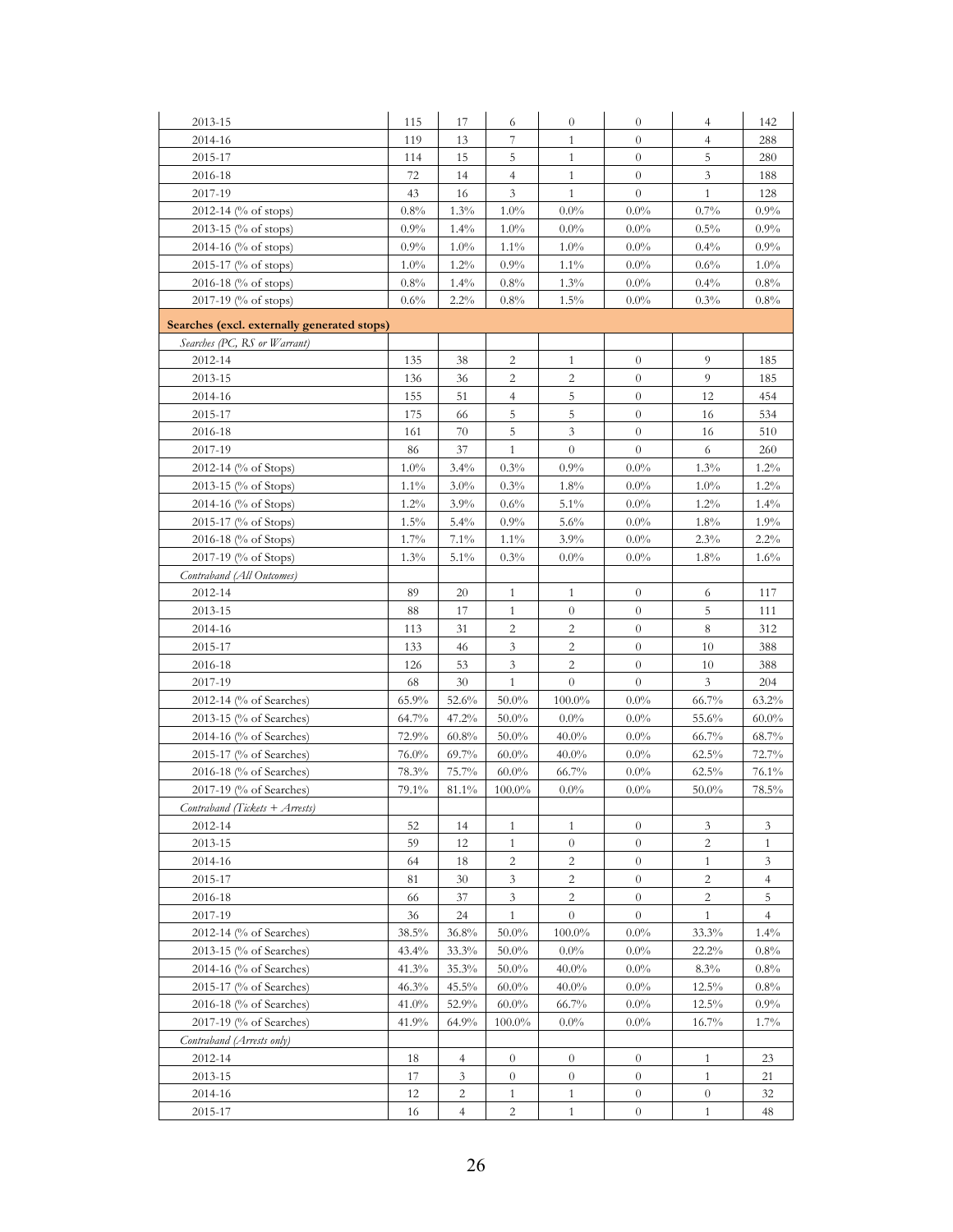| 2016-18                 | 9        | 8        | $\overline{c}$ |          |         |          | 42       |
|-------------------------|----------|----------|----------------|----------|---------|----------|----------|
| 2017-19                 | 5        |          |                | $\Omega$ |         |          | 28       |
| 2012-14 (% of Searches) | $13.3\%$ | $10.5\%$ | $0.0\%$        | $0.0\%$  | $0.0\%$ | $11.1\%$ | $12.4\%$ |
| 2013-15 (% of Searches) | 12.5%    | 8.3%     | $0.0\%$        | $0.0\%$  | $0.0\%$ | $11.1\%$ | $11.4\%$ |
| 2014-16 (% of Searches) | 7.7%     | $3.9\%$  | $25.0\%$       | $20.0\%$ | $0.0\%$ | $0.0\%$  | 7.0%     |
| 2015-17 (% of Searches) | $9.1\%$  | $6.1\%$  | $40.0\%$       | $20.0\%$ | $0.0\%$ | $6.3\%$  | $9.0\%$  |
| 2016-18 (% of Searches) | 5.6%     | 11.4%    | $40.0\%$       | 33.3%    | $0.0\%$ | $6.3\%$  | 8.2%     |
| 2017-19 (% of Searches) | 5.8%     | 18.9%    | 100.0%         | $0.0\%$  | $0.0\%$ | $16.7\%$ | 10.8%    |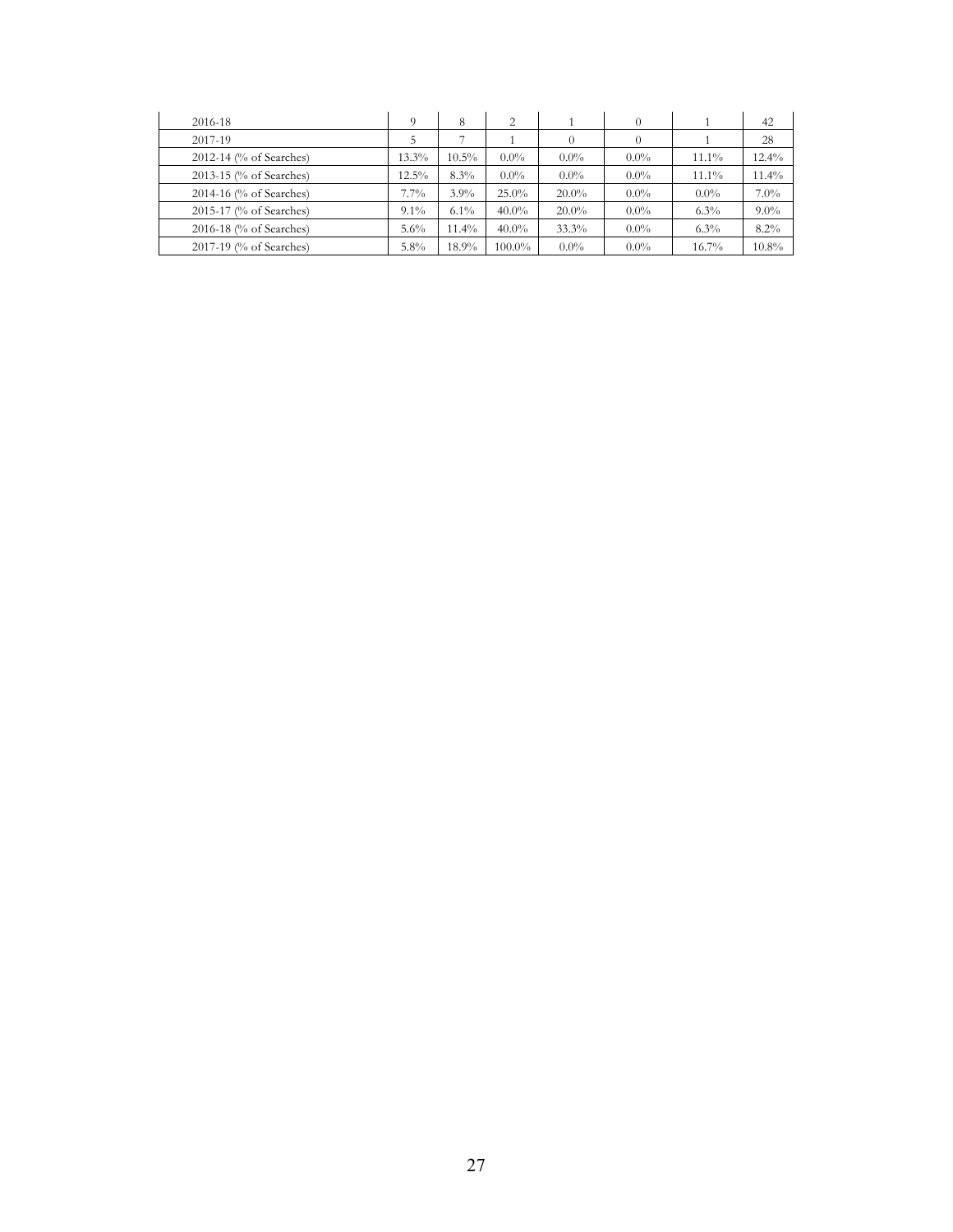| <b>All Years</b>                       | White    | <b>Black</b> | Asian    | Hispanic  | Native<br>American | Unknown  | Total    |
|----------------------------------------|----------|--------------|----------|-----------|--------------------|----------|----------|
| <b>Total Traffics Stops</b>            |          |              |          |           |                    |          |          |
| Including externally generated stops   |          |              |          |           |                    |          |          |
| 2012                                   | 4,992    | 424          | 211      | 30        | 2                  | 148      | 5,807    |
| 2013                                   | 4,099    | 340          | 196      | 39        | $\mathbf{1}$       | 300      | 4,975    |
| 2014                                   | 4,837    | 410          | 239      | 39        | $\overline{7}$     | 265      | 5,797    |
| 2015                                   | 4,295    | 476          | 213      | 34        | 9                  | 357      | 5,384    |
| 2016                                   | 4,587    | 458          | 213      | 27        | $\theta$           | 420      | 5,705    |
| 2017                                   | 2,867    | 327          | 160      | 31        | $\theta$           | 151      | 3,536    |
| 2018                                   | 2,262    | 221          | 115      | 22        | $\theta$           | 115      | 2,735    |
| 2019                                   | 1,649    | 195          | 104      | 14        | $\theta$           | 78       | 2,040    |
| Excluding externally generated stops   |          |              |          |           |                    |          |          |
| 2012                                   | 4,784    | 401          | 205      | 30        | 2                  | 135      | 5,557    |
| 2013                                   | 3,908    | 330          | 184      | 38        | $\mathbf{1}$       | 292      | 4,753    |
| 2014                                   | 4,704    | 401          | 234      | 38        | $\overline{7}$     | 249      | 5,633    |
| 2015                                   | 4,131    | 454          | 209      | 33        | 7                  | 347      | 5,181    |
| 2016                                   | 4,454    | 445          | 207      | 27        | $\overline{0}$     | 418      | 5,551    |
| 2017                                   | 2,818    | 320          | 156      | 30        | $\overline{0}$     | 151      | 3,475    |
| 2018                                   | 2,233    | 218          | 112      | 21        | $\boldsymbol{0}$   | 114      | 2,698    |
| 2019                                   | 1,620    | 191          | 104      | 14        | $\overline{0}$     | 77       | 2,006    |
| Percentage Change YoY (excl. EGS)      |          |              |          |           |                    |          |          |
| 2012 vs 2013                           | $-18.3%$ | 17.7%        | $-10.2%$ | 26.7%     | $-50.0\%$          | 116.3%   | $-14.5%$ |
| 2013 vs 2014                           | 20.4%    | 21.5%        | 27.2%    | $0.0\%$   | $600.0\%$          | $-14.7%$ | 18.5%    |
| 2014 vs 2015                           | $-12.2%$ | 13.2%        | $-10.7%$ | $-13.2%$  | $0.0\%$            | 39.4%    | $-8.0\%$ |
| 2015 vs 2016                           | 7.8%     | $-2.0\%$     | $-1.0\%$ | $-18.2%$  | $-100.0\%$         | 20.5%    | 7.1%     |
| 2016 vs 2017                           | $-36.7%$ | 28.1%        | $-24.6%$ | $11.1\%$  | NA                 | $-63.9%$ | $-37.4%$ |
| 2017 vs 2018                           | $-20.8%$ | 31.9%        | $-28.2%$ | $-30.0\%$ | NA                 | $-24.5%$ | $-22.4%$ |
| 2018 vs 2019                           | $-27.5%$ | 12.4%        | $-7.1\%$ | $-33.3%$  | NA                 | $-32.5%$ | $-25.7%$ |
| Stops per 10,000 residents (excl. EGS) |          |              |          |           |                    |          |          |
| 2012                                   | 1,443    | 2,013        | 796      |           |                    |          |          |
| 2013                                   | 1,179    | 1,657        | 715      |           |                    |          |          |
| 2014                                   | 1,419    | 2,013        | 909      |           |                    |          |          |
| 2015                                   | 1,246    | 2,279        | 812      |           |                    |          |          |
| 2016                                   | 1,344    | 2,234        | 804      |           |                    |          |          |
| 2017                                   | 850      | 1,606        | 606      |           |                    |          |          |
| 2018                                   | 674      | 1,094        | 435      |           |                    |          |          |
| 2019                                   | 489      | 959          | 404      |           |                    |          |          |

Table A.2b. Trends in Total Stops by Year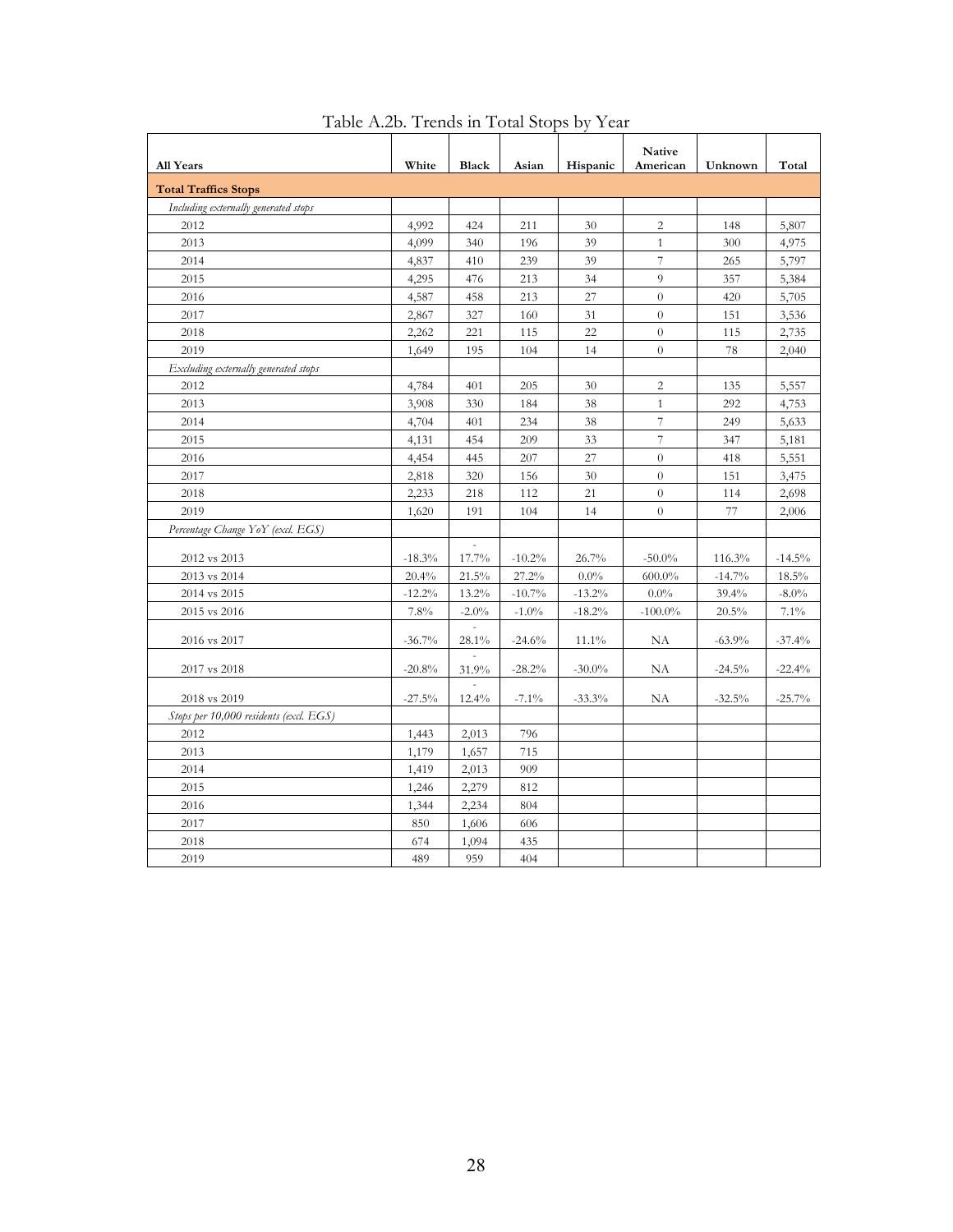### Appendix A.3. Data Quality and Methodology

 25,025 rows, spanning nine years (2012-2019). Each row corresponds to a single outcome stops are not required by legislation, although some agencies have chosen to provide date The Burlington Police Department (BDP) traffic stop data used in this study consists of resulting from a traffic stop (there may be multiple outcomes of a stop). Date and time of and time. Because date and time are useful for many types of analysis, the existence and quality of that field of data is reported in this section as well.

A. Missing or Unknown Data Values by Field

 and thus we group missing and unknown together in assessing the quality of the data BDP supplies. Table A.3a shows the counts and percentages of missing or unknown data values. Missing data is when the officer fails to record data on a particular field. Unknown is where the officer records "unknown" as a value in a field. In either case, we lack data on that variable

| Stop<br>Years | Stop <sub>s</sub>                          | Stop<br>ID     | Stop<br>Date/Time | Age      | Race  | Gender   | Stop<br>Reason | Search<br>Reason | Contra-<br>band | Stop<br>Outcome | Reported<br>Accidents | Race in<br>Reported<br>Accidents |
|---------------|--------------------------------------------|----------------|-------------------|----------|-------|----------|----------------|------------------|-----------------|-----------------|-----------------------|----------------------------------|
|               | <b>Count of Blank or Unknown Rows</b>      |                |                   |          |       |          |                |                  |                 |                 |                       |                                  |
| 2012          | 5,557                                      | $\mathbf{1}$   | $\overline{0}$    | 82       | 135   | 88       | 160            | 62               | 62              | 49              | $\theta$              | $\theta$                         |
| 2013          | 4,753                                      | $\theta$       | $\overline{0}$    | 116      | 292   | 116      | 150            | 126              | 126             | 90              | 2,415                 | 232                              |
| 2014          | 5,633                                      | 3              | $\overline{0}$    | 38       | 249   | 42       | 79             | 30               | 30              | 58              | 2,257                 | 229                              |
| 2015          | 5,181                                      | $\mathbf{1}$   | $\overline{0}$    | 128      | 347   | 201      | 233            | 77               | 77              | 79              | 2,147                 | 238                              |
| 2016          | 5,551                                      | $\theta$       | $\overline{0}$    | 1,084    | 418   | 1,119    | 1,232          | $\overline{0}$   | $\overline{0}$  | 954             | 1,953                 | 206                              |
| 2017          | 3,475                                      | $\overline{0}$ | $\overline{0}$    | 537      | 151   | 567      | 566            | $\overline{0}$   | $\theta$        | 449             | 2,125                 | 191                              |
| 2018          | 2,698                                      | $\overline{0}$ | $\overline{0}$    | 281      | 114   | 291      | 439            | $\theta$         | $\theta$        | 249             | 2,293                 | 214                              |
| 2019          | 2,006                                      | $\theta$       | $\overline{0}$    | 165      | 77    | 176      | 250            | $\overline{0}$   | $\overline{0}$  | 149             | 2,201                 | 212                              |
| All<br>Years  | 34,854                                     | 5              | $\overline{0}$    | 2,431    | 1,783 | 2,600    | 3,109          | 295              | 295             | 2,077           | 15,391                | 1,522                            |
|               | <b>Percentage of Blank or Unknown Rows</b> |                |                   |          |       |          |                |                  |                 |                 |                       |                                  |
| 2012          | 5,557                                      | $0.0\%$        | $0.0\%$           | 1.5%     | 2.4%  | $1.6\%$  | 2.8%           | $1.1\%$          | $1.1\%$         | $0.8\%$         | $\theta$              | $0.0\%$                          |
| 2013          | 4,753                                      | $0.0\%$        | $0.0\%$           | 2.4%     | 6.1%  | $2.4\%$  | $3.0\%$        | 2.7%             | 2.7%            | 1.6%            | 2,415                 | 9.6%                             |
| 2014          | 5,633                                      | $0.1\%$        | $0.0\%$           | $0.7\%$  | 4.4%  | 0.8%     | 1.4%           | $0.5\%$          | $0.5\%$         | $0.9\%$         | 2,257                 | $10.2\%$                         |
| 2015          | 5,181                                      | $0.0\%$        | $0.0\%$           | 2.5%     | 6.7%  | 3.9%     | 4.3%           | 1.5%             | 1.5%            | 1.4%            | 2,147                 | $11.1\%$                         |
| 2016          | 5,551                                      | $0.0\%$        | $0.0\%$           | 19.5%    | 7.5%  | 20.2%    | 21.6%          | $0.0\%$          | $0.0\%$         | 15.7%           | 1,953                 | $10.6\%$                         |
| 2017          | 3,475                                      | $0.0\%$        | $0.0\%$           | 15.5%    | 4.4%  | 16.3%    | $16.0\%$       | $0.0\%$          | $0.0\%$         | $12.0\%$        | 2,125                 | $9.0\%$                          |
| 2018          | 2,698                                      | $0.0\%$        | $0.0\%$           | $10.4\%$ | 4.2%  | $10.8\%$ | $16.1\%$       | $0.0\%$          | $0.0\%$         | 8.5%            | 2,293                 | 9.3%                             |
| 2019          | 2,006                                      | $0.0\%$        | $0.0\%$           | 8.2%     | 3.8%  | 8.8%     | $12.3\%$       | $0.0\%$          | $0.0\%$         | $7.0\%$         | 2,201                 | 9.6%                             |
| All<br>Years  | 34,854                                     | $0.0\%$        | $0.0\%$           | $7.0\%$  | 5.1%  | 7.5%     | 8.6%           | $0.9\%$          | $0.9\%$         | 5.4%            | 15,391                | $9.9\%$                          |

Table A.3a. Fields with Missing or Unknown Values

Note: These data exclude externally generated stops.

The definitions for missing or unknown values by field are:

- Age Blank or  $0$
- Race Blank, "Business", "Unknown U" or "Other U"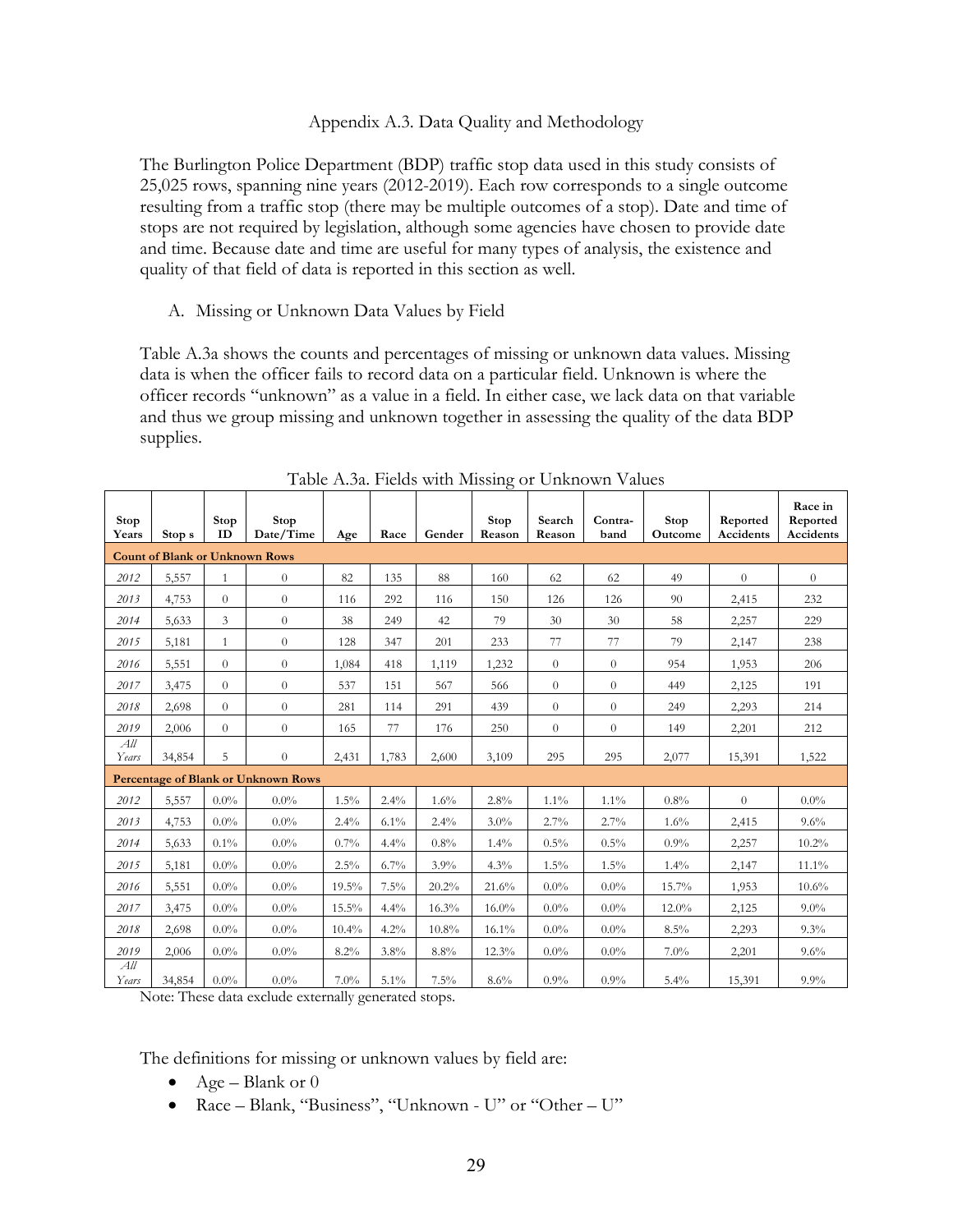- Gender Blank, Business, NA or "Transgendered T"
- Stop Reason Blank or " $O =$  Other violation"
- Search Reason Blank
- Search Outcome Blank
- Stop Result Blank.

 Analysis of the BDP data shows that required field values are sometimes missing or incorrect. The inclusion and quality of the data has worsened since 2012. There is a good the legislation, this data source offers is useful benchmark for assessing the racial share of deal of work to do to improve the quality of these data, including ensuring that the race of the driver is identified in all incident reports as well as the reason for the stop. Further, 9.9% of accident reports had missing race data. Although accident data reports are not required by stops and agencies should consider placing more emphasis on ensuring accident reports are complete.

 Table A.3b shows the number and percentage of BDP traffic stop reports with at least one field with a missing/unknown value.

| <b>Stop Years</b> | <b>Total Stops</b> | <b>Stops Missing</b><br>Value(s) | % of Stops<br><b>Missing Value(s)</b> |
|-------------------|--------------------|----------------------------------|---------------------------------------|
| 2012              | 5,557              | 292                              | 5.3%                                  |
| 2013              | 4,753              | 464                              | 9.8%                                  |
| 2014              | 5,633              | 352                              | 6.3%                                  |
| 2015              | 5,181              | 589                              | 11.4%                                 |
| 2016              | 5,551              | 1,493                            | 26.9%                                 |
| 2017              | 3,475              | 702                              | 20.2%                                 |
| 2018              | 2,698              | 499                              | 18.5%                                 |
| 2019              | 2,006              | 295                              | 14.7%                                 |
| All Years         | 34,854             | 4,686                            | 13.4%                                 |

Table A.3b. Stops With at Least One Missing/Unknown Data Value.

Note: These data exclude those rows missing date/time of stop.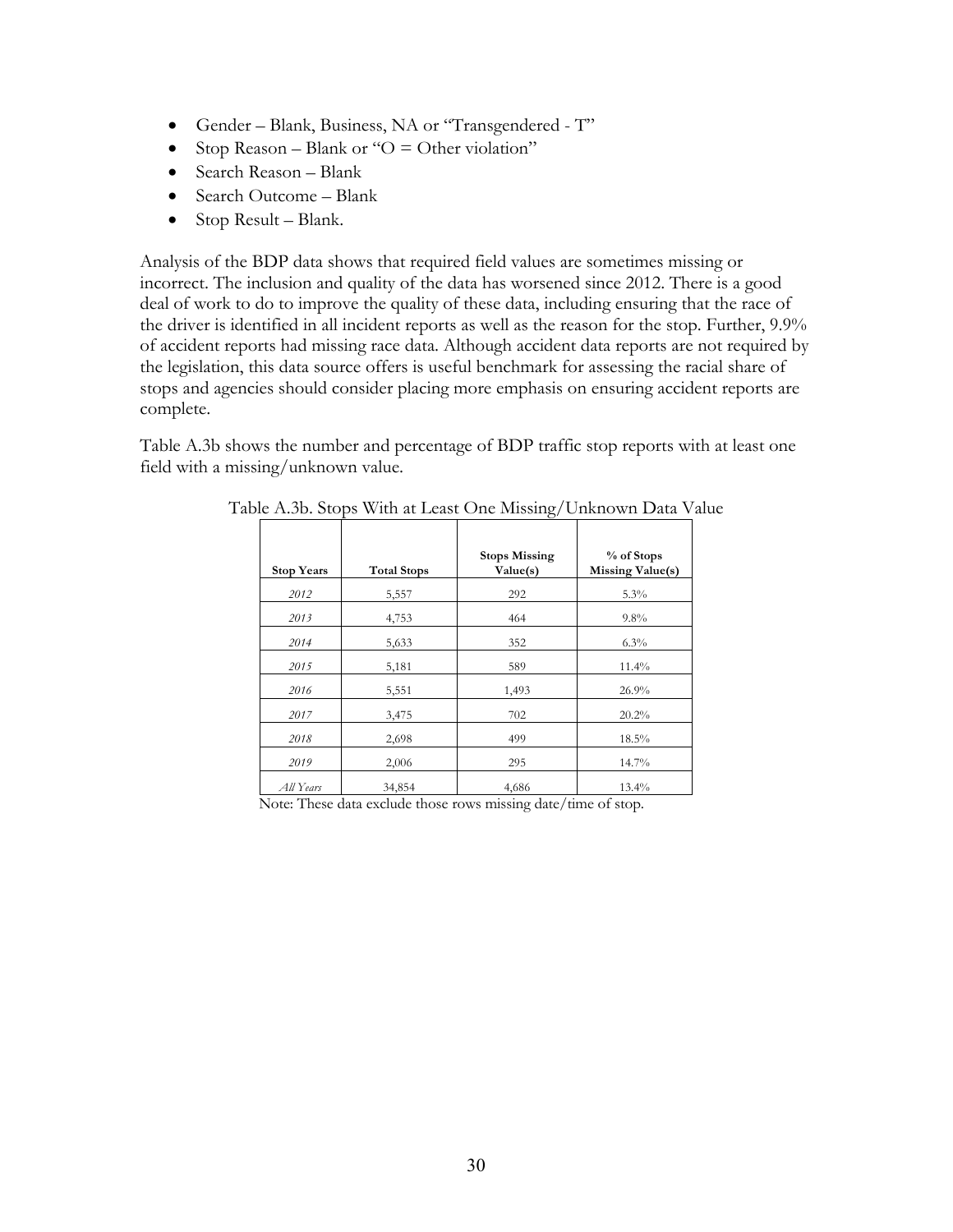Table A.3c reports on missing or unknown values and race of driver. We would expect data other fields as well, such as *Stop Reason* and *Stop Outcome*. to be missing at the same rates across racial groups. That holds in general for Burlington's traffic stop data. However, when race is missing, there are high rates of missing data for

|                                                          | White          | Black    | Asian    | Hispanic | <b>Unknown</b> |
|----------------------------------------------------------|----------------|----------|----------|----------|----------------|
| <b>Count of Blank or Unknown Rows</b>                    |                |          |          |          |                |
| Total Stops (excl. EGS)                                  | 28,652         | 2,760    | 1,411    | 231      | 1,783          |
| Unknown Stop Reason                                      | 2,122          | 225      | 92       | 1        | 668            |
| Unknown Stop Outcome                                     | 1,269          | 136      | 64       | $\theta$ | 608            |
| Unknown if Search occurred                               | 201            | 23       | 12       | $\theta$ | 59             |
| Unknown if Contraband found subsequent to a search       | $\overline{0}$ | $\theta$ | $\theta$ | $\theta$ | $\theta$       |
| Unknown Outcome if contraband found                      | $\overline{0}$ | $\Omega$ | $\theta$ | $\theta$ | $\Omega$       |
| Percentage of Blank or Unknown Rows                      |                |          |          |          |                |
| Unknown Stop Reason as % of all stops                    | $7.2\%$        | 7.9%     | $6.3\%$  | $0.4\%$  | $36.4\%$       |
| Unknown Stop Outcome as % of all outcomes                | $4.0\%$        | $4.3\%$  | $4.2\%$  | $0.0\%$  | 31.7%          |
| Unknown if Search occurred as % of all stops             | $0.7\%$        | $0.8\%$  | $0.9\%$  | $0.0\%$  | $3.3\%$        |
| Unknown if Contraband found as % of all searches         | $0.0\%$        | $0.0\%$  | $0.0\%$  | $0.0\%$  | $0.0\%$        |
| Unknown Outcome if contraband found as % of all searches | $0.0\%$        | $0.0\%$  | $0.0\%$  | $0.0\%$  | $0.0\%$        |

Table A.3c. Missing or Unknown Values and Race of Driver

### B. Stop IDs

 to recognize stops where more than one ticket is issued. Fortunately, the Burlington stop Most Vermont traffic stop data files contain only one stop outcome per row (where an outcome can be one arrest, one ticket, one warning, etc.). However, a single traffic stop can have multiple outcomes. For example, it is possible for a single stop to result in multiple tickets being issued, or other combinations such as a ticket and a warning, and so forth. It is important to be able to collect multiple outcomes into stops to avoid overcounting as well as data has a different structure from all other Vermont agencies. Each row in the data corresponds to a single stop and has details about how many citations or warnings were issued. s a result, no special processing for Stop IDs was required.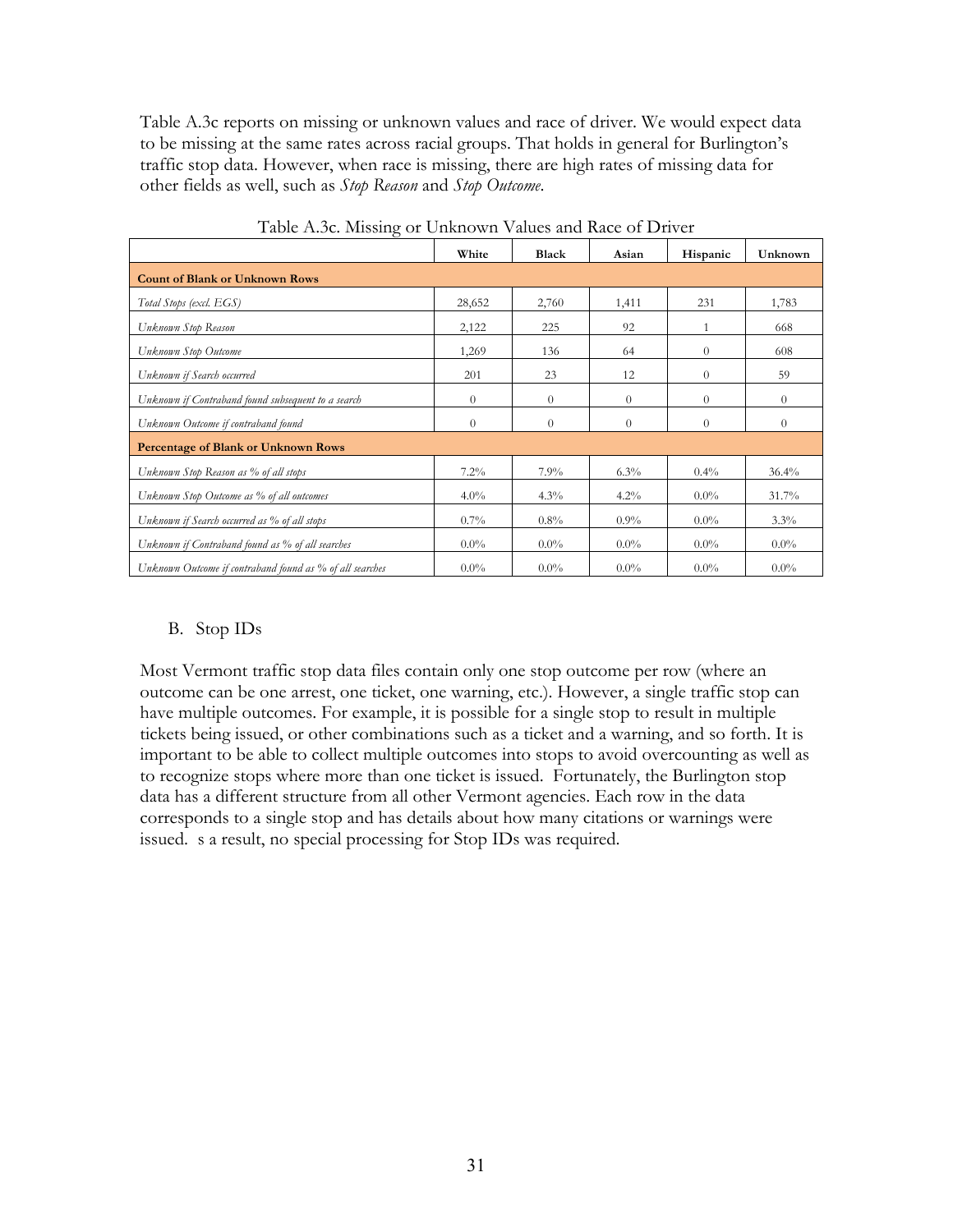| Variable                                                | Formula                                                                                          |
|---------------------------------------------------------|--------------------------------------------------------------------------------------------------|
| <b>Total Traffic Stops</b>                              |                                                                                                  |
| Including externally generated stops                    | Count of all stops                                                                               |
|                                                         | Count of all stops except where stop reason is "externally                                       |
| Excluding externally generated stops                    | generated stop"                                                                                  |
| <b>Reasons For Stops</b>                                |                                                                                                  |
|                                                         | Count of all stops where stop reason is "moving                                                  |
| Safety Stops                                            | violation" or "suspicion of DWI"                                                                 |
|                                                         | Count of all stops where stop reason is "moving                                                  |
| Moving Violation                                        | violation"                                                                                       |
|                                                         | Count of all stops where stop reason is "suspicion of<br>DWI"                                    |
| Suspicion of DWI                                        | Count of all stops where stop reason is "investigatory                                           |
| Investigatory / Pretextual Stops                        | stop" or "vehicle equipment"                                                                     |
|                                                         | Count of all stops where stop reason is "investigatory                                           |
| <b>Investigatory Stop</b>                               | stop"                                                                                            |
|                                                         | Count of all stops where stop reason is "vehicle                                                 |
| Vehicle Equipment                                       | equipment"                                                                                       |
|                                                         | Count of all stops where stop reason                                                             |
| <b>Externally Generated Stop</b>                        | is "externally generated stop"                                                                   |
|                                                         | Count of all stops where stop reasons include both                                               |
| Multiple Reasons - Moving Violation & Suspicion of DWI  | "moving violation" and "suspicion of DWI"                                                        |
|                                                         | Count of all stops where stop reasons include both                                               |
| Multiple Reasons - Moving Violation & Vehicle Equipment | "moving violation" and "vehicle equipment"                                                       |
|                                                         | Count of all stops where stop reasons include both<br>"suspicion of DWI" and "vehicle equipment" |
| Multiple Reasons - Suspicion of DWI & Vehicle Equipment | Count of all stops where stop reason                                                             |
| Unknown Stop Reason                                     | is "unknown"                                                                                     |
| <b>Outcomes</b> (excl. EGS)                             |                                                                                                  |
| Ticket                                                  | Count of all stops where at least one ticket was issued.                                         |
| Warning                                                 | Count of all stops where at least one warning was issued.                                        |
| No action taken                                         | Count of all stops where no action was taken was issued.                                         |
| Arrest for violation                                    | Count of all stops where there was an arrest for violation.                                      |
| Arrest for warrant                                      | Count of all stops where there was an arrest for warrant.                                        |
| <b>Searches</b>                                         |                                                                                                  |
| Total stops with no search                              | Count of all stops where search reason was "no search"                                           |
|                                                         | Count of all stops where search reason was "no search"                                           |
|                                                         | and stop search outcome was "contraband" and there was                                           |
| No Search & Contraband & Arrest for violation           | an arrest for violation                                                                          |
|                                                         | Count of all stops where search reason was "no search"                                           |
|                                                         | and stop search outcome was "contraband" and there was                                           |
| No Search & Contraband & No Arrest                      | not an arrest for violation<br>Count of all stops where search reason was "no search"            |
| No Search (all others)                                  | and stop search outcome was not "contraband"                                                     |
| Total Stops with Unknown Search                         | Count of all stops where search reason was "unknown"                                             |
|                                                         | Count of all stops where search reason was one of                                                |
| Total Stops with Search                                 | "probable cause," "reasonable suspicion," or "warrant"                                           |
|                                                         | Count of all stops where search reason was "probable                                             |
| Search with Probable Cause (PC)                         | cause"                                                                                           |
|                                                         | Count of all stops where search reason was "probable                                             |
|                                                         | cause" and search outcome was "no contraband" or "no                                             |
| Stops with PC Searches, No contraband                   | search"                                                                                          |

# Table A.4. Variable Definitions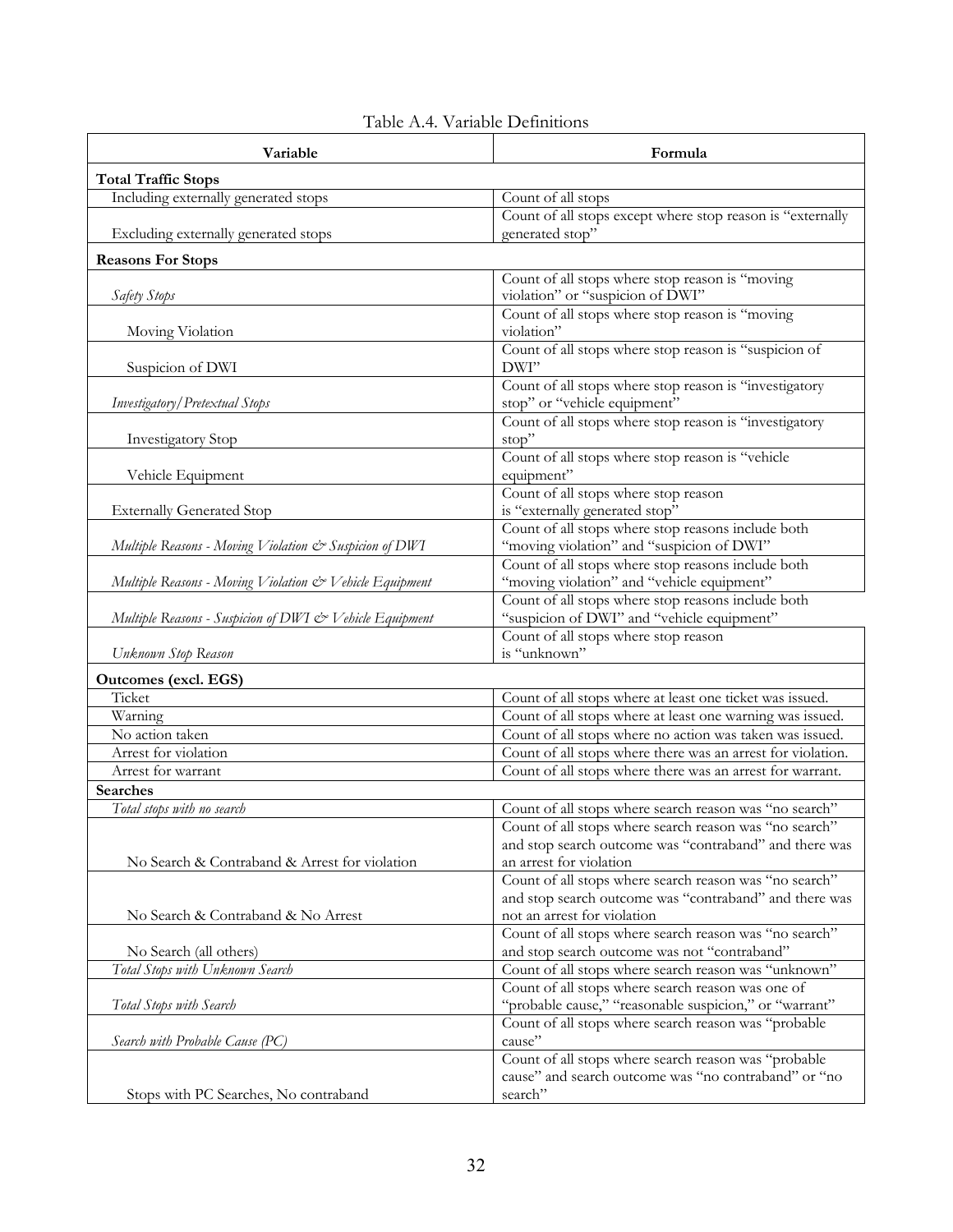| Variable                                                                   | Formula                                                                                                                                                                                                                                                                               |
|----------------------------------------------------------------------------|---------------------------------------------------------------------------------------------------------------------------------------------------------------------------------------------------------------------------------------------------------------------------------------|
|                                                                            | Count of all stops where search reason was "probable                                                                                                                                                                                                                                  |
| Stops with PC Searches, Unknown contraband                                 | cause" and search outcome was "unknown"                                                                                                                                                                                                                                               |
|                                                                            | Count of all stops where search reason was "probable                                                                                                                                                                                                                                  |
| Stops with PC Searches, Contraband                                         | cause" and search outcome was "contraband"                                                                                                                                                                                                                                            |
| Outcomes of PC Search                                                      |                                                                                                                                                                                                                                                                                       |
| Stops with PC Searches, Contraband & Warning, No<br>Action or Unknown*     | Count of all stops where search reason was "probable<br>cause" and search outcome was "contraband" and one or<br>more of the following outcomes were recorded:<br>"warning," "no action," or "unknown" but no tickets or<br>arrests                                                   |
| Stops with PC Searches, Contraband and Ticket*                             | Count of all stops where search reason was "probable<br>cause" and search outcome was "contraband" and one or<br>more tickets were issued but no arrest                                                                                                                               |
| Stops with PC Searches, Contraband and Arrest*                             | Count of all stops where search reason was "probable<br>cause" and search outcome was "contraband" and one or<br>more arrests were made (for Violation or Warrant)                                                                                                                    |
| Search with Reasonable Suspicion (RS)                                      | Count of all stops where search reason was "reasonable<br>suspicion"                                                                                                                                                                                                                  |
| Stops with RS Searches, No contraband                                      | Count of all stops where search reason was "reasonable<br>suspicion" and search outcome was "no contraband" or<br>"no search"                                                                                                                                                         |
| Stops with RS Searches, Unknown contraband                                 | Count of all stops where search reason was "reasonable<br>suspicion" and search outcome was "unknown"                                                                                                                                                                                 |
| Stops with RS Searches, Contraband                                         | Count of all stops where search reason was "reasonable<br>suspicion" and search outcome was "contraband"                                                                                                                                                                              |
| Outcomes of RS Search                                                      |                                                                                                                                                                                                                                                                                       |
| Stops with RS Searches, Contraband & Warning, No<br>Action or Unknown      | Count of all stops where search reason was "reasonable<br>suspicion" and search outcome was "contraband" and one<br>or more of the following outcomes were recorded:<br>"warning," "no action," or "unknown" but no tickets or<br>arrests                                             |
| Stops with RS Searches, Contraband & Ticket*                               | Count of all stops where search reason was "reasonable<br>suspicion" and search outcome was "contraband" and one<br>or more tickets were issued but no arrest                                                                                                                         |
| Stops with RS Searches, Contraband & Arrest*<br>Search with Warrant        | Count of all stops where search reason was "reasonable<br>suspicion" and search outcome was "contraband" and one<br>or more arrests were made (for Violation or Warrant)<br>Count of all stops where search reason was "warrant".                                                     |
| Stops with Warrant Searches, No contraband                                 | Count of all stops where search reason was "warrant" and<br>search outcome was "no contraband" or "no search"                                                                                                                                                                         |
| Stops with Warrant Searches, Unknown contraband                            | Count of all stops where search reason was "warrant" and<br>search outcome was "unknown"<br>Count of all stops where search reason was "warrant" and                                                                                                                                  |
| Stops with Warrant Searches, Contraband                                    | search outcome was "contraband"                                                                                                                                                                                                                                                       |
| Outcomes of Warrant Search                                                 |                                                                                                                                                                                                                                                                                       |
| Stops with Warrant Searches, Contraband & Warning, No Action<br>or Unknown | Count of all stops where search reason was "warrant" and<br>search outcome was "contraband" and one or more of the<br>following outcomes were recorded: "warning," "no<br>action," or "unknown" but no tickets or arrests<br>Count of all stops where search reason was "warrant" and |
| Stops with Warrant Searches, Contraband & Ticket*                          | search outcome was "contraband" and one or more<br>tickets were issued but no arrest                                                                                                                                                                                                  |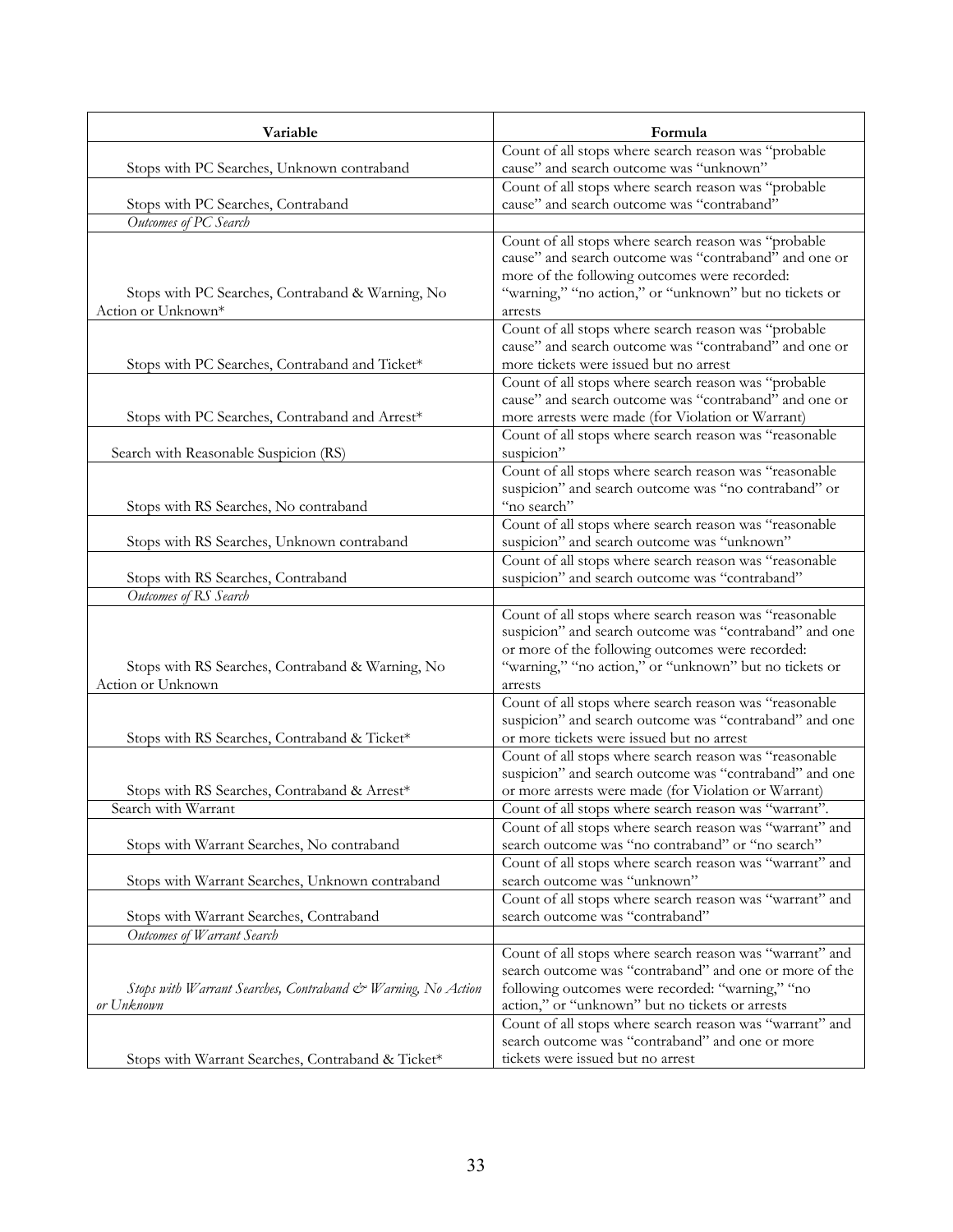| Variable                                          | Formula                                                                                                          |
|---------------------------------------------------|------------------------------------------------------------------------------------------------------------------|
|                                                   | Count of all stops where search reason was "warrant" and                                                         |
|                                                   | search outcome was "contraband" and one or more                                                                  |
| Stops with Warrant Searches, Contraband & Arrest* | arrests were made                                                                                                |
| <b>Racial Shares of Stops</b>                     |                                                                                                                  |
|                                                   | Number of stops for a race divided by number of stops                                                            |
| Including externally generated stops              | for all races                                                                                                    |
| Excluding externally generated stops              | Number of non-EGS for a race divided by number of<br>non-EGS for all races                                       |
|                                                   | Percentage of area residents of a particular race as                                                             |
|                                                   | determined by the American Community Survey (ACS)                                                                |
|                                                   | five-year estimates for 2013-2017 (See                                                                           |
|                                                   | https://www.census.gov/programs-surveys/acs                                                                      |
| Racial share of stops (ACS)                       |                                                                                                                  |
|                                                   | Percentage of area drivers of a particular race as<br>determined by Vermont DMV Accident data for 2013-18.       |
| Racial share of stops (DMV accident data)         | For a particular race, the Disparity Index (ACS) is the %                                                        |
|                                                   | of non-EGS for that race divided by the % of area                                                                |
|                                                   | residents for that race based on the ACS 5-year estimates                                                        |
| Disparity Index (using ACS)                       | from 2013-2017.                                                                                                  |
|                                                   | For a particular race, the Disparity Index (DMV) is the %                                                        |
|                                                   | of non-EGS stops for that race by the % of area drivers                                                          |
|                                                   | for that race based on Vermont DMV accident data for                                                             |
| Disparity Index (using DMV Accident data)         | 2013-2018.                                                                                                       |
| Stop Reason as % of All Stops                     |                                                                                                                  |
|                                                   | % of all stops where stop reason is "moving violation" or                                                        |
| Safety Stops                                      | "suspicion of DWI"                                                                                               |
| Moving Violation<br>Suspicion of DWI              | % of all stops where stop reason is "moving violation"<br>% of all stops where stop reason is "suspicion of DWI" |
|                                                   | % of all stops where stop reason is "investigatory stop" or                                                      |
| Investigatory / Pretextual Stops                  | "vehicle equipment"                                                                                              |
| <b>Investigatory Stops</b>                        | % of all stops where stop reason is "investigatory stop"                                                         |
| Vehicle Equipment                                 | % of all stops where stop reason is "vehicle equipment"                                                          |
|                                                   | % of all stops where stop reason is "externally generated                                                        |
| <b>Externally Generated Stops</b>                 | stop"                                                                                                            |
|                                                   | % of all stops where there are multiple stop reasons in the                                                      |
|                                                   | following combinations: "moving violation" and                                                                   |
|                                                   | "suspicion of DWI" or "moving violation" and "vehicle                                                            |
|                                                   | equipment" or "suspicion of DWI" and "vehicle<br>equipment"                                                      |
| Multiple Reasons<br>Unknown Reason                | % of all stops where stop reason is "unknown"                                                                    |
|                                                   |                                                                                                                  |
| Outcome Rates as a % of All Stops                 |                                                                                                                  |
|                                                   | % of non-EGS stops where at least one warning was<br>issued                                                      |
| Warning Rate<br>Ticket Rate                       | % of non-EGS stops where at least one ticket was issued                                                          |
|                                                   | % of non-EGS stops where there was an arrest for                                                                 |
| Arrest for Violation Rate                         | violation                                                                                                        |
|                                                   | % of non-EGS stops where there was an arrest for                                                                 |
| Arrest for Warrant Rate                           | warrant                                                                                                          |
| No Action Rate                                    | % of non-EGS stops where there was no action taken                                                               |
| Search Rates                                      |                                                                                                                  |
|                                                   | % of non-EGS stops where the search reason was                                                                   |
| Search rate (excl. searches on warrant)           | "probable cause" or "reasonable suspicion"                                                                       |